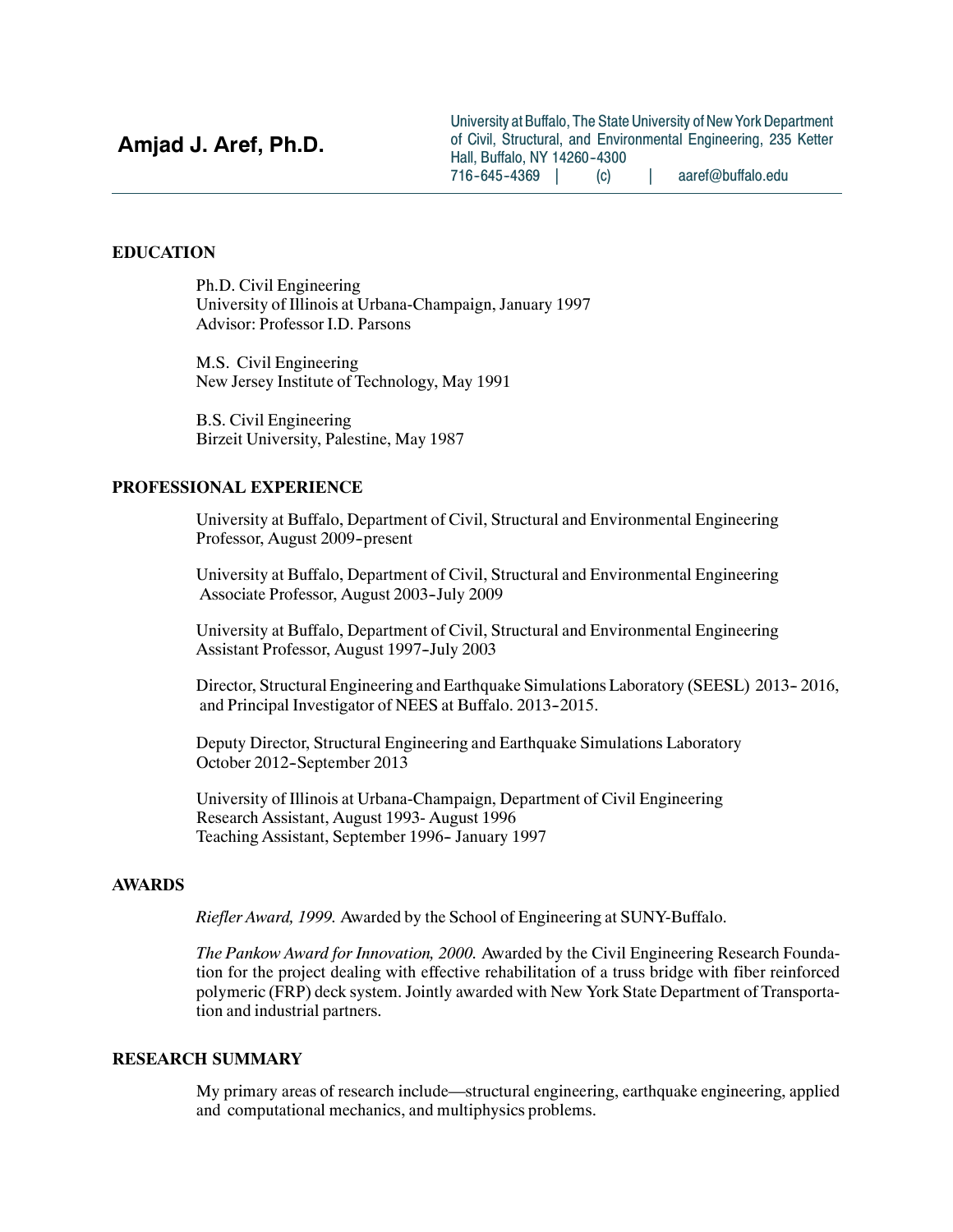The following is a partial list of the most recent research projects:

- nanoscale solid -solid interfaces • Monte Carlo solution of phonon mediated thermal transport in nanostructures and across
- Wave Dispersion in Locally Resonant Metamaterials with Axisymmetric Periodicity for Attenuating Seismic waves
- Development of functionally graded protective systems for blast loading mitigation
- Harnessing Hierarchical instabilities metamaterials for vibration control.
- Development of constitutive material models for metallic and metal-metal alloys under high temperatures and pressures
- Accelerated bridge construction (ABC) in seismic zones with utilization of prestressed segmental components.

# GRADUATE STUDENT ADVISEMENT

### Ph.D. Dissertations

(major advisor 11; co-advisor: 6; in progress 3)  $PhD$  advisees holding tenured or tenure track positions  $11$ :

- tructures and across nanoscale solid-solid interfaces," co-advised with Gary Dargush. 1. Abhishek Pathak, "Monte Carlo solution of phonon mediated thermal transport in nanos-
- with Axisymmetric Periodicity for Attenuating Seismic waves", co-advised with M. Nouh 2. Mohammadreza Moghaddaszadeh, "Wave Dispersion in Locally Resonant Metamaterials (MAE)
- 3. Sagar Gobagani, "Non-Structural Components Dynamic Simulations Procedures to Inform Displacement-based Design," co-advised with A. Filiatrault.
- 4. Enrique Morales, "Low-cost Base Isolation for Critical Hospital Facilities," with Andre Filiatrault, 2014-2017. Assistant Professor, Associate Dean, The Armed Forces University -ESPE, Ecuador.
- trault, 2012-2017. Chief Technology Officer, Smart Walls Construction, LLC. 5. Joge Cueto Baiz, Ph.D. "Telescopic Segmental Concrete Components," with Andre Filia-
- Materials in Real and Reciprocal Space," 2011-2015, Assistant Professor, Indian Institute 6. Dipanshu Bansal, Ph.D. "Quantifying and Understanding Anharmonicity of Engineering of Technology, Bombay.
- 7. Reza Rafiee -Dehkharghani, Ph.D. "Development of Functionally Graded Protective Systems for Attenuation of Blast Loading," 2010-2014. Assistant Professor, School of Civil Engineering, University of Tehran, Iran
- trault, 2010-2014. Associate Professor, Beijing University of Technolgy. 8. Zilan Zhong, Ph.D. "Seismic Performance of Pipeline Systems Retrofitted with FRPComposite Liners Under Transient and Permanent Ground Deformations," with Andre Filia-
- cept and Simulation" with Andre Filiatrault and Gary Dargush, 2011 -2014. SeismicAnalyst 9. Hosein Kerdar, Ph.D. "Electromagnetic Vibration Isolation and Stabilization System Conat Mar Structural Design, San Francisco, CA.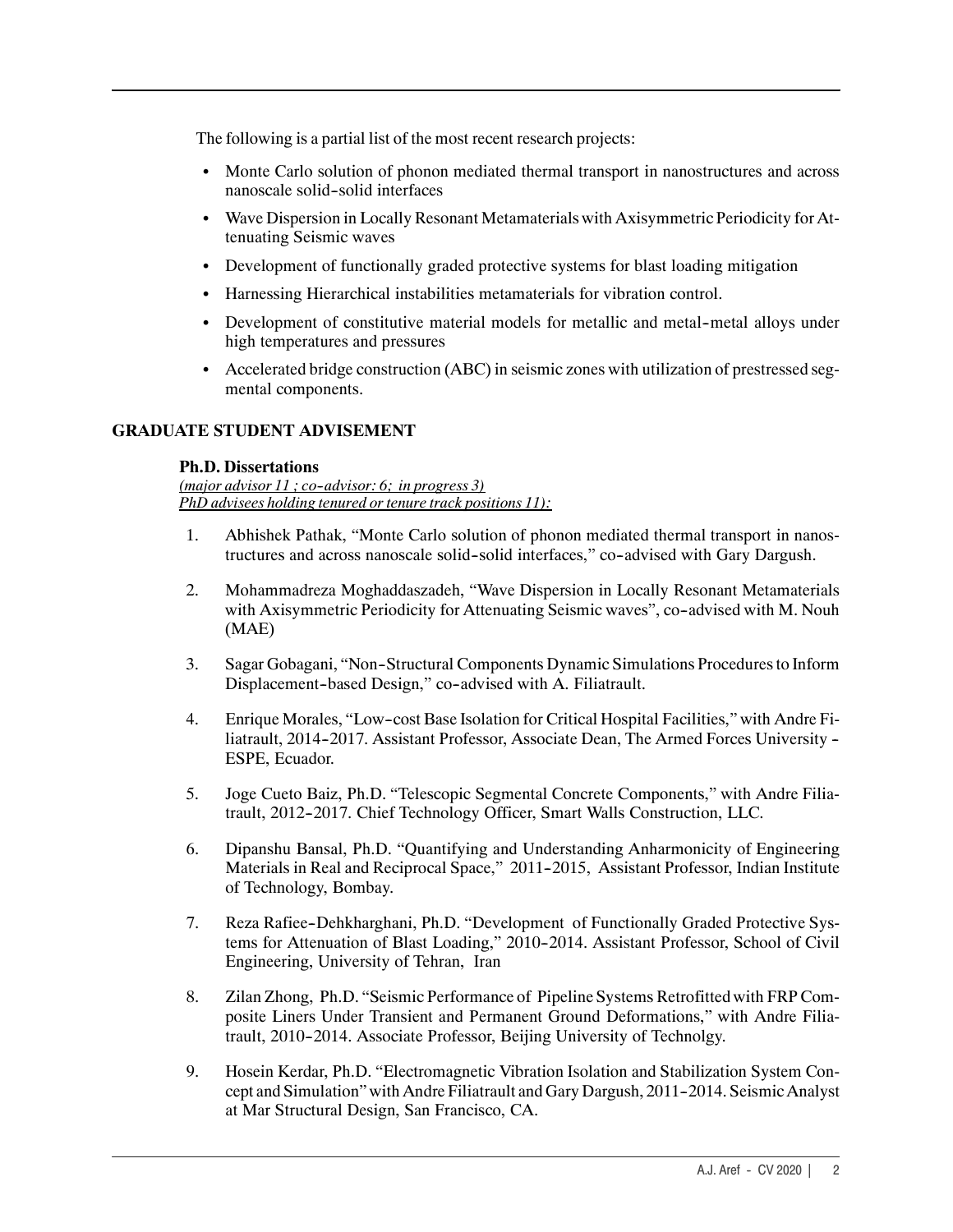- liatrault, 2011-2014. 10. MohammadJavad Hamidia, Ph.D. "Simplified Seismic Collapse Capacity Based Evaluation and Design of Frame Buildings with Supplemental Damping Systems," with Andre Fi-
- of Masonry Structures". 2009-2012. Assistant Professor at Sharif University of Technolo-11. Kiarash M. Dolatshahi, Ph.D. "Computational Proceduresfor Assessing SeismicCollapse gy, Iran.
- System for Cable-stayed Bridges." 2008-2012. Structural Engineer at Parsons Brincker-12. Hongwei Cai, Ph.D. , P.E. "Development of Fiber Reinforced Polymeric Deck and Cable hoff, Dallas/Fort Worth Area.
- Bridges", (with A. Filiatrault, co-advisor). 2008-2012. Assistant Professor, University of 13. Petros Sideris, Ph.D. "Seismic Analysis and Design of Precast Concrete Segmental Colorado, Boulder.
- 14. Xiaobo Luo, Ph.D. "Development of Layered Elastic Stress Wave Attenuators for Mitigating Impulsive Loadings," completed February 2008. Development Engineer, RISA Technologies, CA.
- 15. Wael Alnahhal, Ph.D. "Development and Optimization of Hybrid FRP-Concrete bridge components," completed December 2006. Assistant Professor, Qatar University. Doha, Qatar.
- 16. Wasim Barham, Ph.D. "Development of Large Increment Method for Solving Nonlinear Structural Systems," September 2005. Associate Professor, Jordan University of Science and Technology, Jordan.
- 17. Methee Chiewanichakorn, Ph.D., S.E. "Intrinsic Method of Effective Flange Width Evaluation for Steel-Concrete Composite Bridges," completed January 2005. Executive Structural Engineer at Meinhardt Group, Bangkok Metropolitan Area, Thailand.
- 18. Yasuo Kitane, Ph.D. "Development of Hybrid FRP-Concrete Bridge Deck and Superstructure Systems," completed January 2003. Associate Professor, Department of Civil Engineering, Kyoto University, Japan.
- 19. WooYoung Jung, Ph.D. "Polymer Matrix Composite Infill Wall Systemsfor Seismic Retrofitting," completed September 2003. Associate Professor, Department of Civil Engineering, Kangnung-Wonju National University, South Korea.
- 20. YiHong He, Ph.D. "Simplified Analysis and Optimum Design of FRP Web Core Sandwich Bridge Deck Systems," Faculty at Singapore University of Social Sciences, completed May 2002.

# Ph.D. Dissertations Committee Member

(committee member: 29)

- 1. Ayman Shama, "On the Seismic Analysis and Design of Pile-to-Cap Connections," J. Mander and S. Chen , advisors, August 2000. Bridge Engineer, Parsons Bridge and Tunnel Division, New York, NY.
- 2. Ying Zhao, "Mechanics of Ball Grid Array Packages: Testing and Modeling," December 2000. Senior Reliability Engineer, Analog Devices, Norwood, MA. C. Basaran, advisor.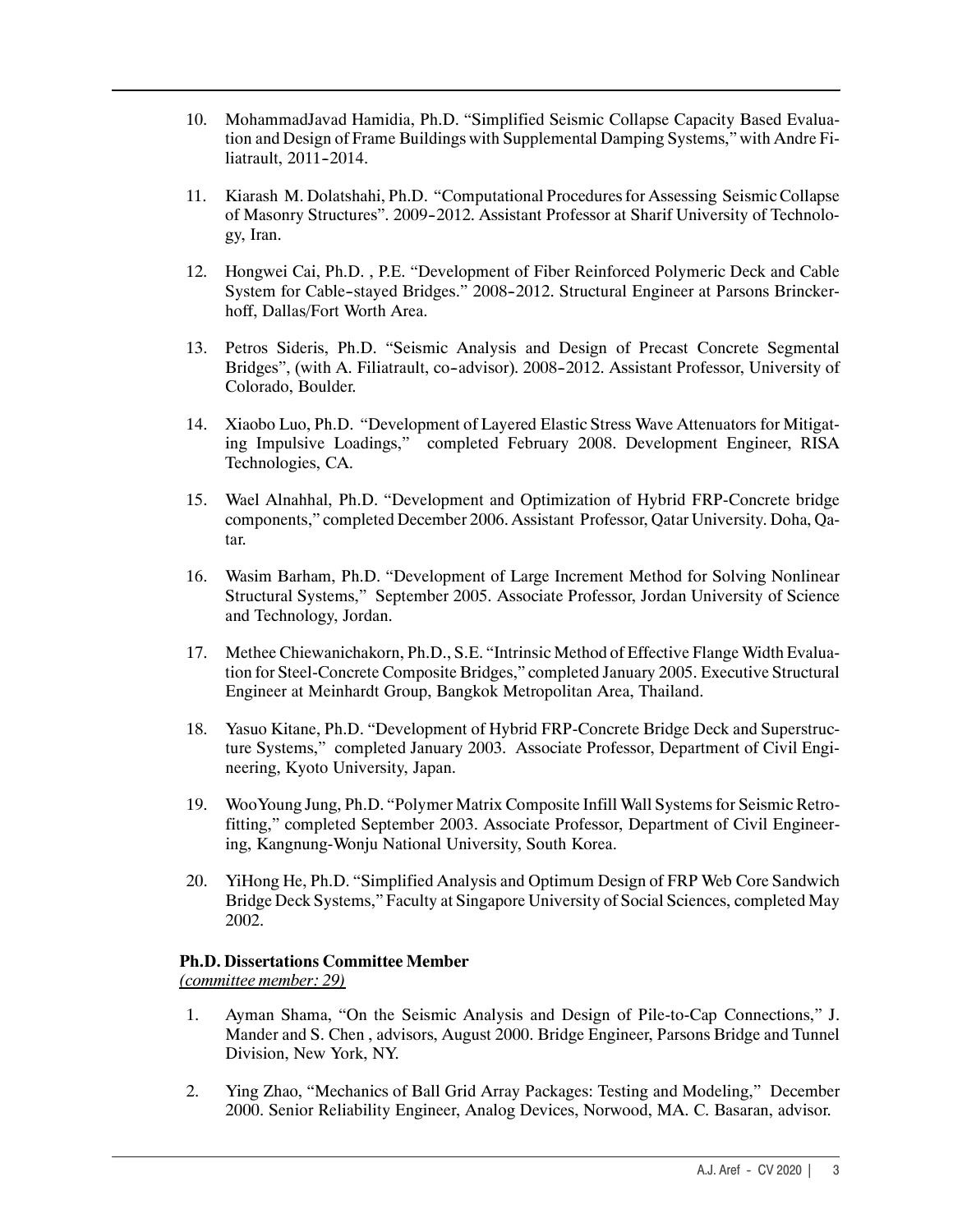- 3. George Mavroeidis, "Modeling and Simulation of Near-Fault Ground Motion and its Implications on Long-Period Structures, " Apostolos Papageorgiou, advisor. 2004.
- 4. Hong Tang, "A Thermodynamic Damage Mechanics Theory and Experimental Verification: Thermomechanical Fatigue Life Prediction of Microelectronics Solder Joints. " 2003. C. Basaran, advisor.
- 5. Shiwa Nie, "A Thermodynamic Framework for Damage Mechanics of Particle Infilled Polymer Composites," 2005. C. Basaran, advisor.
- 6. Weiwei Jia, "Electro-Osmotic Grouting Technique for Liquefaction Mitigation of Low Permeability Silty Soils," 2006, Theva, advisor.
- 7. Shuichi Fujikura, "Multi-hazard Design of Bridge Piers General Area of investigation: Structural and Blast engineering," Michel Bruneau, advisor. 2005-2008.
- 8. Bing Qu, "Seismic Behavior and Design of Boundary Frame Members of Steel Plate Shear Walls," Michel Bruneau, advisor.
- 9. Sangyul Cho, "Multiple Hazards and Corresponding Loads for Highway Bridges Design", George Lee, advisor.
- 10. Kim, " The Study of Constitutive and Fracture Damage Model for Large Deformation Problem Under Dynamic Loading," G. Dargush, advisor, May 2010.
- 11. Ioannis V. Kalpakidis, "Heating and History of Loading Effects on Behavior of Lead-Rubber Bearings," 2008, M. Constantinou, advisor.
- 12. Yu-Chen Ou, "Precast Segmental Post-Tensioned Concrete Bridge Piers for Seismic Retrofitting," G.C. Lee, advisor, September 2007.
- 13. Hongbo Wang, " A Passive Adaptive Control Fluid Damping Device for Seismic Protection of Structures," G.C. Lee, Advisor, December 2007.
- 14. Yi-Lun Chu, "Modal Analysis of Arbitrarily Damped Three-Dimensional Linear Structures Subjected to Seismic Excitations," G.C. Lee, Advisor, February 2009.
- 15. Samer Elbahey. "Structural Fuse Concept for Bridges" Bruneau, advisor, May 2010.
- 16. Lee, HyunSuk "Accurate and Efficient Boundary Element Analysis of 3-D Wave Problems" G. Dargush, advisor, 2014.
- Temperatures S", Basaran, advisor. 2008-2010. 17. Eray Gunel. "Large Deformation Micromechanics of Particle Filled Acrylics at Elevated
- umns", G.C. Lee, advisor. 2009-2012 18. Yihui Zhou, "A Study of Seismic Applications of Stainless Steel in Segmental Bridge Col-
- mental Bridge Columns in Seismic Region", Lee, advisor. 2011 -2014 19. Nasi Zhang, "Dynamic Properties and Application of High Performance Concrete for Seg-
- 20. Nam Nguyen, " Behavior and analysis of composite steel-concrete walls," Whittaker, advisor 2011-present.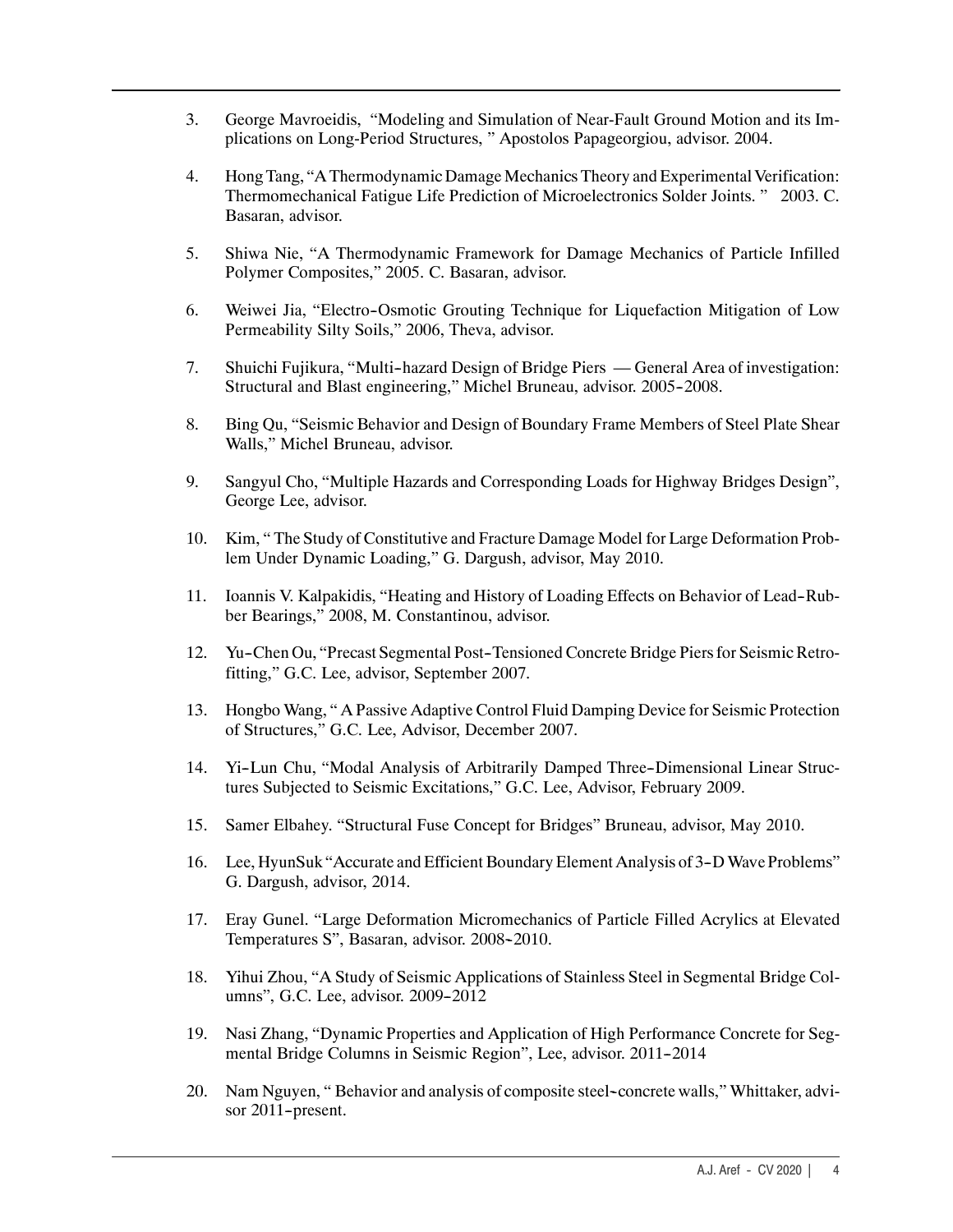- 21. Tathagata Ray. Modeling of Multidimensional Inelastic and Nonlinear Elastic Structural Systems," Andrei Reinhorn, Advisor, 2013.
- 22. Ronny Purba, "Seismic Performance of Steel Plate Shear Walls," Bruneau, advisor, 2014.
- 23. Yasser Alzinni. "Sandwich Composite Steel Plate Shear Walls," Bruneau, advisor.
- 24. Siamak Epackachi, "Numerical and experimental investigation of High Performance steelconcrete composite shear walls," Andrew Whittaker, advisor.
- 25. Hanjin Hu. "Development of Interoperable Data Protocol for Bridge Project Delivery" S. Chen, advisor. 2014.
- 26. Jinwon Shin, Ph.D. "Modelling of the Erosion Strain of Concrete under Near-Field Blast," Andrew Whittaker, advisor, 2010-2014. Research Professor at Dankook University, South Korea.
- 27. Supratik Bose, "Nonlinear behavior of Damaged Infilled RC Frame Structures,' A. Stavridis, advisor.
- 28. Seyedsina Yousefianmoghadam, "Dynamic Testing and Modeling of RC Infilled Strictures," A. Stavridis, advisor.
- 29. Ali Gurbuz, "Simulation of Pressure-Driven Red Blood Cell Flow through Constrictions by Boundary Integral Methods," M. V. Sivaselvan, advisor, 2020.

#### Ph.D. Dissertations outside CSEE Department

(committee member or outside reader;  $10$ )

- 1. Mohammad Ali AttarzadehWAVE PROPAGATION IN SPACE-TIME-PERIODIC ME-DIA: BREAKING ELASTIC AND ACOUSTIC RECIPROCITY, MAE, UB, MM. Nouh advisor. February 22, 2021.
- 2. Bassem Kadhom. "Blast Performance of Reinforced Concrete Columns Protected by FRP Laminates,"Murat Saatcioglu and HushamAlmansour, advisors, Department of Civil Engineering,University of Ottawa, Canada, March 2016.
- 3. Kundan Goswami, "A Numerically Effective Methodlogy for Risk-based Design of Control Systems for Stochastic Structures," Sonjoy Das and Gary Dargush (advisors), Mechanical and Aerospace Engineering. 2020.
- 4. Mugahed Y. Arman (2016). "Precast Foamed Concrete Sandwich Panel as Industrialized Building System." UPM, Malaysia, Advisor Dr. Raizal S. .M. Rashid.
- 5. Brad Darall. "Couple Stress Theory", Department of Mechanical and Aerospace Engineering," Gary Dargush, advisor, Department of Mechanical and Aerospace Engineering, May 2016.
- 6. Sourish Chakravarty. "Multiscale material modeling using variational principles and random matrix theory." Sonjoy Das, advisor, Department of Mechanical and Aerospace Engineering.
- O'Rourke, Advisor. 2012-2015. 7. DimitraBouziou, "Performance of Underground Pipeline Systems UnderTransient and Permanent Ground Deformations," external committee member, Cornell University, Thomas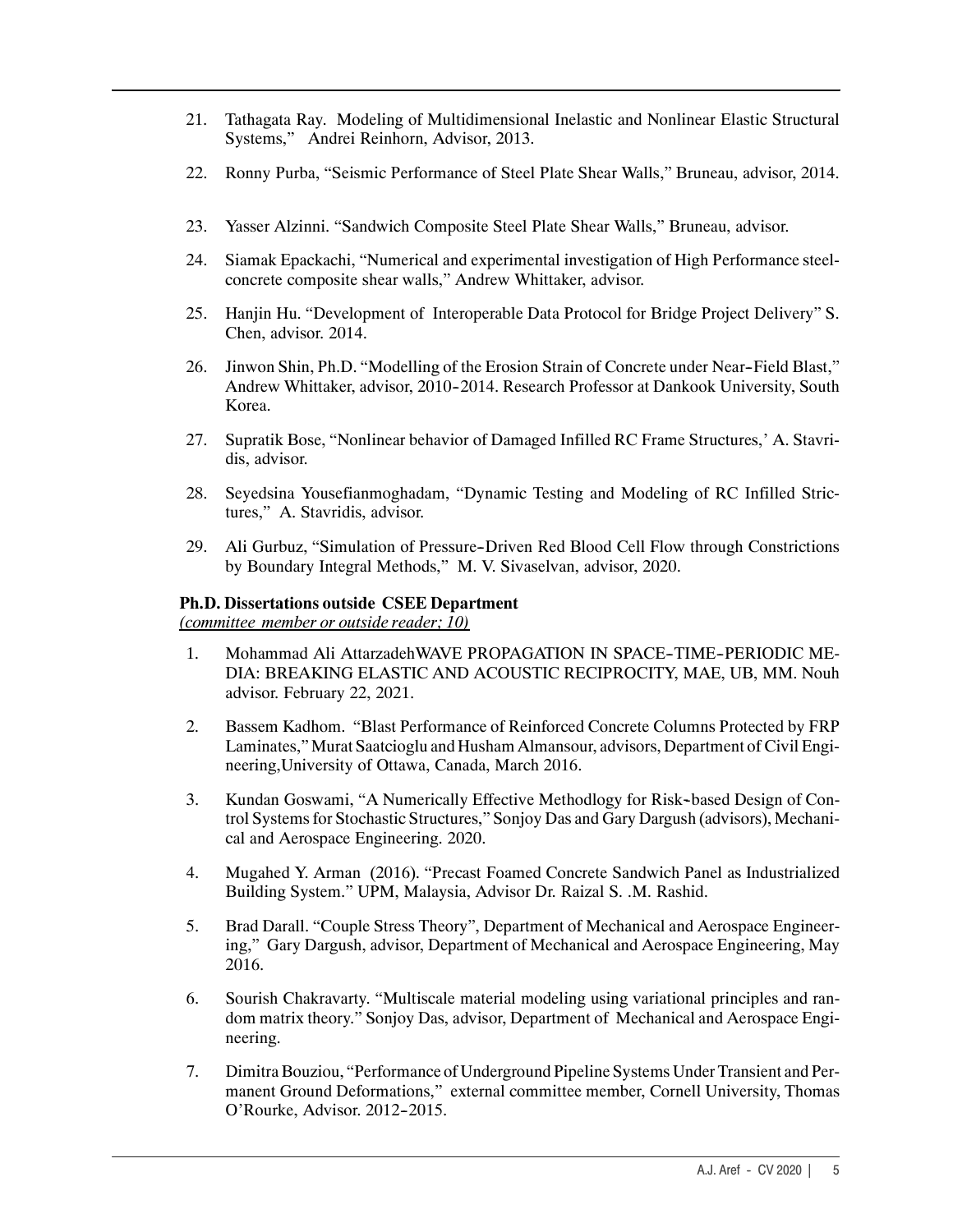- chanical and Aerospace Engineering, UB, Dargush, advisor, 2012-2016. 8. Guoqiang Deng, "Mixed Lagrangian formulation with couple stress." Department of Me-
- space Engineering, UB, DesJardin, advisor, 2010-2012. 9. Matthew McGurn, "Numerical Modeling and Simulation of Flame Spread Over Charring Materials" Committee member and outside reader, Department of Mechanical and Aero-
- 10. Renee M. Bagwell, "Modifying Ductile Fibers to Improve Fracture and Impact Toughness if Brittle Matrix composites," 2005. Department of Mechanical and Aerospace Engineering, UB, Wetherhold, advisor.
- 11. Zhen Mei (Chung, advisor), "Nondestructive Evaluation of Composite Materials by Electrical Resistance Measurement," Department of Mechanical and Aerospace Eng. ,UB, 2000.

# Post-Doctoral Supervision

- 1. Dr. Methee Chiewanichakorn, 2005-2006. Executive Structural Engineer at Meinhardt Group, Bangkok.
- 2. Dr. Gordon Warn, 2007-2008. Associate Professor at Pennsylvania State University.

# Masters Theses and Projects

(advisor of project or thesis; 13)

- 1. Justin Gecewicz, M.S. "A framework for Determining the Effectiveness of Polymer Matrix Composite Box Infill Walls as a Seismic Retrofit System." Completed May 2004. Engineer at Moog Inc.
- 2. Jeffrey Carpenter. M.S., "Negative Moment Experimental Investigation of Two 1/2 -scale CompositeBridge Specimens."Completed August 2004. Engineer at Baird Air, Inc.(co-advised with S. Chen)
- Cable-Stayed Bridges." Completed August 2004. (co-advised with S. Chen) 3. Ioannis V. Kalpakidis, M.E. degree. "Evaluation of the Effective Slab Width for Composite
- Limit States for 1/4 -scale Composite Bridge." Completed February 2004. Acres Interna-4. Aaron Nottis, M.S. "Experimental and Analytical Comparison of Service and Strength tional. (co-advised with S. Chen)
- 5. Sumit Bansal, " Implementation of the Large Increment Finite Element Method for Nonlinear Analysis of Structures," January 2007. Weidlinger Associates, NY.
- 6. Ashish Goel, "Computational Design of Layered Barrier System for Vehicle Impact Attenuation." (committee member, advisor: G. Dargush, MAE), 2008.
- 7. David Meehan, "Self-sensing of impact damage in carbon fiber cement mortar", committee member, D. Chung, Advisor, MAE. 2009.
- 8. Pushkaraj Sherkar, "Modeling the effects of detonation of high explosives to inform blastresistant design" committee member, Andrew Whittaker, advisor. 2010.
- 9. ABM Tahidul Haque, "Numerical study of vehicle crash on the railing system of an FRP bridge deck connections for Movable Bridges," 2012.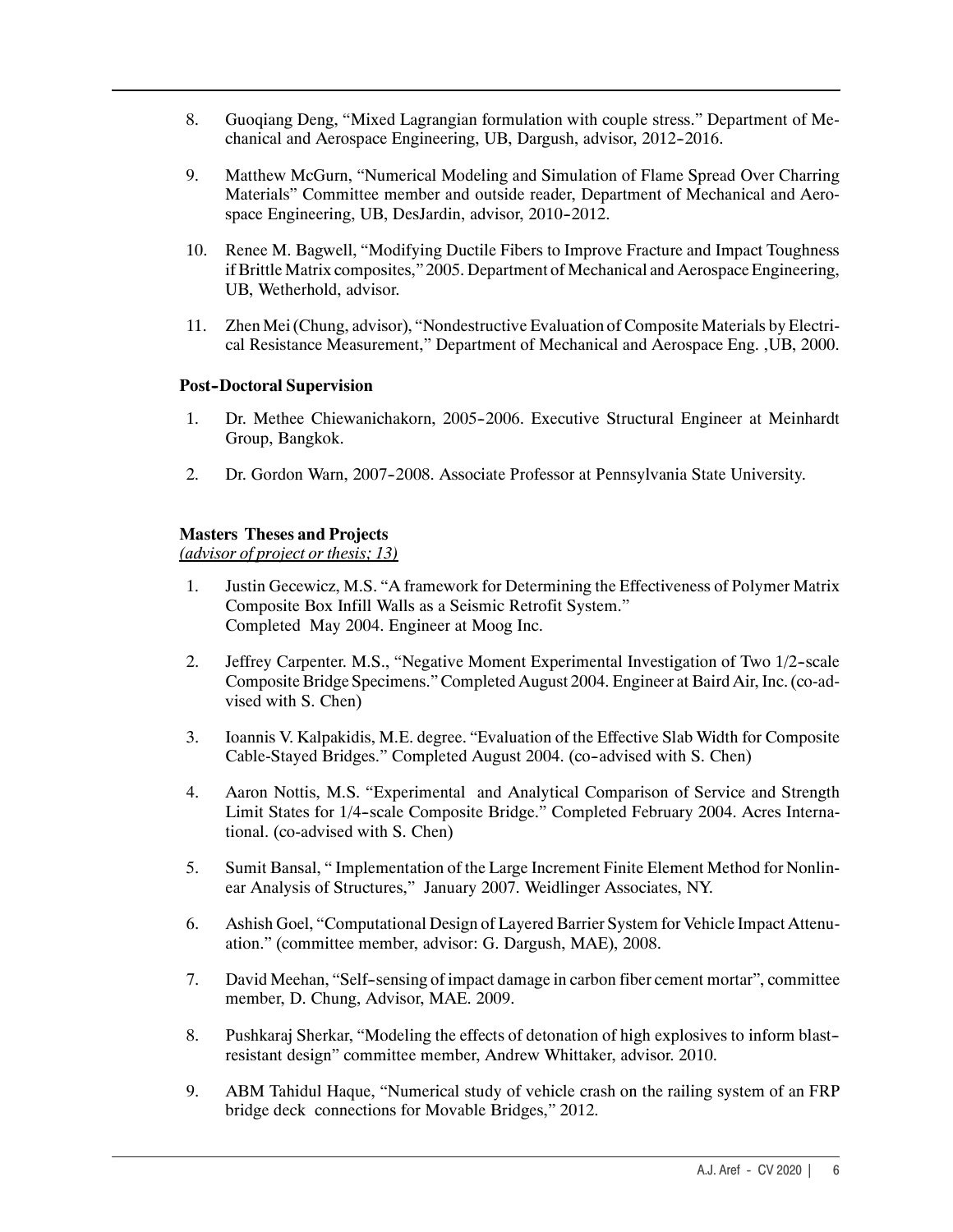- 10. Goutham Vegesana, "Finite Element Modeling of a Composite Bridge Deck," 2013
- 11. Pandey, Hitesh, "Modeling Multiple Arbitrary Discontinuities with Extended Finite Element Method"
- 12. Feng, Xiaochen, "Experimental and Finite Element Analysis of Compressive Behavior of Steel Strands Confined Concrete," September 2013.
- 13. Stern, Jordan "An FEA Study of on Energy Absorption Capabilities of Natural Fiber Reinforced Composites," September 2013.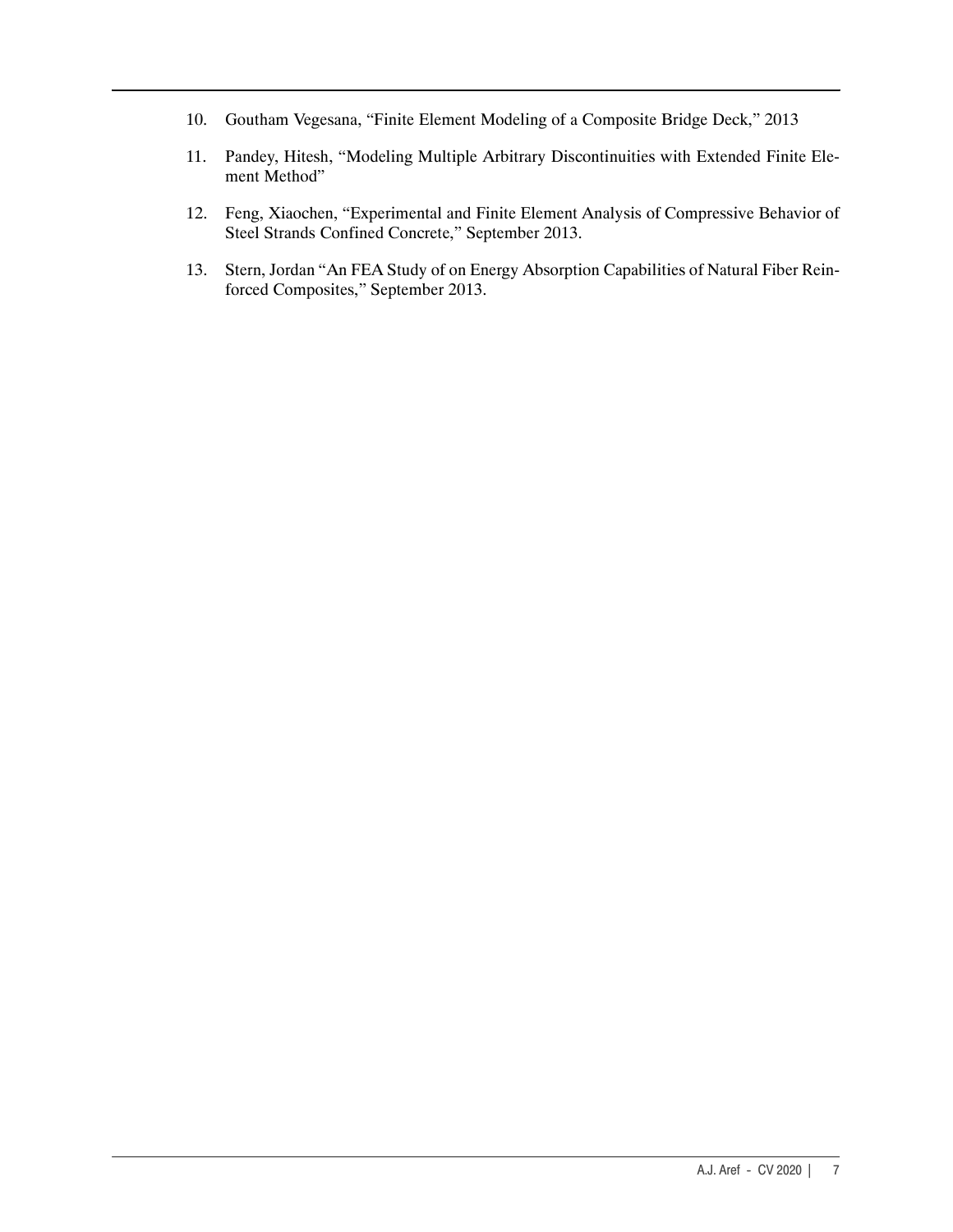# RESEARCH GRANTS

(Total funding of \$4.2+ million)

Spectral Bandstructure Identification of Amplitude dependent Viscoelastic Mechanical Metamaterials. A.J. Aref, J. Shim, and W. Alnahhal (Qatar University)

- 2015 -2019 Sponsor: Qatar National research Fund Funding: \$884,480; University at Buffalo's share is (35%)

to Far-Field and Close-By/Attached Explosion - Funding: \$36,777. 2019 -2020. Modelling and Parametric Study on CFRP Retrofitted Reinforced Concrete Columns Subjected A.J. Aref PI) Sponsor: NRC Canada

Data-Driven Optimization and Planning of Multi-Component Track Responsive A.J. Aref (co-PI) and Qing He (PI) Sponsor: Federal Railroad Administration - FRA - Funding: \$164,700. 2018 -2019 Maintenance with Defect Deterioration Modeling"

A.J. Aref (PI), and G.F. Dargush (co-PI) - 2009 -2013. Effort: 50% Development of functionally graded protective system for attenuation of blast loading Sponsor: NSF; funding: \$300,000.

NEESR-CR: Earthquake Response and Rehabilitation of Critical Lifelines Thomas O'Rourke (PI) and Harry Stewart (co-PI) (Cornell), Amjad Aref (co-PI), Andre Filiatrault (co-PI) September 2010-August 2013. Effort: 50% Sponsor: NSF Funding: \$1,200,000 (UB share \$536,694)

 $(C-02-07$  continuation) - June 2007 -December 2009; funding: \$120,000. Effort: 100% Fatigue Behavior of Hybrid FRP-Concrete Bridge Deck Systems and Connection Details; A. J. Aref (PI) Sponsor: Transportation Infrastructure Research Consortium (TIRC)/New York State Department of Transportation (NYSDOT)

- September 2007 -September 2008, funding: \$30,714. Effort: 33% Development of technical Monograph on Seismic Effects of Prefabricated Bridge Systems, Aref (PI) with G.C. Lee and S. Chen. Sponsor: FHWA

September 2007-September 2009, funding: \$170,954. Effort: 100% Seismic Effects of Prefabricated Superstructure Systems, Aref (PI) Sponsor: FHWA

September 2005-September 2007, funding: \$146,400. Effort: 100% Investigation of Seismic Effects of Prefabricated Superstructure Systems, Aref (PI) Sponsor: FHWA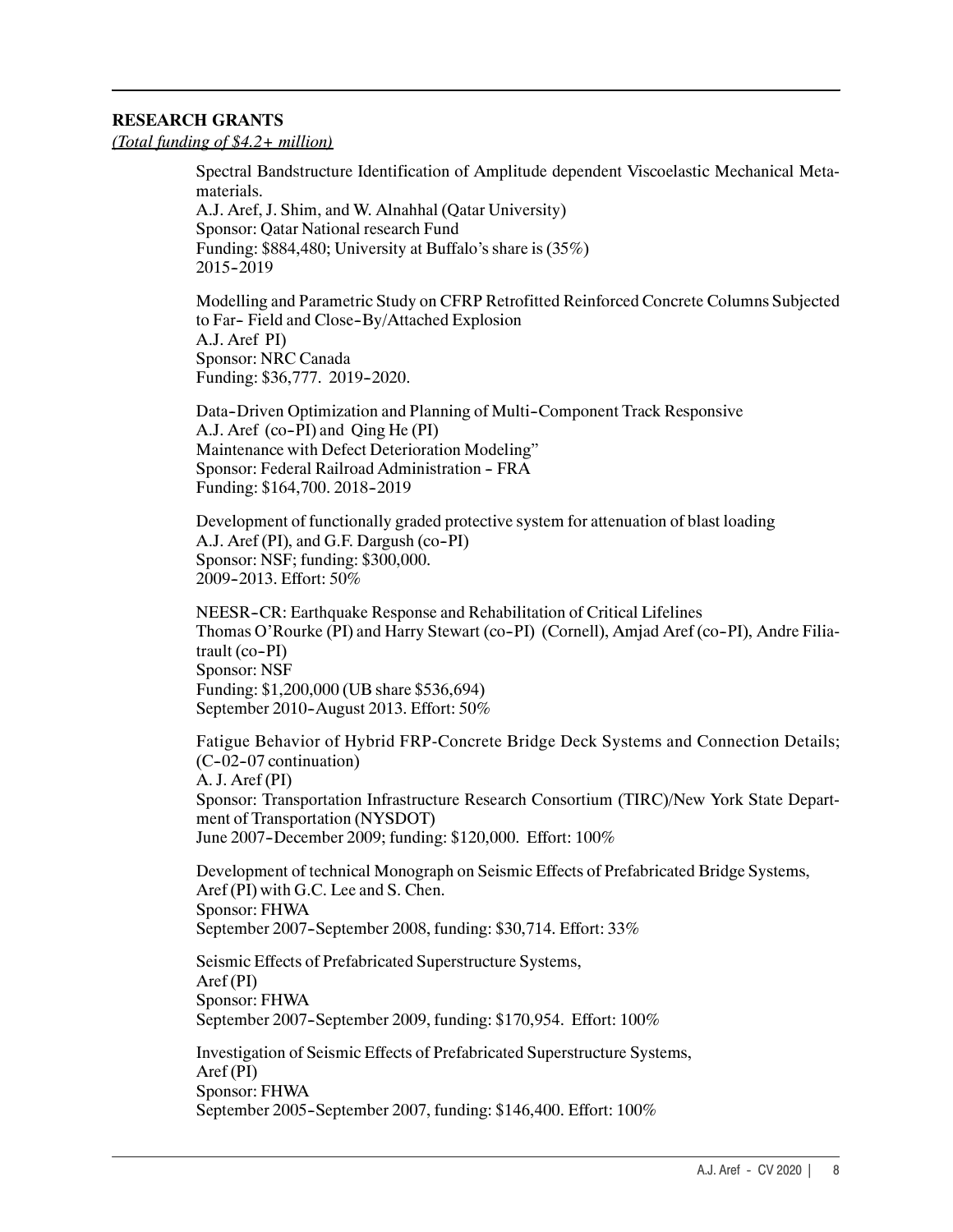#### GRANTS (continued)

- Temporal Thermal Analysis of Fiber-reinforced Polymer Bridge Deck - Sponsor: NYSDOT; September 2004 -December 2004, funding: \$9500. Effort: 100% Aref (PI)

- Workshop held in Fairbanks, Alaska, August 13 -16, 2004. NSF-supported workshop on the "Performance and Design of Fiber Reinforced Polymer Composites at Very Low Temperatures" Funds: \$1000 for travel, NSF through Purdue University; Effort: 100%

Sponsor: MCEER, NSF; 2004-2005 (year 8); funding: \$45,000; Effort: 100% Modeling Visco-elastic Composite Panels and Impact on Floor Velocity and Acceleration A. J. Aref (PI)

- 2005 -2007; funding: \$140,000. Effort: 100% Seismic Effects of Segmental Bridge Substructures A. J. Aref (PI) Sponsor: FHWA

- Hybrid FRP-Concrete Bridge Deck Systems; (C02 -07) - 2003 -2006; funding: \$240,000. Effort: 100% A. J. Aref (PI) Sponsor: New York State Department of Transportation (NYSDOT)

Problems; (CMS-0002936) - 2000 -2003; funding: \$180,000. Effort: 50% The Application of a Finite Element-Based Large Increment Method for Nonlinear Structural A. J. Aref (PI) and G. F. Dargush (co-PI) Sponsor: National Science Foundation (NSF)

- Effective Slab Width for Composite Steel Bridge Members; (NCHRP 12 -58) - 2001 -2004; funding: \$200,000. Effort: 50% A. J. Aref (co-PI), S. Chen (PI) Sponsor: National Cooperative Highway Research Program (NCHRP)

Scale Model Testing for Effective Slab width; (NCHRP12-58- supplemental) - 2001 -2004; funding: \$160,000. Effort: 50% A. J. Aref (co-PI), S. Chen (PI) Sponsor: National Cooperative Highway Research Program (NCHRP)

- 1999 -2000; funding: \$50,000. Effort: 100% Use of New and Durable Advanced Materials for Infrastructure Applications; (C008737) A. J. Aref (PI) Sponsor: Transportation Infrastructure Research Consortium (TIRC)/NYSDOT

- 2000 -2001; funding: \$50,000. Effort: 100% Analysis and Design Procedures of FRP bridge Deck Systems; (C008737) A. J. Aref (PI) Sponsor: Transportation Infrastructure Research Consortium/NYSDOT

- 1998 -2002; funding: \$146,000. Effort: 100% Polymer Matrix Composite Infill Walls For Seismic Retrofitting; A. J. Aref (PI) Sponsor: Multidisciplinary Center for Earthquake Engineering Research (MCEER), NSF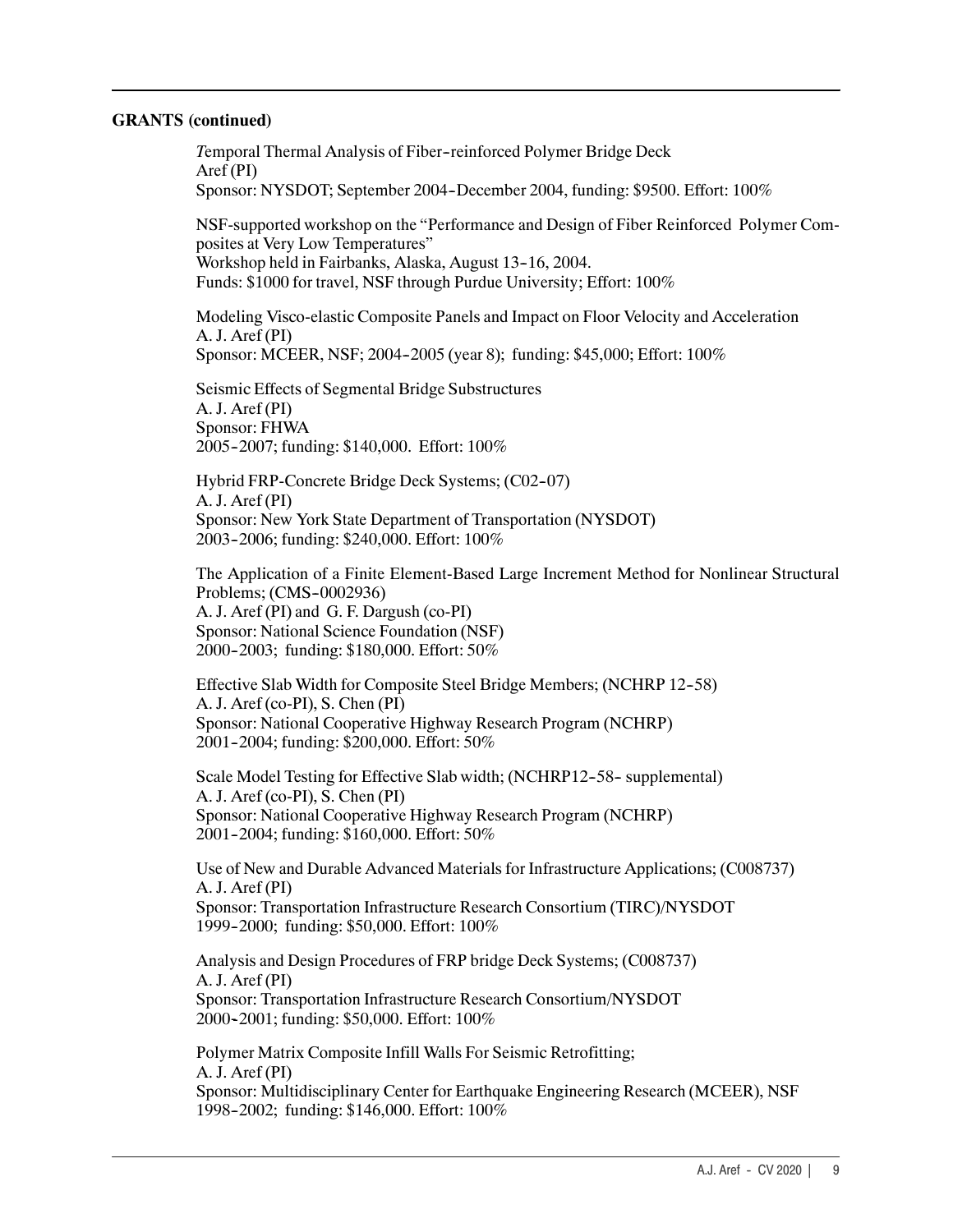- 2002 -2004 (year 6); funding: \$100,000. Effort: 100% Polymer Matrix Composite Infill Walls For Seismic Retrofitting; A. J. Aref (PI) Sponsor: MCEER, NSF;

# TEACHING SUMMARY

- at the graduate -level, he teaches continuum solid mechanics, finite element analysis, advanced Dr. Aref teaches undergraduate courses in structural engineering, mechanics, and materials, and finite element analysis, blast engineering , and advanced composite materials. The following is the list of the courses taught at University at Buffalo.

# Graduate Courses at UB

Advanced Finite Elements (CIE617/MAE513) Fall 2011, Fall 2012, Fall 2013, Spring 2015, Spring 2017

Blast Engineering (CIE618) Spring 2007; Spring 2009; Spring 2011, Spring 2017

Fall 2010-Fall 2019 Solid Mechanics (CIE511)

- Fiber-reinforced Composite Structures (CIE528) Spring 1999; Spring 2001; Spring 2005; Fall 2007; Fall 2010
- Finite Element Structural Analysis (CIE426/526, and MAE 529) Fall 2003; Fall 2004; Fall 2005; Spring 2007; Spring 2008; Spring 2009; Spring 2010

Concrete Structures(CIE525) Spring 1999; Spring 2001

# Graduate Courses at other Universities

Advanced nonlinear Seismic Analysis, November 2016; one-month course given at IUSS-Scuola Universitaria Superiore, Pavia, Italy

# Undergraduate Courses

- - Fall2017 -2019 , Summer 2018 -2019 Structural Analysis I (CIE323)

Structural Analysis II (CIE 324); Summer 2016

Structural Analysis III (CIE 423) Spring 1998; Spring 2000; Spring 2002; Spring 2013, Spring 2014

Engineering Computations (EAS451) Spring 2000; Fall 2001; Fall 2003; Fall 2004

Dynamics (EAS208) Fall 2005; Fall 2006; Fall 2007; Fall 2008; Fall 2009

Civil Engineering Materials, lecture and laboratory (CIE 427) Fall 1997; Fall 1998; Fall 1999; Fall 2000;Fall 2001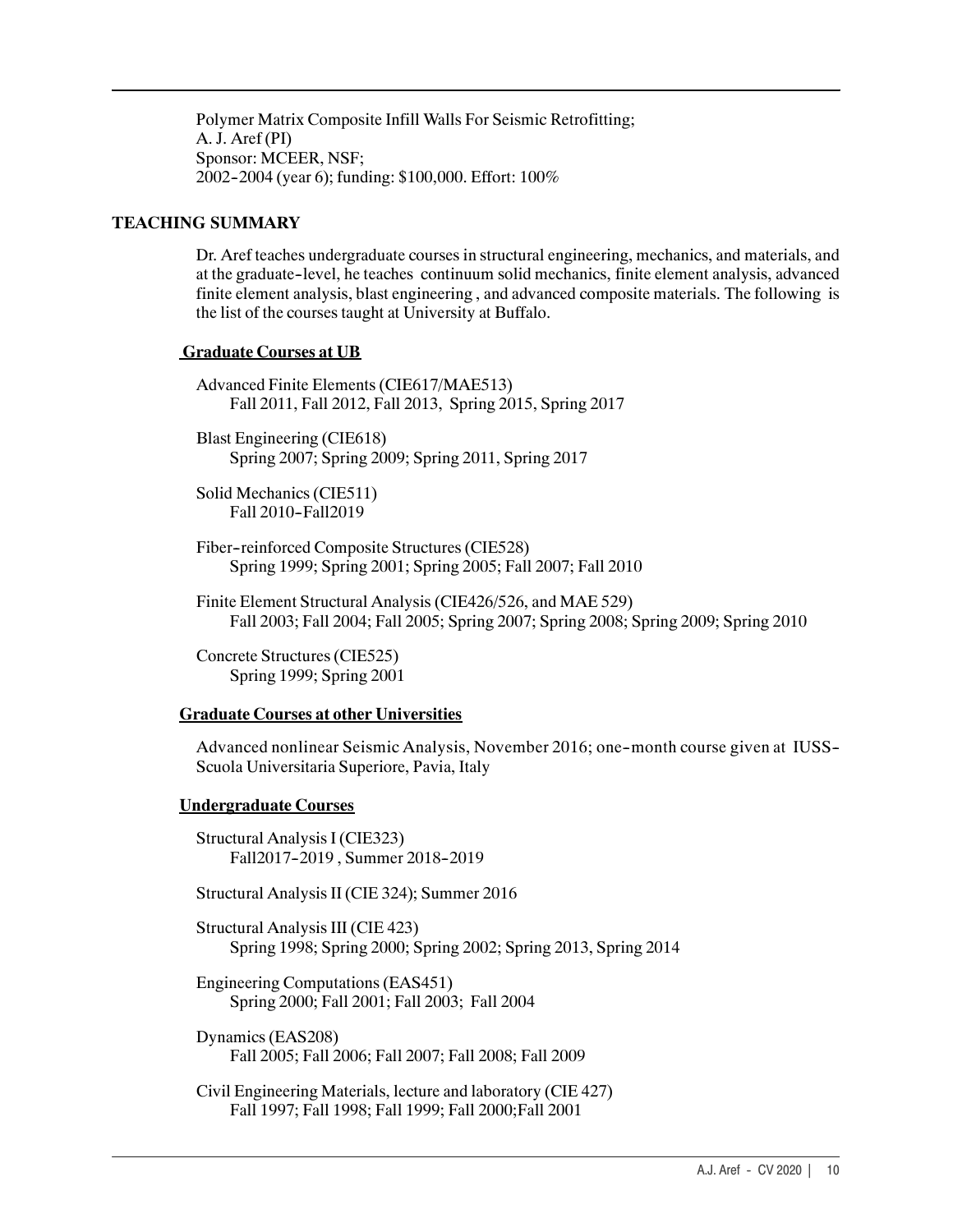Civil Engineering Materials, lecture (CIE 327), Fall 2002

Materials Science & Engineering I (MAE381) Summer 2013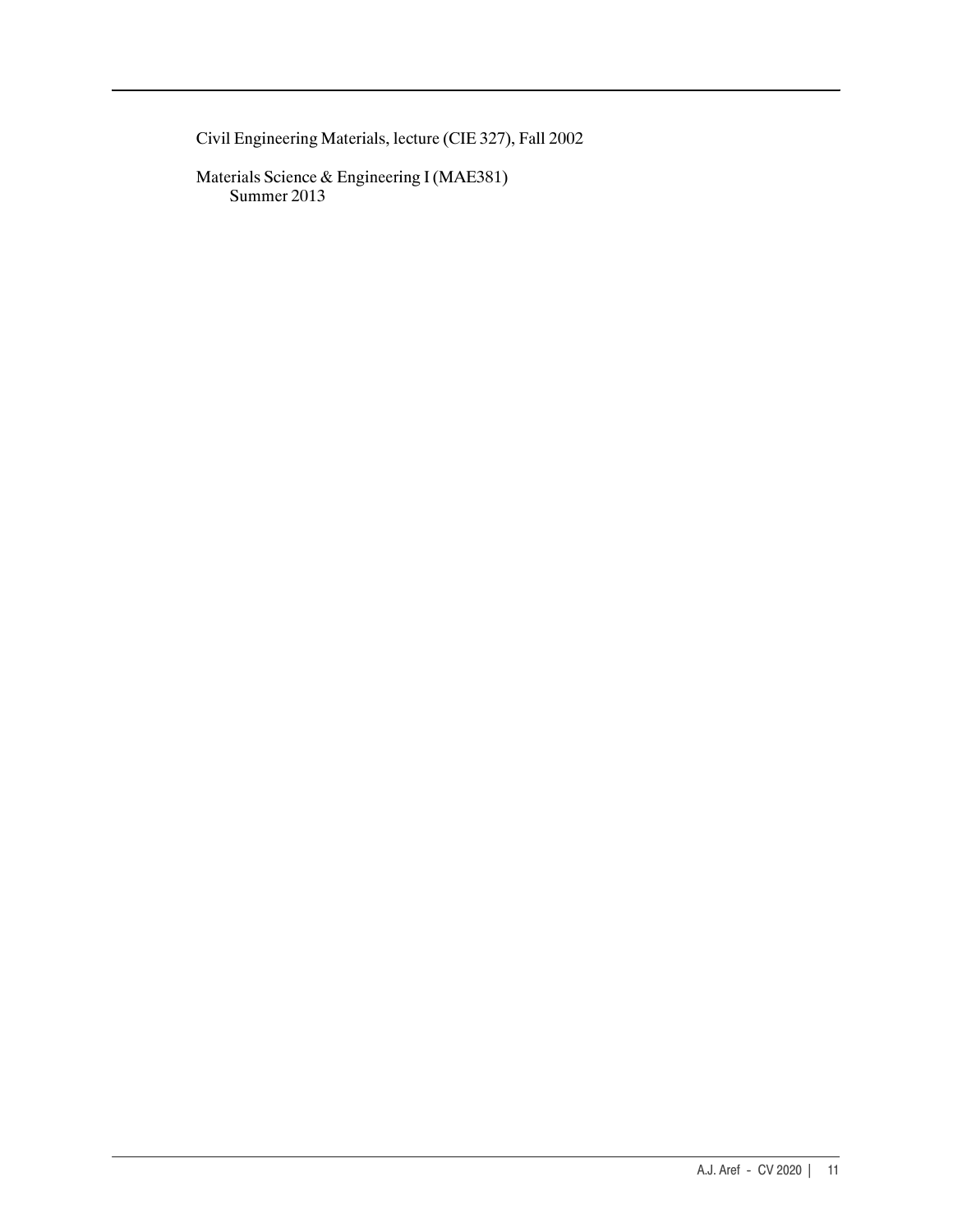#### PUBLICATIONS

### Refereed Journal Papers

(Graduate students are shown in bold letters; 85)

- 1040 -1047. 1. Aref, A. J., and Parsons, I.D. (1999). "Design Optimization Procedures for a Fiber Reinforced Plastic Bridge." Journal of Engineering Mechanics, ASCE, Vol. 125, No. 9,
- forced Plastic Bridge." Composites Journal-Part B: Engineering, Vol. 31, 619-628. 2. Aref, A. J., and Parsons, I.D. (2000). "Design and Performance of a Modular Fiber Rein-
- ASCE, Vol. 127, No. 5, 450-458. 3. Aref, A. J., Alampalli, S., and He, Y. (2001). "A Ritz-Based Static Analysis Method for Fiber Reinforced Plastic Skew Bridge Superstructure." Journal of Engineering Mechanics,
- ASCE, Vol. 127, No. 7, 739 -746. 4. Aref, A. J., and, Guo, Zaoyang. (2001). "A Framework of a Finite Element-Based Large Increment Method for Nonlinear Structural Problems." Journal of Engineering Mechanics,
- tic Bridge Deck." Composite Structures, Vol. 52, No. 3-4, 467-474. 5. Aref, A. J., and Alampalli, S. (2001). "Vibration Characteristics of a Fiber Reinforced Plas-
- 1281 -1292. 6. Shama, A., Chen, S., Mander, J., and Aref, A. (2001). "Ambient Vibration and Seismic Evaluation of a Cantilever Bridge." Engineering Structures Journal. Vol. 23, No. 10,
- to Concrete Cap Connections." ACI Structural Journal, Vol. 99, No. 1, 51-61. 7. Shama, S., Mander,J., and Aref, A. (2002). "Seismic Performance and Retrofit of Steel Pile
- al Engineering Science, Vol. 3, No. 2, 129-154. 8. He, Y., and Aref, A. (2002). "A Semi-Analytical Procedure for Simplified Design of Bidirectional FRP Web-core Sandwich Bridge Decks." International Journal of Computation-
- 6, 837 -837. 9. Shama, A., Mander, JB, and Aref, AJ. (2002). Seismic performance and retrofit of steel pile to concrete cap connections. Author's closure. ACI Structural Journal, Volume: 99, Issue:
- No. 4, 440-448. 10. Aref, A. J., and Jung, W. (2003). "Energy Dissipating Polymer Matrix Composite Infill Wall System for Seismic Retrofitting." Journal of Structural Engineering, ASCE. Vol. 129,
- 831 -844. 11. Jung, W., and Aref, A. (2003). "A Combined Honeycomb and Solid Viscoelastic Material for Structural Damping Applications." Mechanics of Materials Journal, Vol. 35, No. 8,
- 183 -195. 12. He, Y., and Aref, A. J. (2003). "An Optimization Design Procedure for Fiber Reinforced Web-core Sandwich Bridge Deck system." Journal of Composite Structures, Vol. 60, 2,
- Vol. 25, No.2, 119-128. 13. Chiewanichakorn, M., Aref, A.J., and Alampalli, S. (2003). "Failure Analysis of a Fiberreinforced Polymer Bridge Deck System." ASTM Journal of Composites and Technology,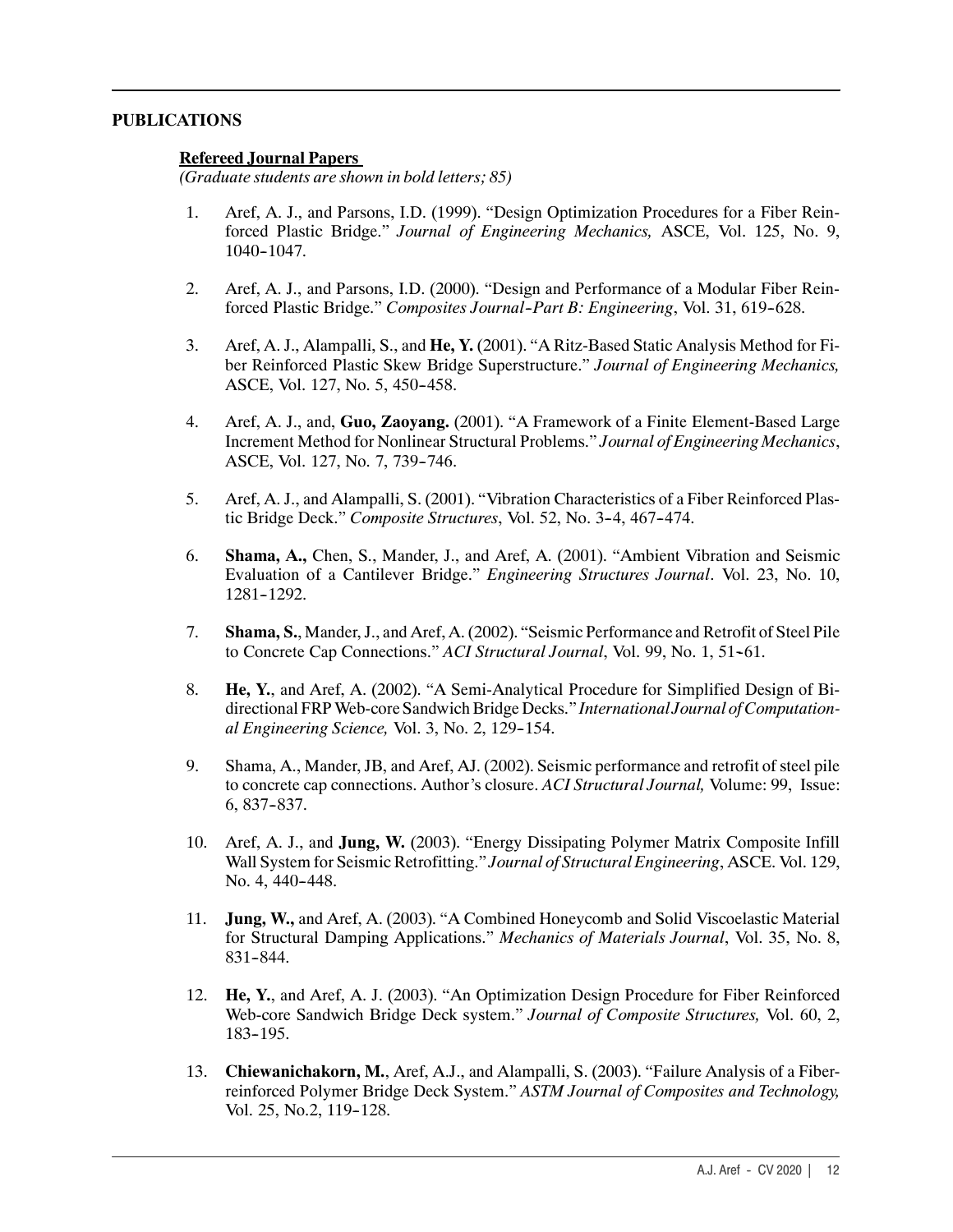- 2, 182 -190. 14. Kitane, Y., Aref. A., and Lee, G. (2004). "Static and Fatigue Testing of Hybrid FRP-Concrete Bridge Superstructure." Journal of Composites for Construction, ASCE. Vol. 8, No.
- tion for Steel-Concrete Composite Bridge Girder." Journal of Structural Engineering, - ASCE. Vol. 130, No. 12, 2016 -2031. 15. Chiewanichakorn, M., Aref, A., Chen, S., Ahn, I. (2004). "Effective Flange Width Defini-
- for Steel Bridges." Engineering Structures Journal. Vol. 26, 1843-1851. 16. Ahn, I., Chiewanichakorn, M., Chen, S., and Aref, A. (2004). "Effective Width Provisions
- 359 -370. 17. Jung, W. and Aref, A. J. (2005). "Analytical and Numerical Studies of Polymer Matrix Composite Sandwich infill Panels." Composite Structures Journal , Vol. 68, No. 3,
- Bridge Superstructure." Journal of Composite Structures. Vol. 69, No. 3, 346-359. 18. Aref, A., Kitane, Y., and Lee, G. (2005) "Analysis of Hybrid FRP-Concrete Multi-Cell
- posite Structures. Vol. 69, No. 4, 491-499. 19. Aref, A., Alampalli, S. and He, Y. (2005). "Performance of a Fiber Reinforced Polymer Web Core Skew Bridge Superstructure, Part I: Field Testing and Finite Element Analysis." Com-
- posite Structures. Vol. 69, No. 4, 500-509. 20. Aref, A., Alampalli, S. and He, Y. (2005). "Performance of a Fiber Reinforced Polymer Web Core Skew Bridge Superstructure, Part II: Failure Modes and Parametric Study." Com-
- 83/28-30, 2453-2462. 21. Barham, W., Aref, A., Dargush, G. (2005). "Flexibility-based Large Increment Method for Analysis of Elastic Perfectly Plastic Beam Structures." Computers & Structures. Vol.
- 22. I.-S. Ahn, M. Chiewanichakorn, A.F. Nottis, J.A. Carpenter, S.S. Chen, and A.J. Aref. of the Transportation Research Board, No. 1928, 3-12. (2005). "Experimental Study on the Ultimate Behavior at the Negative Moment Regions of Composite Bridges." Design of Structures 2005, Transportation Research Record, Journal
- Record, Journal of the Transportation Research Board, No. 1928, 13-26. 23. M. Chiewanichakorn, A.J. Aref, S.S. Chen, and I.-S. Ahn, (2005). "Methodologies for Evaluation of Effective Slab Width." Design of Structures 2005, Transportation Research
- ing." Int. Journal of Solids & Structures. Vol. 42, 6586-6609. 24. Barham, W., Aref, A., Dargush, G. (2005). "Development of the Large Increment Method For Elastic Perfectly Plastic Analysis of Plane Frame Structures Under Monotonic Load-
- ASCE. Vol. 11, No. 4, 452-465. 25. Alnahhal, W. Chiewanichakorn, M., Aref, A. and Alampalli, S. (2006). "Temporal Thermal Behavior and damage Simulations of FRP Deck." Journal of Bridge Engineering,
- Transactions of the ASME, Vol 128, 618-633. 26. Aref, A. and Jung, W. (2006). "Advanced Composite Panels for Seismic and Vibration Mitigation of Existing Structures." Journal of Engineering Materials Technology, ASME.
- Engineering, ASCE. Vol. 132, No. 2, pp. 322-324. 27. Chiewanichakorn, M., Aref, A.J., Chen, S.S., and Ahn, I-S. (2006). Closure to: Effective Flange Width Definition for Steel-Concrete Composite Bridge Girder, Journal of Structural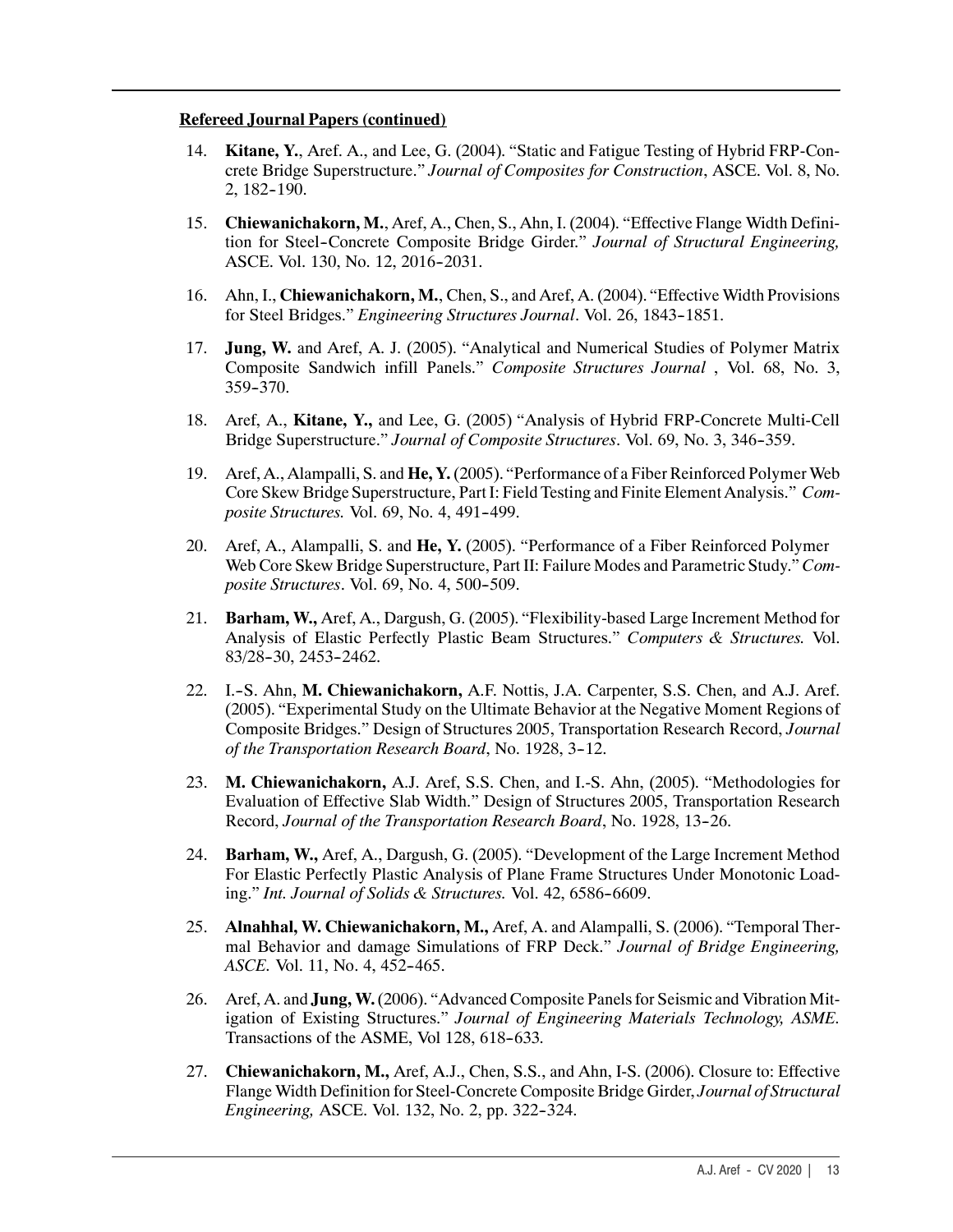- 122 -140. 28. Alnahhal. W., Chiewanichakorn, M., Aref, A.J. and Alampalli, S. (2007), "Simulations of Structural behavior of Fiber-reinforced Polymer Bridge Deck under Thermal Effects" International Journal of Materials and Product Technology (IJMPT). Vol. 28, No.1/2,
- search Record, Journal of the Transportation Research Board. No. 1976, 66-74. 29. Ou, Y.-C, Chiewanichakorn, M., Ahn, I.-S., Aref, A., Chen, Filiatrault, A and Lee, G. (2006). "Cyclic Performance of Precast Segmental Bridge Columns." Transportation Re-
- ASCE. Vol. 12, No. 3, 325 -338. 30. Chen, S.S., Aref, A.J., Chiewanichakorn, M., and Ahn, I-S. (2007). "Proposed Effective Flange Width Criteria for Composite Bridge Girders," Journal of Bridge Engineering,
- ASCE. Vol. 12, No. 3, 339 -349. 31. Aref, A.J., Chiewanichakorn, M., Chen, S.S., Ahn, I-S. (2007). "Effective Width Definitions for Negative Moment Regions of Composite Bridges," Journal of Bridge Engineering,
- Vol. 29, No. 8, 1475-1489. 32. Chiewanichakorn, M., Aref, A.J., Alampalli, S. (2007). "Dynamic and Fatigue Response of a Truss Bridge with Fiber Reinforced Polymer Deck." International Journal of Fatigue.
- - 1636 -1647.10.1061/(ASCE)0733 -9445(2007)133:11(1636) 33. Ou, Y-C, Chiewanichakorn, M., Aref, A.J., Lee, G.C. (2007). "Seismic Performance of Segmental Precast Unbonded Post-tensioned Concrete Bridge Columns." Journal of Structural Engineering, ASCE. Vol. 133, No. 11, DOI:
- Concrete Bridge Decks on Steel Girders." Journal of Composite Structures, Vol 84/1 29-43. 34. Alnahhal, W., Aref, A. and Alampalli, S. (2008). "Composite Behavior of Hybrid FRP-
- 35. Alnahhal, W. and Aref, A. (2007). Experimental Evaluation of a Hybrid FRP-Concrete Civil Engineering 1 (4), 336-343. Bridge Superstructure System under Negative Moment Flexural Loads, Jordan Journal of
- 84, No. 4, 319-336. 36. Alnahhal, W. and Aref, A. (2008). "Structural Performance of Hybrid Fiber Reinforced Polymer-Concrete Bridge Superstructure Systems." Journal of Composite Structures, Vol.
- 37. Aref, A.J., Chiewanichakorn, M., Chen, S.S., Ahn, I-S. (2008). Closure to: Effective Width Definitions for Negative Moment Regions of Composite Bridges," Journal of B Seismic performance and retrofit of steel pile to concrete cap connections. Author's closure
- of Solids and Structures. Vol 45, pp. 5688-5704. 38. Barham, W., Aref, A. and Dargush, G. (2008). "On the Elastoplastic Cyclic Analysis of Plane Beam Structures Using a Flexibility-Based Finite Element Approach." Int. Journal
- pp. 543-551. 39. Luo, X., Aref, A., and Dargush, G. (2009). "Analysis and Optimum Design of Layered Structure Subjected to Impulsive Loading." Journal of Computers and Structures, Vol 87,
- 40. Ballantyne, G., Whittaker, A.S., Dargush, G.F., and Aref, A.J. (2010). "Air-blast effects No. 2, pp.152-159. on structural shapes of finite width."Journal of Structural Engineering, ASCE, Vol. 136,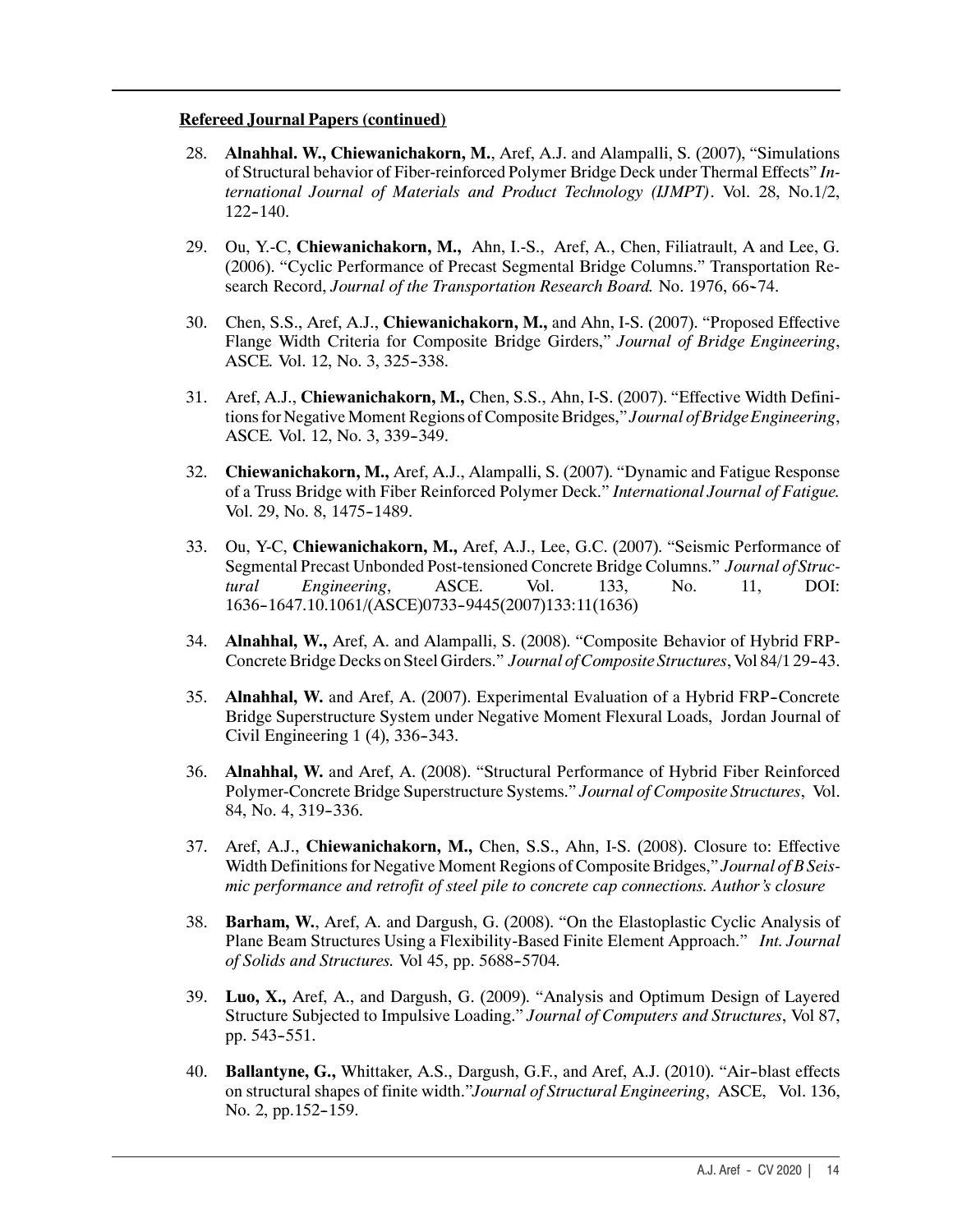- 41. Warn, G. and Aref, A. (2010). "Long-term Performance and Ultimate Strength of a Hybrid FRP-Concrete Bridge Deck System." Journal of Composites for Construction, ASCE, Vol. 14, No. 6, 856-864.
- No. 3, pp. 387-395. 42. Luo, X., Aref, A., and Dargush, G. (2011). "Optimal Design of Bundled Layered Elastic Stress Wave Attenuators." Journal of Computing in Civil Engineering, ASCE, Vol. 26,
- 43. Dolatshahi, Kiarash M. and Aref, A. (2011). "Two-Dimensional Computational Framework of Meso-Scale Rigid and Line Interface Elements for Masonry Structures." Engineering Structures. Volume 33, No. 12, pp. 3657-3667.
- 44. Dolatshahi, K. M., Aref, A.J. (2013). "Three Dimensional Explicit Dynamic Procedures for Modeling Masonry Structures", Journal of Computers & Structures; Volume 120, Pages  $9 - 23$ .
- tural Dynamics. Vol. 43, No. 3, pages 429-448. *DOI: 10.1002/eqe.2353* 45. Mohammadjavad Hamidia, Andre Filiatrault, and Amjad Aref. (2014). "Simplified Seismic Sidesway Collapse Analysis of Frame Buildings." Earthquake Engineering and Struc-
- 46. Sideris, P., Aref, A. and Filiatrault, A. (2014). "Large-scale Seismic Testing of Hybrid Sliding-Rocking Post-Tensioned Segmental Bridges." Journal of Structural Engineering, ASCE, Vol. 140, No. 6, pages 04014025:1-15. *DOI*: - 10.1061/(ASCE)ST.1943 -541X.0000961
- Vol. 19 No. 10 04014036-1:11 DOI: 10.1061/(ASCE)BE.1943-5592.0000605 47. Sideris P., Aref, A. and Filiatrault, A. (2014). "Quasi-static Cyclic Testing of a Large-Scale Segmental Column with Controlled Joint Sliding." Journal of Bridge Engineering, ASCE,
- Bridge Engineering, ASCE, Vol. 19, No. 6, pages 04014017:1-15, DOI: - 10.1061/(ASCE)BE.1943 -5592.0000579 48. Hongwei Cai and Amjad Aref. (2014). "Three-dimensional Geometrical Nonlinear Analysis of Composite Cable-stayed Bridges Using Refined Double-beam Model," Journal of
- Sidesway Collapse Capacity-Based Evaluation and Design of Frame Buildings with Linear Viscous Dampers," Journal of Earthquake Engineering, 18:4, pages 528-552, 49. Mohammadjavad Hamidia, Andre Filiatrault & Amjad Aref. (2014). "Simplified Seismic DOI: 10.1080/13632469.2013.876948
- 50. Alireza Farhidzadeh, Ehsan Dehghan-Niri, Zilan Zhong, Salvatore Salamone, Amjad Aref, Andre Filiatrault. (2014). "Post-Earthquake Evaluation of Pipelines Rehabilitated with Cured in Place Lining Technology using Acoustic Emission," Construction and Building Materials Journal, Volume 54, 15 March 2014, 326–338.
- PCI Journal, Vol. 59, No. 3, pages 60-77. 51. Sideris, P., Aref, A. and Filiatrault, A. (2014). "Effects of Anchorage Hardware on the Cyclic Tensile Response of Unbonded Monostrands." Precast/Prestressed Concrete Institute,
- ume 18, Issue 6, pp. 964-985. DOI: 10.1080/13632469.2014.916632 52. Zilan Zhong, Dimitra Bouziou, Brad Wham, Andre Filiatrault, Amjad Aref, Thomas D. O'Rourke , Harry E. Stewart (2014). "Seismic Testing of Critical Lifelines Rehabilitated with Cured in Place Pipeline Lining Technology," Journal of Earthquake Engineering, Vol-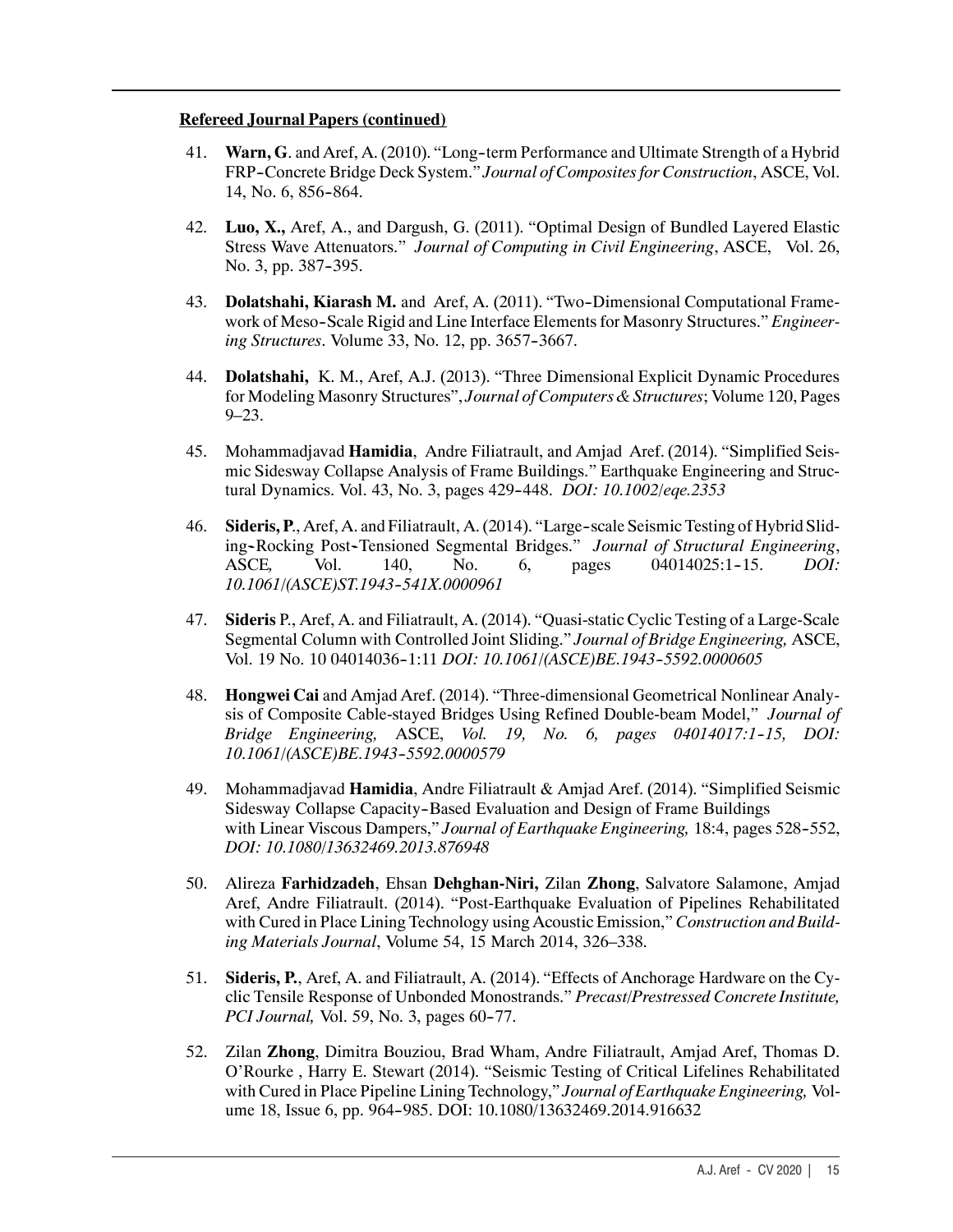- 53. K.M. Dolatshahi, A. Aref and M. Yekrangnia. (2014). "Bidirectional Behavior of Unreinforced Masonry Walls." Earthquake Engineering and Structural Dynamics. 43:2377–2397; DOI: 10.1002/eqe.2455
- 54. Reza Rafiee-Dehkharghani, Amjad Aref, and Gary Dargush. (2015) "Characterization of - 10.1061/(ASCE)EM.1943 -7889.0000859. Pages 04014137 multi-layered stress wave attenuators subjected to impulsive transient loadings," ASCE Journal of Engineering Mechanics. Vol. 141, No. 4, page 04014137, DOI:
- gineering, vol. 19, issue 1, pages 60-84. 55. Dolatshahi K. M., A. J. Aref, and A.S. Whittaker. (2015). "Interaction Curves for In-Plane and Out-of-Plane Behaviors of Unreinforced Masonry Walls." Journal of Earthquake En-
- bon-Steel Fiber Reinforced Polymeric Cable System for Cable-Stayed Bridges," Composites Part B. 68, 146-152. 56. Hongwei Cai and Amjad Aref. (2015). "On the Design and Optimization of Hybrid Car-
- DOI 10.1007/s00158-015-1266-4. 57. Hongwei Cai and Amjad Aref. (2015). "A Genetic Algorithm-Based Multi-objective Optimization for Hybrid Fiber Reinforced Polymeric Deck and Cable System of Cable-stayed Bridges." Journal of Structural and Multidisciplinary Optimization.
- uation in plates with circular voids and inclusions," Composites B. Pages 307-318, DOI: 58. Rafiee-Dehkharghani, R., Aref, A. J., and Dargush, G. F. (2015). "Planar stress wave atten-10.1016/j.compositesb.2015.01.051.
- Journal of Structural Engineering, ASCE, Vol. 141, No. 6, pages 04014153 (1-12). DOI: - 10.1061/(ASCE)ST.1943 -541X.0001114 , 59. Hamidia, M., Filiatrault, A., and Aref, A.(2015). "SeismicCollapse Capacity–BasedEvaluation and Design of Frame Buildings with Viscous Dampers Using Pushover Analysis."
- 82, pages 129-142, DOI 10.1016/j.compositesb.2015.08.010. 60. Rafiee-Dehkharghani, R., Bansal, D., Aref, A. J., and Dargush, G. F. (2015). "Interface profile optimization for planar stress wave attenuation in bi-layered plates," *Composites B*.
- Facilities. Vol. 29, No. 6. 10.1061/(ASCE)CF.1943-5509.0000656, 04014162. 61. Fuhrman, Rafiee-Dehkarghani, Lopez, Aref and O'Connor. (2015). "Field Performance of a New Fiber Reinforced Polymer Deck," ASCE, Journal of Performance ofConstructed
- brid Sliding-Rocking Bridge for Various Specimen Configurations and Seismic Loading - 10.1061/(ASCE)BE.1943 -5592.0000742. 62. Sideris, P., Aref, A. and Filiatrault, A. (2014). "Experimental Seismic Performance of a Hy-Conditions." Journal of Bridge Engineering, ASCE. Vol. 20, No. 11, page 04015009. DOI:
- 63. Jinwon Shin, Andrew S. Whittaker, Amjad J. Aref. (2015). "Near-filed blast assessment - 487 -508. of reinforced concrete components." Int. Journal of Protective Structures, vol. 6, No. 3,
- DOI: 10.1061/(ASCE)ST.1943 -541X.0001371, 04015109. 64. Sherkar, P., Whittaker, A., Aref, A. and Shin, J. (2015). "Influence of Charge Shape and Point of Detonation on Blast-Resistant Design " Journal of Structural Engineering, ASCE,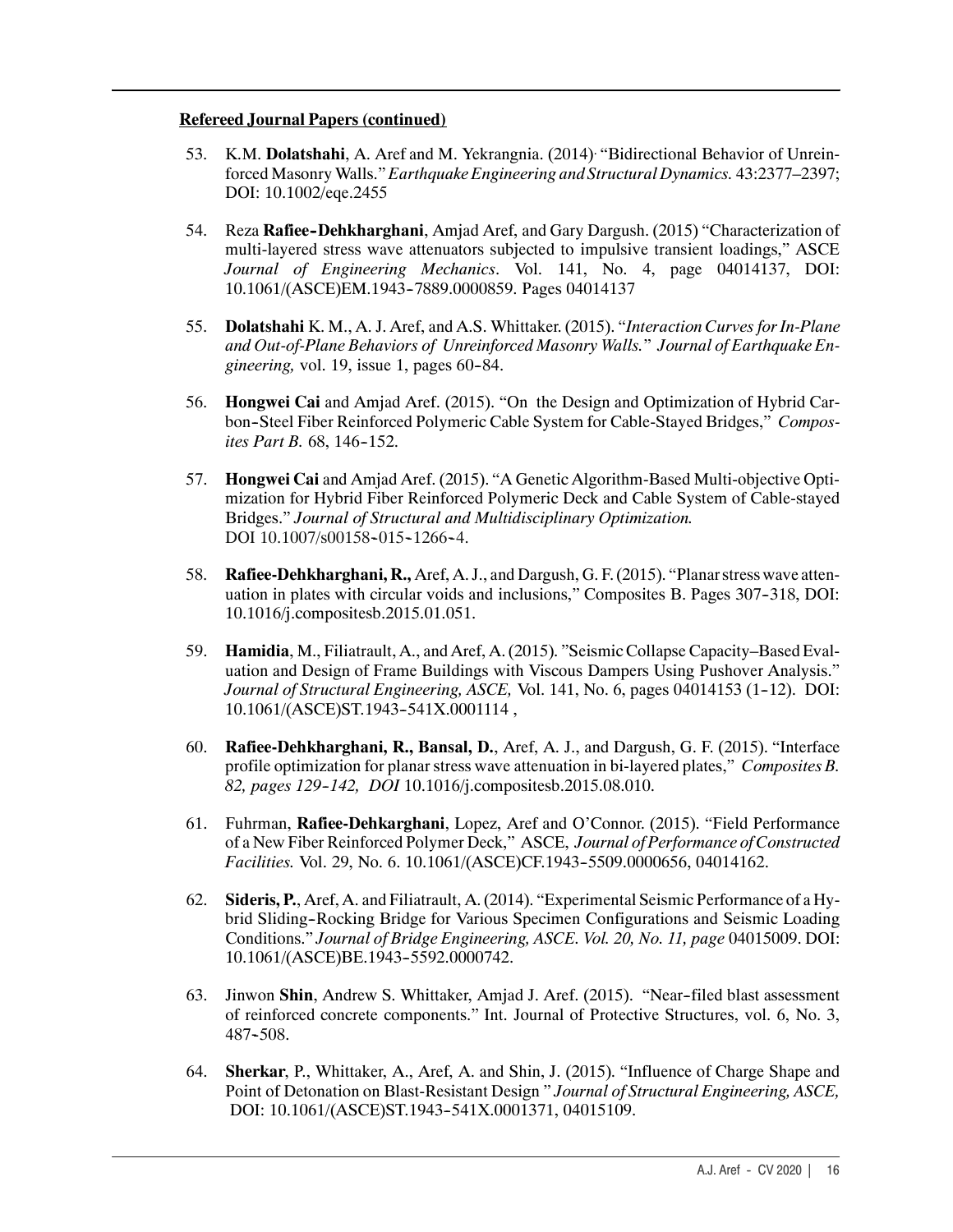- ing Mechanics, ASCE. 04016014-1:11; DOI: 10.1061/(ASCE)EM.1943-7889.0001064. 65. Rafiee-Dehkharghani, R., Aref, A.J., and Dargush, G. F. (2016). "Stress wave attenuation in non-collinear structures subjected to impulsive transient loadings." Journal of Engineer-
- 66. K.M. Dolatshahi, A. Aref. (2016). "Multi-directional Response of Unreinforced Masonry Walls: Experimental and Computational Investigations." Earthquake Engineering and Structural Dynamics. Vol. 45, No. 9. DOI: 10.1002/eqe.2714
- 67. Zilan Zhong, Andre Filiatrault, Amjad Aref. (2016). "Experimental Performance Evaluation of Pipelines Rehabilitated with Polymeric Liner under Earthquake Transient Ground Deformations." Journal of Infrastructure Systems. Vol. 23, No. 2, Pages 04016036
- 68. Dipanshu Bansal, Amjad Aref, Gary Dargush, Olivier Delaire. (2016). "Modeling non-- doi:10.1088/0953 -8984/28/38/385201. harmonic behavior of materials from experimental inelastic neutron scattering and thermal expansion measurements," Journal of Physics: Condensed Matter 28 385201 (7pp)
- Evaluation of Segmental Pipelines Rehabilitated with Cured-In-Place-Pipe Liner under Vol. 46, No. 5, pages 811-829. DOI: 10.1002/eqe.2832 69. Zilan Zhong, Andre Filiatrault, Amjad Aref (2017). "Numerical Simulation and Seismic Seismic Wave Propagation." Journal of Earthquake Engineering and Structural Dynamics.
- 04017043:1-14, DOI: 10.1061/(ASCE) ST.1943-541X.0001766. 70. Jinwon Shin, Andrew S. Whittaker, Amjad J. Aref, David Cormie. (2017). "Reflection Coefficients and Reflected Scaled Impulse from Detonations of High Explosives as a Function of Angle of Incidence." ASCE Journal of Structural Engineering. Vol. 143 (7), Page
- "Seismic analysis and design of steel-plate concrete composite shear wall piers," Engineer-- ing Structures,Vol. 133, pages 105 -123, DOI: 10.1016/j.engstruct.2016.12.024 71. Siamak Epackachi, Bo-An, Yin Nan Huang, Andrew Whittaker, Amjad Aref. (2017).
- Acoustics. Vol. 139, No. 5, pp. 051010-051010-13. doi:10.1115/1.4036469. 72. A. B. M. Tahidul Haque , Ratiba Ghachi,Jongmin Shim, Amjad Aref, W. Alnahhal.(2017). "Generalized Spatial Aliasing Solution for the Dispersion Analysis of Infinitely Periodic Multilayered Composites Using the Finite Element Method." Journal of Vibration and
- 73. R. Rafiee-Dehkharghani, D. Bansal, A.J. Aref,, G.F. Dargush. (2018). "Analysis and Optimal Design of Stress Wave Intensity Attenuation in Layered Structures," International Journal of Structural Stability and Dynamics. Vol. 18, No. 1. DOI: 10.1142/S0219455418500153.
- "Sagittal plane waves in periodic multi-layered composites composed of alternating viscoelastic and elastic solids." ASME, Journal of Applied Mechanics. Vol. 85 041001-1:15 74. A. B. M. Tahidul Haque, Ratiba Ghachi,Jongmin Shim, Amjad Aref, W. Alnahhal. (2018).
- neering. 16 (12), 6299-6333. 75. Enrique Morales, Andre Filiatrault, Amjad Aref. (2018). "Seismic Floor Isolation Using Recycled Tires for Essential Buildings in Developing Countries," Bulletin of Earthquake Engi-
- "Hybrid Split Hopkinson Pressure Bar to Identify Impulse-dependent Wave Characteristics of Viscoelastic Phononic Crystals ." Experimental Mechanics. 59 (1), 95-109 76. A. B. M. Tahidul Haque,RatibaGhachi,Jongmin Shim, Amjad Aref, W. Alnahhal.(2018).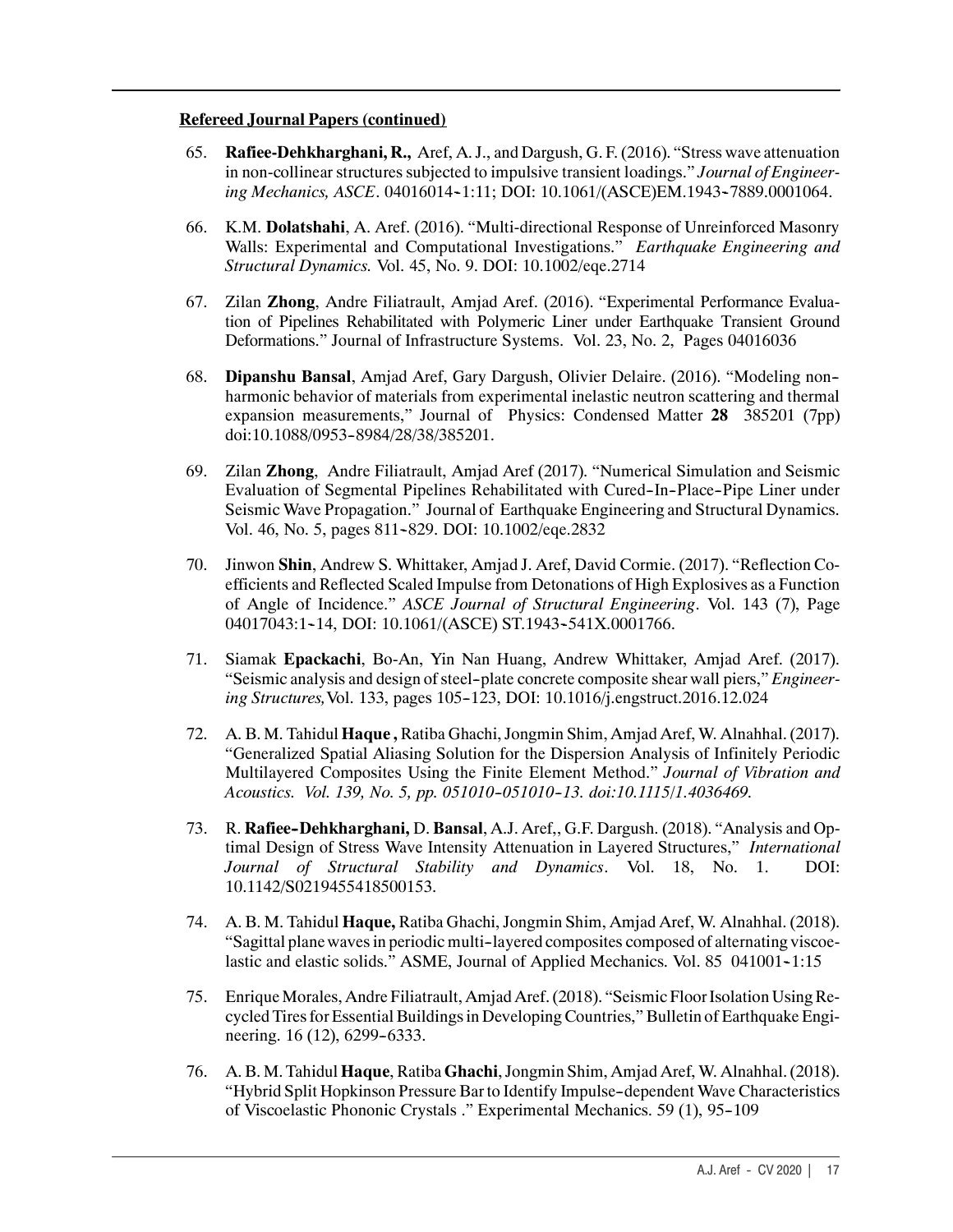- 77. Yarmohammadi, F, Rafiee-Dehkharghani, R, Behnia, CA. Aref, (2018). "Topology optimization of jet-grouted overlapping columns for mitigation of train-induced ground vibrations," Construction & Building Materials. 190, 838-850.
- 78. Samazad, M., Rafiee-Dehkharghani, R., Aref, A. (2019). "A joint-based wave propagation approach for forced response analysis of large frames subjected to low and high frequency loadings."International Journal of Structural Stability and Dynamics, Vol. 19, No. 07, 1950075.
- 79. Ghofrani, F., He, Q., Mohammadi, R., Pathak, A., & Aref, A. (2019). Bayesian Survival Approach to Analyzing the Risk of Recurrent Rail Defects. Transportation Research Record, 0361198119844241.
- Aided Civil and Infrastructure Engineering 1-15. DOI: 10.1111/mice.12453. 80. Ghofrani, F., Pathak, A., Mohammadi, R., Aref, A., & He, Q. (2019). Predicting rail defect frequency: An integrated approach using fatigue modeling and data analytics. Computer
- pact of foot-by-foot track geometry on the occurrence of rail defects. Transportation research part C: emerging technologies, 102, 153-172. 81. Mohammadi, R., He, Q., Ghofrani, F., Pathak, A., & Aref, A. (2019). Exploring the im-
- 82. Yarmohammadi, F., Rafiee-Dehkharghani, R., Behnia, C., Aref, A. (2019). "Design of wave barriers for mitigation of train–induced vibrations using a coupled genetic-algorithm/ finite-element methodology." Soil Dynamics and Earthquake Engineering, 121, 262-275.
- - - (1), pages 1 -14. <https://doi.org/10.1038/s41598> -020 -77489 -x 83. Adlakha, R., Moghaddaszadeh, M., Attarzadeh, M.A. Aref, A, Nouh, M. (2020). Frequency selective wave beaming in nonreciprocal acoustic phased arrays. Scientific Reports 10
- 84. RF Ghachi, WI Alnahhal, O Abdeljaber, J Renno, ABM Tahidul Haque, Jongmin Shim, Amjad Aref. (2020). Optimization of Viscoelastic Metamaterials for Vibration Attenuation Properties International Journal of Applied Mechanics 12 (10)
- MCBTE: A variance-reduced Monte Carlo solution of the linearized Boltzmann transport 85. Pathak, A., Pawnday, A., Roy, A. P., Aref, A. J., Dargush, G. F., & Bansal, D. (2021). equation for phonons. Computer Physics Communications, 265, 108003.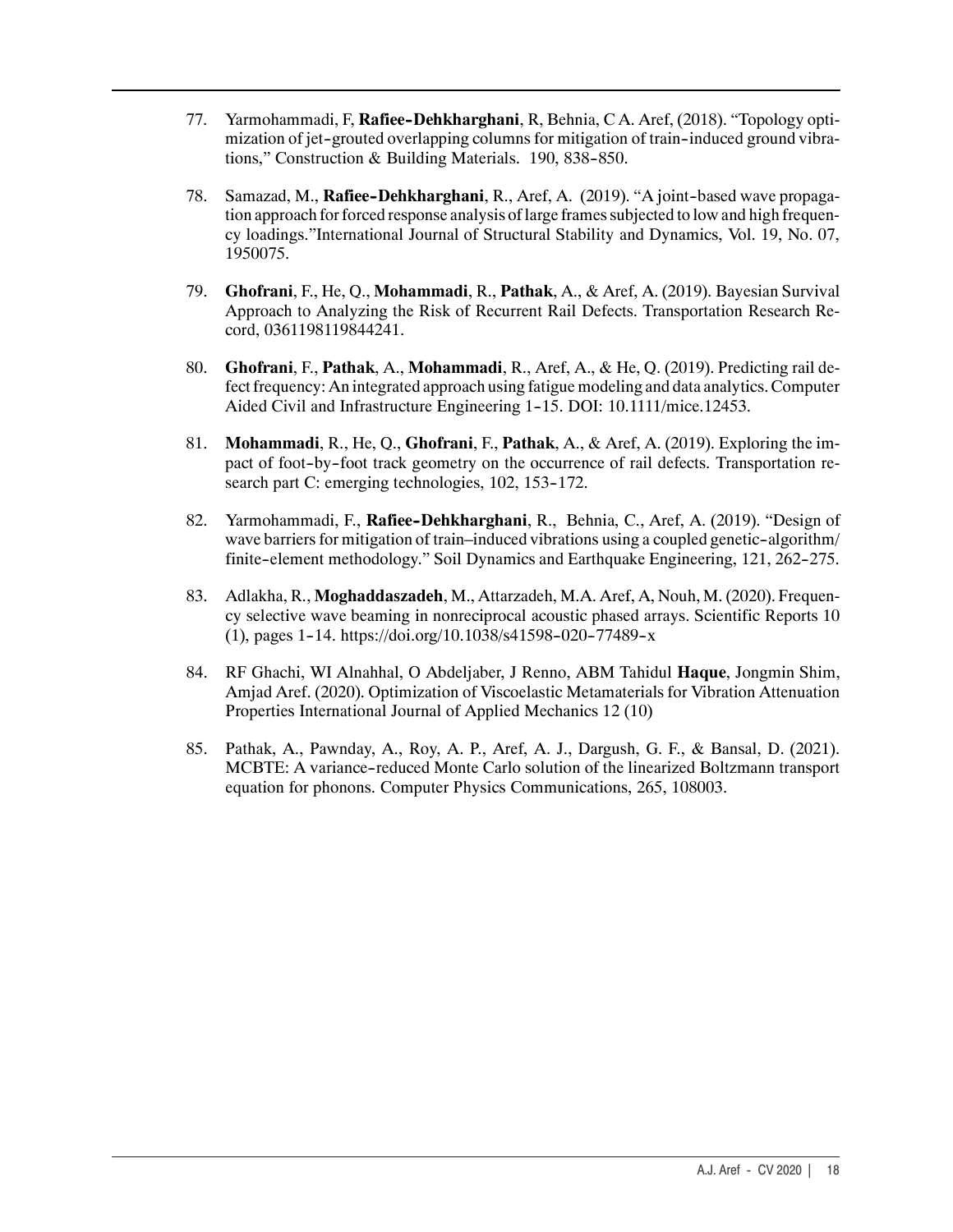# Book Chapters and Technical Reports

(Published and in-press: 20)

- in Solids for Mitigating Impulsive Loadings," MCEER report. MCEER-15-0003. 1. Reza Rafiee-Dehkharghani, Amjad Aref, Gary Dargush. (2015) "Stress Wave Attenuation
- 2. K.M. Dolatshahi, A. Aref (2015) Computational, Analytical and Experimental Modeling of Masonry Structures. MCEER report, MCEER-15-0004.
- fects on Civil Structures, MCEER Report 14-006, ISSN 1520-295X. 3. Jinwon Shin, Andrew S. Whittaker, Amjad J. Aref and David Cormie. (2014). Air Blast Ef-
- plemental Damping Systems. MCEER Report, MCEER-14-0001. 4. Mohammadjavad Hamidia, Andre Filiatrault and Amjad Aref.(2014) "Simplified Seismic Collapse Capacity-Based Evaluation and Design of Frame Buildings with and without Sup-
- State-of-the-Art Report (Chapter A1.6) edited by PCI Committee on Bridges; ISBN: - - - - - 978 -0 -979 -7042 -2 -2. 5. Aref, Amjad J., Gordon P. Warn, Petros Sideris, and Andre Filiatrault. (2008). "Segmental Superstructure Systems in Seismic Regions, Seismic Design of Precast Concrete Bridges
- Fiber-reinforced Polymer (FRP) Composites." Woodhead Publishing, May 2014, ISBN: - - - - 978 -0 -85709 -694 -4. 6. Kitane , Y. and Aref, A.J. (2014). "Ch. 10: Repair of Aging Bridge Superstructures Using
- 7. Amjad Aref, George Lee and Petros Sideris, (2013). Technical Monograph for FHWA: Precast Concrete Segmental Components and Systems for Accelerated bridge Construction in Seismic regions." June 13, 2013, MCEER-13-0007.
- head Publishing: Developments in fiber-reinforced polymer (FRP) composites for civil en-8. Kitane, Y. and Aref, (2013). "Ch. 15: FRP Composites for Bridge Superstructure." Woodgineering; ISBN 0 85709 234 0.
- of Detonations of High Explosives to Inform Blast-Resistant Design. " MCEER report - 10 -2009. 9. Pushkaraj Sherkar, Andrew S. Whittaker and Amjad J. Aref. (2011). "Modeling the Effects
- # 11 -0002. 10. Myrto Anagnostopoulou, Andre Filiatrault, Amjad Aref and Petros Sideris.(2011). Seismic Design and Analysis of Precast Segmental Concrete Bridge Superstructure. MCEER report
- Effects on Structural Shapes," Technical report MCEER-09-002. 11. Graeme Ballantyne, Andrew Whittaker, Amjad Aref and Gary Dargush. (2009). "Air Blast
- 12. Aref, A.J., Luo, X., Dargush, G.F. (2007). "Analysis and optimal Design of Multi-layer putations: Tools and Techniques, Chapter 16, pp. 369-390, Saxe-Coburg Publications, Structures Subjected to Impulse Loading." B.H.V Topping, editor, Civil Engineering Com-Stirlingshire, Scotland.
- Deck with Fiber-reinforced Polymer Deck. New York State Department of transportation. 13. Aref, A.J. and Chiewanichakorn, M. (2006). Fatigue Implications of Replaced Concrete
- trix Composite Infill Panels For Seismic Retrofitting." MCEER report, MCEER-06-0010, 14. Jung, W., Chiewanichakorn, M., and Aref, A. (2006). "Conceptual Design of Polymer Ma-September 21, 2006, 321 pages.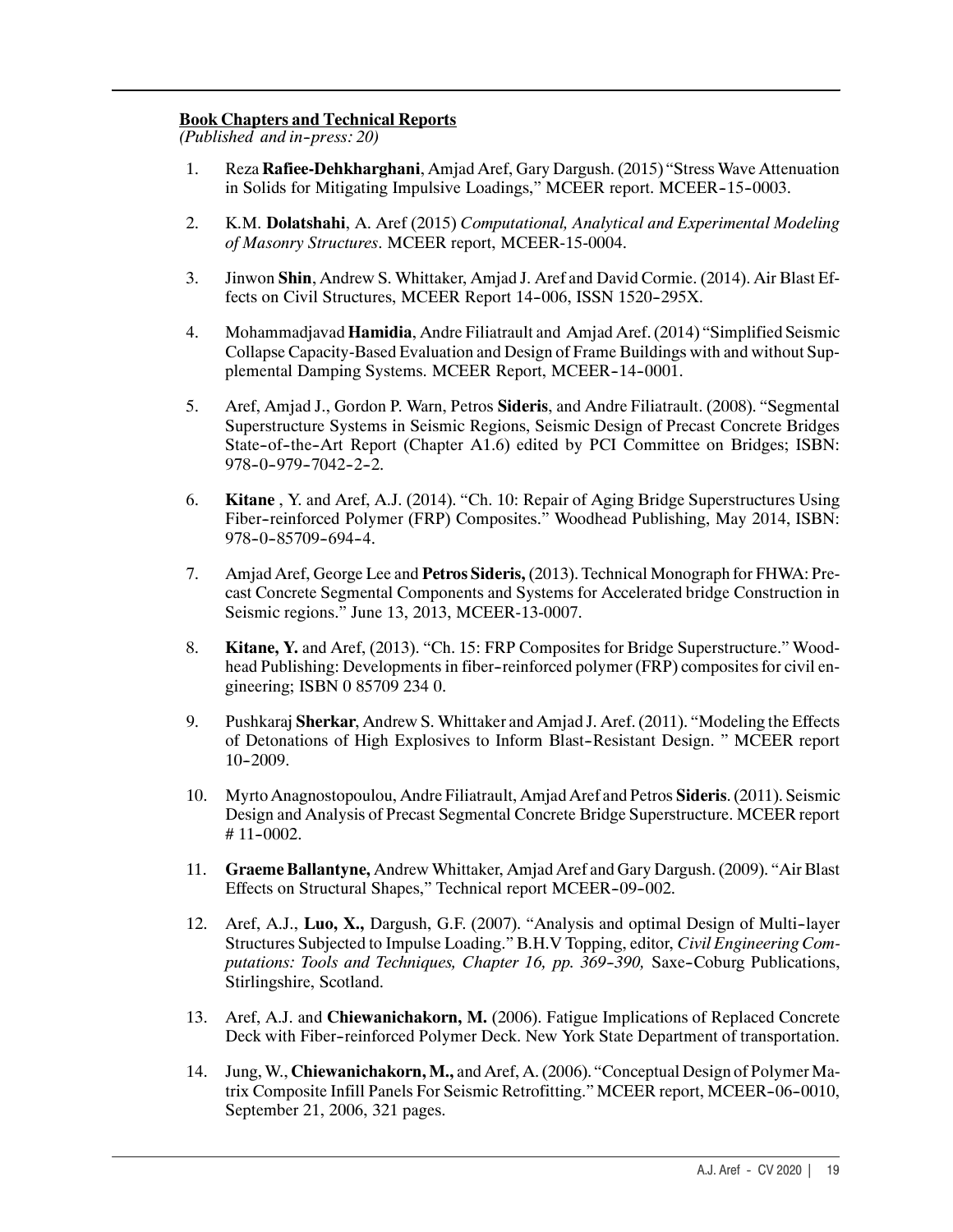# Book Chapters and Technical Reports (continued)

- for Composite Steel Bridge Members. NCHRP 12-58" Final Report prepared for National 15. Chen, S.S., Aref, A.J., Ahn, I., and Chiewanichakorn, M. (2004). "Effective Slab Width Cooperative Highway Research Program (NCHRP), Transportation Research Board, National Research Council. NCHRP Report No. 543, December 31, 2004.
- 16. Aref, A. J., and Chiewanichakorn, M. (2004)."Temporal Thermal Behavior and Damage Simulations of FRP Deck." Report submitted to New York State Department of Transportation, Albany, NY.
- 17. Aref, A. J., and Chiewanichakorn, M. (2002)."The Analytical Study of Fiber Reinforced Polymer Deck on an Old Truss Bridge." Report submitted to New York State Department of Transportation, Transportation Research Development Bureau and Transportation Infrastructure Research Consortium, New York.
- 18. Aref, A. J. and He, Y. (2002). "A Ritz-Based Simplified Analysis Method for Fiber Reinforced Polymer Web-Core Sandwich Bridge Deck." Report submitted to New York State Department of Transportation, Transportation Research Development Bureau, and Transportation Infrastructure Research Consortium, New York.
- 19. Aref, A. J. and He, Y. (2001). "Finite Element Analysis of a Fiber Reinforced Polymer Bridge Superstructure." Report submitted to New York State Department of Transportation, Transportation Research Development Bureau, and Transportation Infrastructure Research Consortium, New York.
- 20. Aref, A. J. (1997). "A Novel Fiber Reinforced Composite Bridge Structuralsystem," Ph.D. Dissertation, University of Illinois at Urbana-Champaign. 184 pages.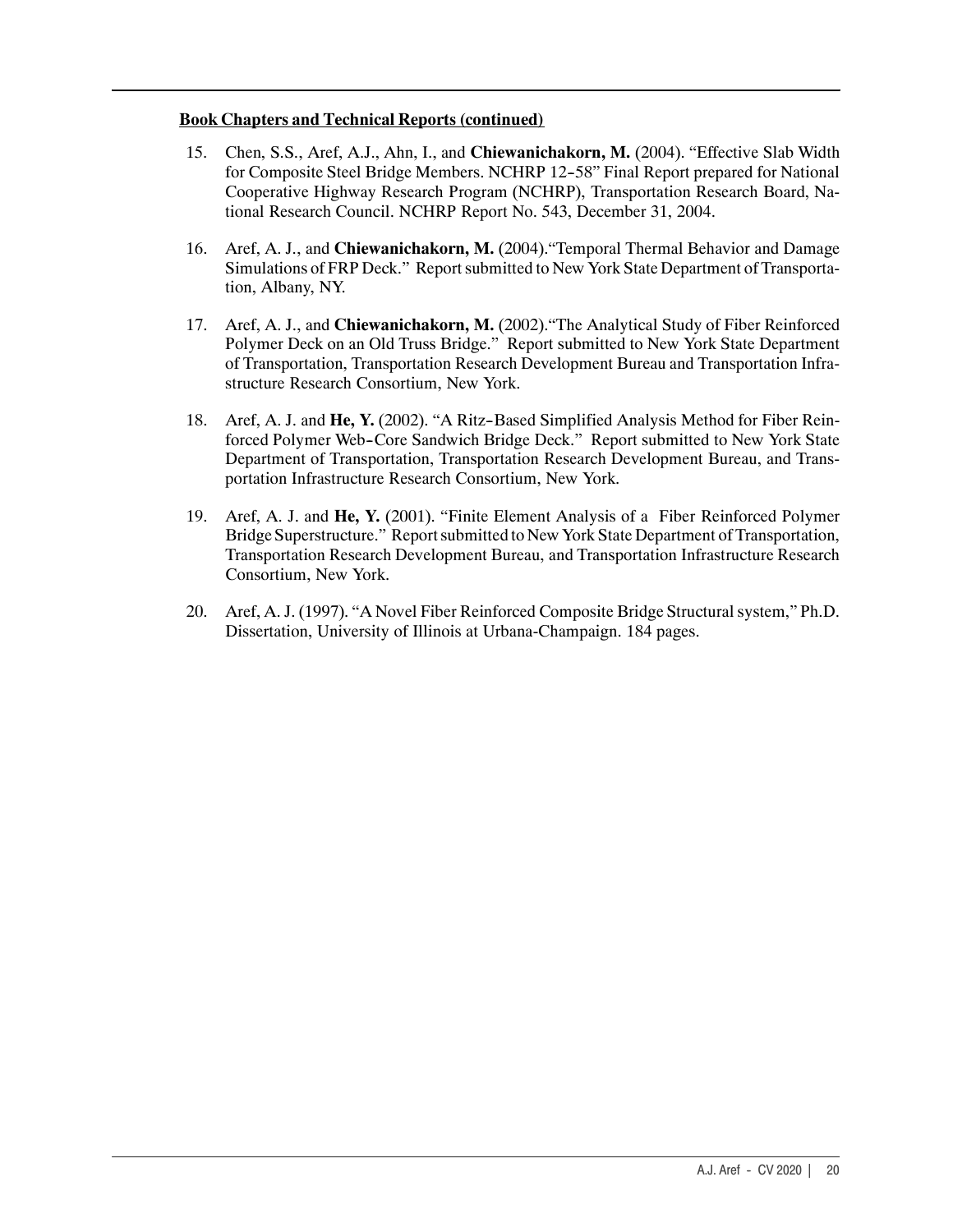# Conference Proceedings Papers

(\* indicates presenter, graduate students are shown in bold letters, 117)

- - IMECE2020 -24237, V001T01A016; 9 pages, <https://doi.org/10.1115/IMECE2020> -24237 1. R. Adlakha, M. Moghaddaszadeh, M. A. Attarzadeh,A. Aref , M. NouhA. (2021). "Linear Acoustic Phased Array for Nonreciprocal Transmission and Reception." Proceedings ofthe International Mechanical Engineering Congress and Exposition (IMECE). Paper No:
- 2. Moghaddaszadeh, Mohammadreza, Nouh, Mostafa, Atefi Monfared, Kamelia, and Aref, Amjad. (2020). "Omnidirectional Wave Mitigation Using Elastic Metamaterials in Axisymmetric Arrangements," EMI, Columbia University.
- Cortes-Delgado, Amjad Aref, Gary Dargush. (2020). "Cyber Physical Systems and the 3. Richard Rodríguez Feliciano, Samuel Montalvo Pérez, Steven Avilés Rivera, María D. Building Block Approach for Dynamic Model Calibration and Validation of Complex Dynamic Systems," EMI, Columbia University.
- 4. Reza Rafiee-Dehkharghani, Amjad Aref and Gary Dargush. (2019). On the optimal design OF Stress wave attenuators for Mitigating transient impulsive loadings, EMI, Caltech.
- 5. Haque, A. B. M. Tahidul, Ghachi, R. F., Alnahhal, W. I., Aref, A., and Shim. (2017). "Sagittal Plane Wave in Viscoelastic Periodic Multilayered Composites," ASME International Mechanical Engineering Congress and Exposition
- Testing Regimen for FRP Bridge Decks," American Society for Composites 31 -Technical - 19 -22, 2016 6. Jerome O'Connor, Amjad Aref, Stephen Ayers\*, Maria Lopez. (2016). "Recommended Conference and ASTM Committee D30 Meeting, Williamsburg, Virginia, September
- Pipelines Retrofit with Cured-in-place Lining technology." The 16<sup>th</sup> World Conference on Earthquake Engineering, 16WCEE 2017, Santiago, Chile January 9-13, 2017. 7. Z. Zhong\*, A. Filiatrault, and A. Aref. (2016). "Seismic Performance Evaluation of Buried
- Conference on Earthquake Engineering, 16WCEE 2017, Santiago, Chile January 9-13, 8. E. Morales\*, A. Filiatrault, and A. Aref. (2016). "Sustainable and Low Cost Room seismic Isolation for Essential Care Units of Hospitals in Developing Countries." The 16<sup>th</sup> World 2017.
- 9. Morales, E. Filiatrault, A.\*, Aref, A. (2016).Sustainable and Low Cost Room isolation for Essential Care Units of Hospitals in Developing Countries. Third International Workshop on the Seismic Performance of Non-structural Elements (SPONSE) Christchurch, New Zealand, March 31, 2016.
- Nov. 9-13, 2015 10. Jinwon Shin, Andrew Whittaker\*, David Cormie, Amjad Aref. (2015). "Verification and Validation of a CFD Code for Modeling Detonations of High Explosives," 16th International Symposium for the Interaction of the Effects of Munitions with Structures, Destin, FL,
- 11. Brian Terranova, Andrew Whittaker, Len Schwer, and Amjad J. Aref. (2015). "Impact Analysis of Reinforced Concrete Panels for Wind-borne Missiles." Transactions, SMiRT-23 Manchester, United Kingdom - August 10-14, 2015.
- 12. Zilan Zhong, Andre Filiatrault, Amjad Aref\*. (2015). "Seismic Performance Evaluation of Buried Pipelines Retrofitted with Cured-in-Place Pipe Liner Technology under Near-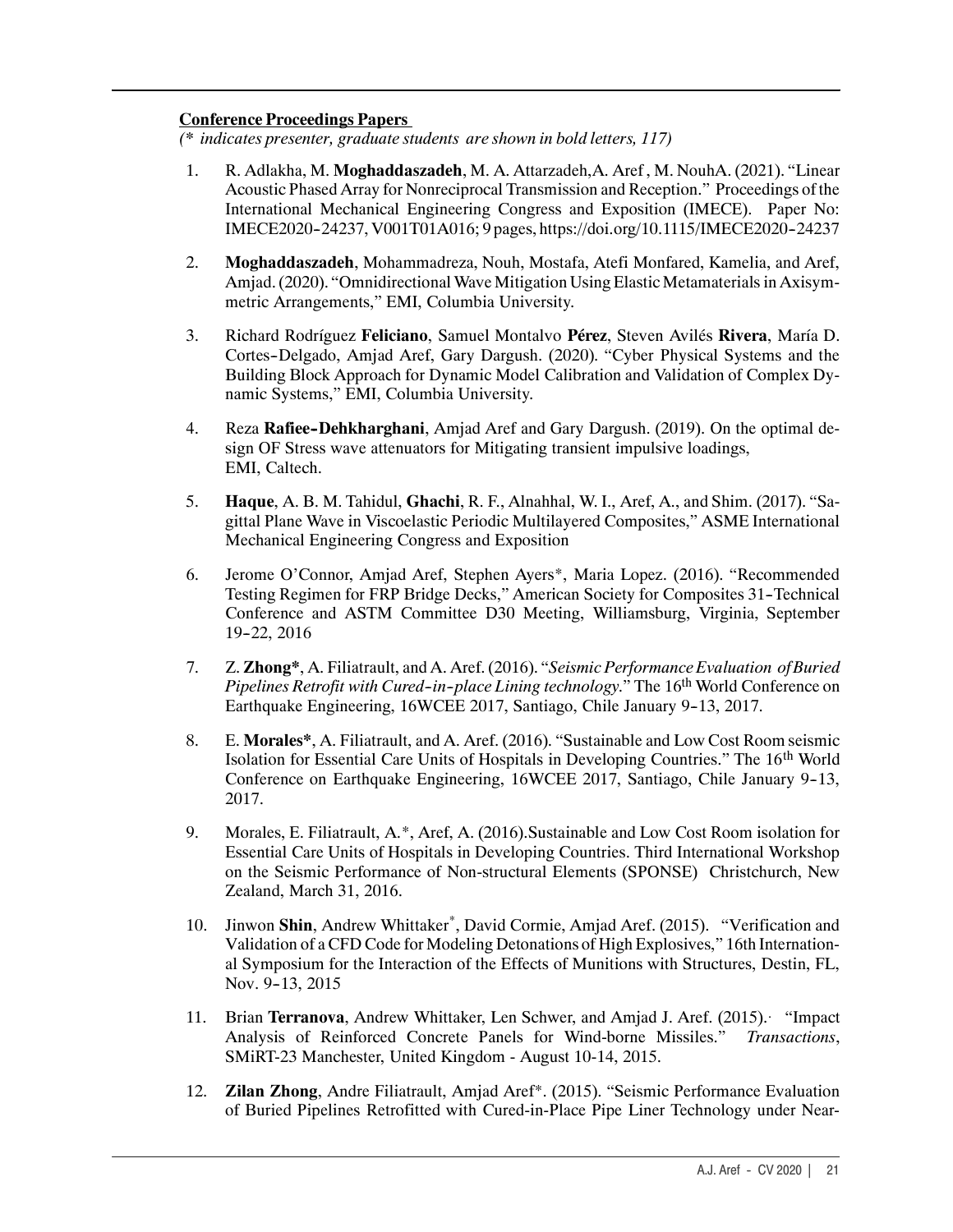Fault Ground Motions" abstract #98, Structures Congress, Portland, OR., April 23-25, 2015.

- Nanyang Technological University, Singapore, May 19-21, 2015. 13. Jinwon Shin, Andrew Whittaker<sup>\*</sup>, David Cormie, Amjad Aref. (2015). "Verification and Validation of a CFD Code for Modeling Detonations of High Explosives." Fifth International Conference on Design and Analysis of Protective Structures (DAP2015), organized by
- terials, EMI 2014 McMaster University, August 5-8, 2014. 14. Bansal, Dipanshu, Aref, Amjad and Dargush, Gary. (2013). "Multi-scale characterization of cubic single crystals," Multiscale Characterization and Modeling of Multifunctional ma-
- Engineering and Seismology, Istanbul, August 25 -29, 2014. 15. Dolatshahi, K., Aref A. and Yekrangnia M. (2014). "A Study of Multi-Directional Response of Unreinforced Masonry Walls." The second European Conference on Earthquake
- 16. Bansal, Dipanshu, Aref, Amjad and Dargush, Gary. (2013). "Self-consistent calculation - 8 -12 July 2013. of the thermal expansion coefficient and compressibility from the inelastic neutron scattering data," P140, International Conference on Neutron Scattering, Edinburgh, Scotland,
- 17. Bansal, Dipanshu, Aref, Amjad and Dargush, Gary. (2013). "High Fidelity Physics-based national Conference on Neutron Scattering, Edinburgh, Scotland, 8-12 July 2013. Constitutive Model for Metals and Alloys at High Temperature and Pressure," P.185, Inter-
- ics of Composites, 8-12 June 2014 at Stony Brook University, NY, [https://sites.google.com/](https://sites.google.com) 18. Hongwei Cai and Amjad Aref. (2014). "A Genetic-Algorithm-Based Optimization of Hybrid Carbon Fiber Reinforced Polymeric Cable System for Cable-Stayed Bridges." Mechansite/mechcomp2014/
- Conference on Earthquake Engineering, Anchorage, Alaska, July 21-25, 2014. 19. Zilan Zhong, Dimitra Bouziou, Brad Wham, Andre Filiatrault, Amjad Aref, Thomas O'Rourke, and Harry Stewart (2014). "Performance of Water Pipelines Retrofitted with Cured in Place Pipe Lining Technology under Transient Earthquake Motions," The 10<sup>th</sup> National
- 20. Petros Sideris, Amjad Aref and Andre Filiatrault, (2014). Seismic Design of Hybrid Sliding-Rocking Bridges. TRB Conference, Washington D.C.
- mance Evaluation of a Large Scale Hybrid Sliding-Rocking Precast Concrete Segmental July 21-25, 2014. (#1135) 21. Petros Sideris, Amjad Aref and Andre Filiatrault, (2014). "Experimental Seismic Perfor-Bridge," The 10<sup>th</sup> National Conference on Earthquake Engineering, Anchorage, Alaska,
- ference on Earthquake Engineering. Anchorage, Alaska, July 21-25, 2014. (#451) 22. MohammadJavad Hamidia, Andre Filiatrault, and Amjad Aref. (2014). "Simplified Collapse Analysis of Frame Buildingsfrom Pushover Analysis" for the 10th US National Con-
- ence on Earthquake Engineering, Anchorage, Alaska, July 21 -25, 2014. 23. Dimitra Bouziou, Zilan Zhong, Brad Wham, Andre Filiatrault, , Thomas O'Rourke, Harry Stewart, and Amjad Aref. (2014). "Performance of Water Pipelines Retrofitted with Cured in Place Pipe Linings under Permanent Earthquake Movement," The 10<sup>th</sup> National Confer-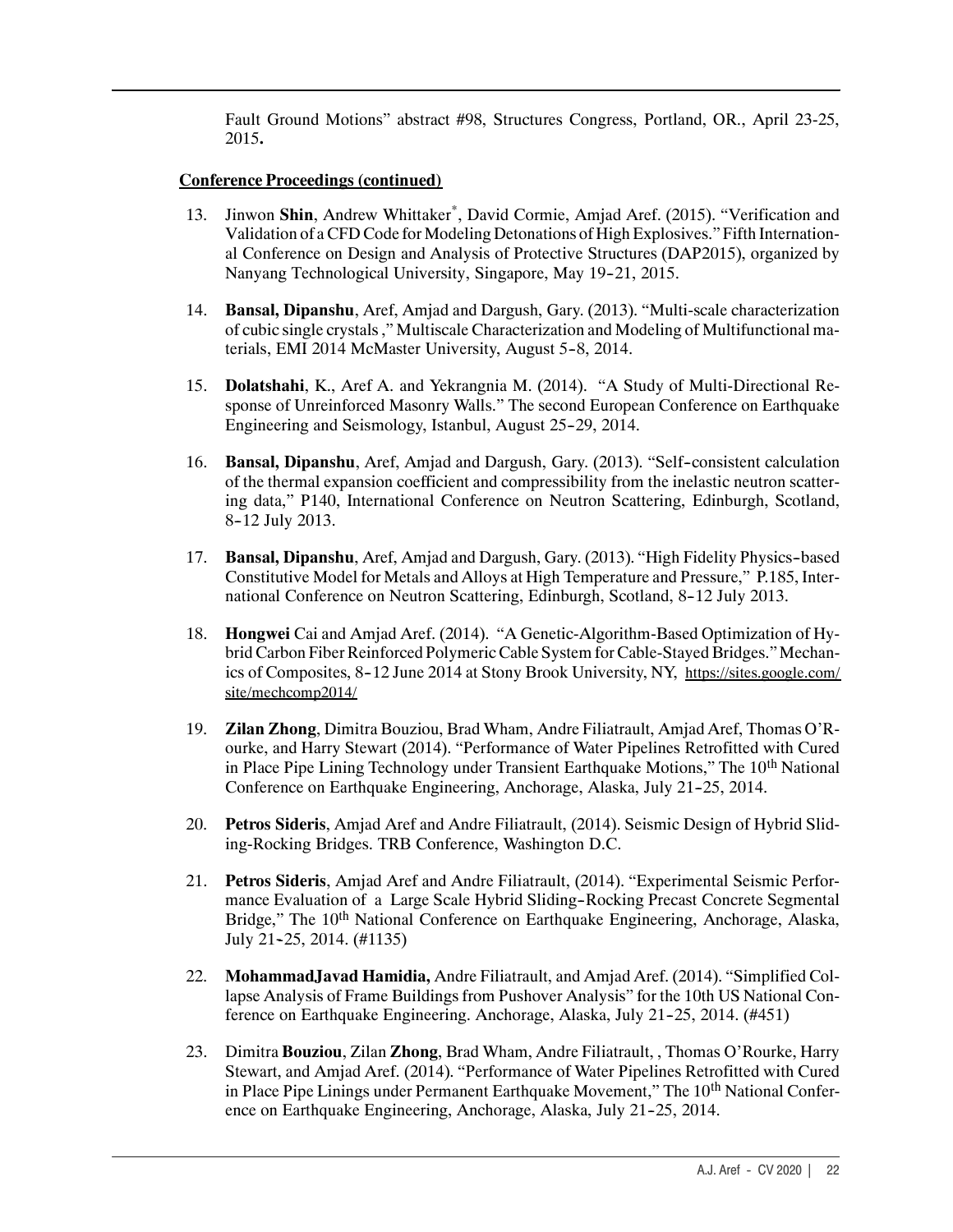mance Evaluation of a Large Scale Hybrid Sliding-Rocking Precast Concrete Segmental - July 21 -25, 2014. (#1135) 24. Petros Sideris, Amjad Aref and Andre Filiatrault, (2014). "Experimental Seismic Perfor-Bridge," The 10<sup>th</sup> National Conference on Earthquake Engineering, Anchorage, Alaska,

- Large-scale Hybrid Sliding-rocking Post-tensioned Segmental Bridge." The 2014 ASCE 25. Sideris, Aref and Filiatrault. (2014). "Experimental Seismic Performance Evaluation of a Structures Congress, Boston, MA, April 3-5, 2014.
- 26. Aref, Sherkar, P. Whittaker, A. (2014). The Influence of Charge Shape, Orientation and Point of Detonation on Blast-Resistant Design (134)." The 2014 ASCE Structures Congress, Boston, MA, April 3-5, 2014.
- 27. Sideris, P., Aref, A. and Filiatrault, A. (2013), "Seismic Performance of Hybrid Sliding-Rocking Post-tensioned Segmental Concrete Bridges", Second Conference on Smart Monitoring, Assessment and Rehabilitation of Civil Structures, September 9 – 11, 2013, Istanbul, Turkey.
- Ayers, Jerome S. O'Connor. (2013). "Solid-Surface Decking for Historic and Moveable Bridges," IBC, September 12-17, 2013. 28. Maria Lopez de Murphy, Amjad Aref, Ph.D., University at Buffalo, Buffalo, NY; Stephen
- Performance of Hybrid Sliding-Rocking Post-Tensioned Segmental Bridges", Seventh Na-29. Sideris, P.\*, Aref, A. and Filiatrault, A. (2013), "Experimental Investigation of the Seismic tional Seismic Conference on Bridges & Highways, May 20 – 22, 2013, Oakland, CA, U.S.A.
- Nov. 4-8, 2012. 30. Andrew Whittaker\*, Amjad Aref, and Jinwon Shin. (2012) "Modeling Concrete Erosion Strain for Blast-Resistant Design." 83rd Shock and Vibration Symposium, New Orleans,
- 31. Sideris, P., Aref, A. and Filiatrault, A. (2013), "Quasi-Static Cyclic Testing of Hybrid Post-Tensioned Segmental Bridge Piers with Slip-Critical Joints", ASCE 2013 Structures Congress – Bridging Your Passion with Your Profession, May 2 – 4, 2013, Pittsburgh, PA, U.S.A. (Accepted Abstract)
- 32. Dehghan-Niri, E., Farhidzadeh, A., Mustafa, A., Salamone, S., Zhong, Z., Aref, A., Filiatrault, A., Post-Earthquake Assessment of Rehabilitated Pipelines Using Guided Ultrasonic Waves (GUWs). ASNT 22nd Annual Research Symposium, Memphis, TN, March 19-21, 2013.
- leans, Nov. 4-8, 2012. 33. Andrew Whittaker\*, Amjad Aref, and Jinwon Shin. (2012) "Modeling Detonations to Inform Blast-Resistant Design of Buildings." 83rd Shock and Vibration Symposium, New Or-
- 34. O'Connor and Aref. (2013). "Light-weight, Solid-surface Decking for Moveable Bridges in Seismic Regions. Seventh National Seismic Conference on Bridges & Highways, Oakland, CA.
- 35. Dimitra Bouziou, Brad Wham, Thomas O'Rourke, Harry Stewart, and Michael Palmer, Andre Filiatrault and Amjad Aref(2012). Earthquake Response and Rehabilitation of Criti-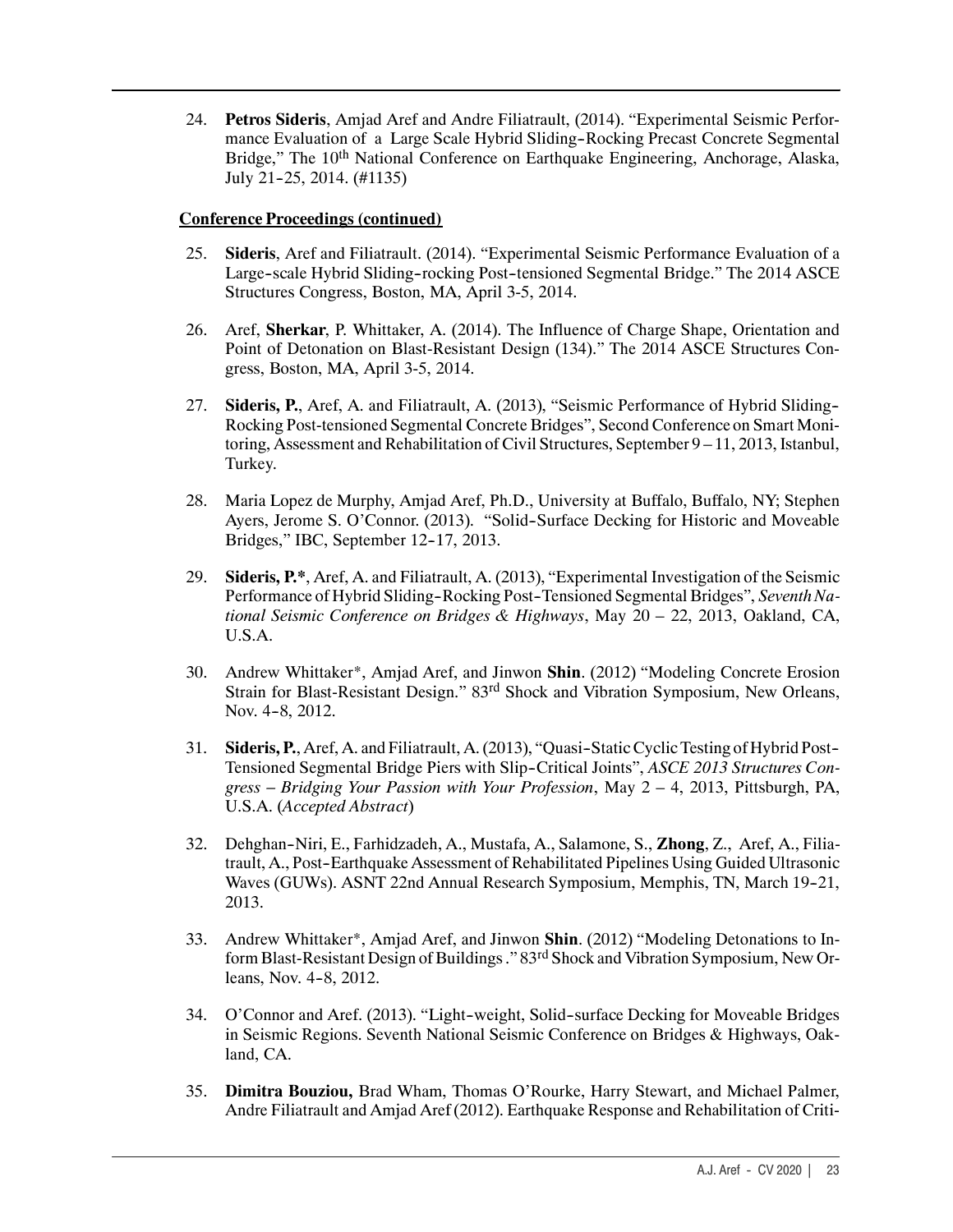cal Lifelines. 15th World Conference of Earthquake Engineering, Lisbon, Portugal. abstract #5111.

- 36. Petros Sideris, Amjad Aref and Andre Filiatrault (2012). Hybrid Sliding-rocking Post-tensioned Segmental Bridges: Large-scale Quasi-static and Shake table testing. The 15th World Conference of Earthquake Engineering, Lisbon, Portugal. abstract #5111.
- 37. Myrto Anagnostopoulou, Andre Filiatrault and Amjad Aref (2012).Vertical Seismic Response of a Precast Segmental Bridge Superstructure. 15th World Conference of Earthquake Engineering, Lisbon, Portugal.
- 38. Rafiee-Dehkharghani, R.\* and Aref, A. and Dargush (2012). "Numerical investigation of periodic structures under short period transient loading. " Joint Conference of the Engineering Mechanics Institute and 11th ASCE Specialty Conference on Probabilistic Mechanics and Structural Reliability (EMI/PMC 2012), The University of Notre Dame.
- 39. Dolatshahi, M. K. \* and Aref, A. (2011). On the bidirectional response of unreinforced masonry walls. 15th World Conference of Earthquake Engineering, Lisbon, Portugal.
- tures and Interaction of In-Plane and Out-of-Plane Deformation of Masonry Walls" Engineering Mechanics Conference, June 2-4, Boston, MA. 40. Dolatshahi, M. K. \* and Aref, A. (2011) "Three Dimensional Modeling of Masonry Struc-
- 41. Dolatshahi M. K.\* and Aref, A. (2011) "Analytical and Numerical Study of In-Plane and Out-of-Plane Interaction of Unreinforced Masonry Walls" NEES-MCEER annual meeting, Buffalo, NY June 9-11, 2011.
- June 2-4, Boston, MA. 42. Rafiee-Dehkharghani, R.\*, Aref, A. and Dargush, G. (2011) "Attenuation of Blast Loading Using Functionally Graded Protective Systems" Engineering Mechanics Conference,
- 43. A. Aref, G. Dargush, R. Rafiee Dehkharghani.\* (2011). Development Of Functionally Graded Protective Systems For Attenuation Of Blast Loading", NSF CMMI Research and Innovation Conference 2011, Atlanta, GA, USA. (poster presentation)
- Earthquake Engineering: Reaching Beyond Borders, July 25-29, 2010, Toronto, Canada. 44. Sideris P. \*, Anagnostopoulou, M., Aref, A. and Filiatrault, A. (2010), "Seismic Performance of Precast Segmental Bridges", 9th US National and 10th Canadian Conference on
- Medium Span Bridges 2010, August 3-6, 2010, Niagara Falls, Ontario, Canada. 45. Sideris P.\*, Anagnostopoulou, M., Aref, A. and Filiatrault, A. (2010), "Investigation of the Seismic Response of Precast Segmental Bridges", 8th International Conference on Short &
- with Direct Step-Size Control", EMI 2010 Conference, August 8-11, 2010, Los Angeles, 46. Sideris P.\*, Aref, A. and Filiatrault, A. (2010), "A Robust Algorithm for Tracing Equilibrium Paths in Nonlinear Structural Analysis Problems: Generalized Normal Flow Method U.S.A. (presentation).
- of high explosives to inform blast-resistant design," Workshop on Computational Modeling 47. Whittaker, A.S.\*, Sherkar, P., and Aref, A.J. (2010). "Modeling the effects of detonations of Airblast, Department of Homeland Security, Washington, D.C.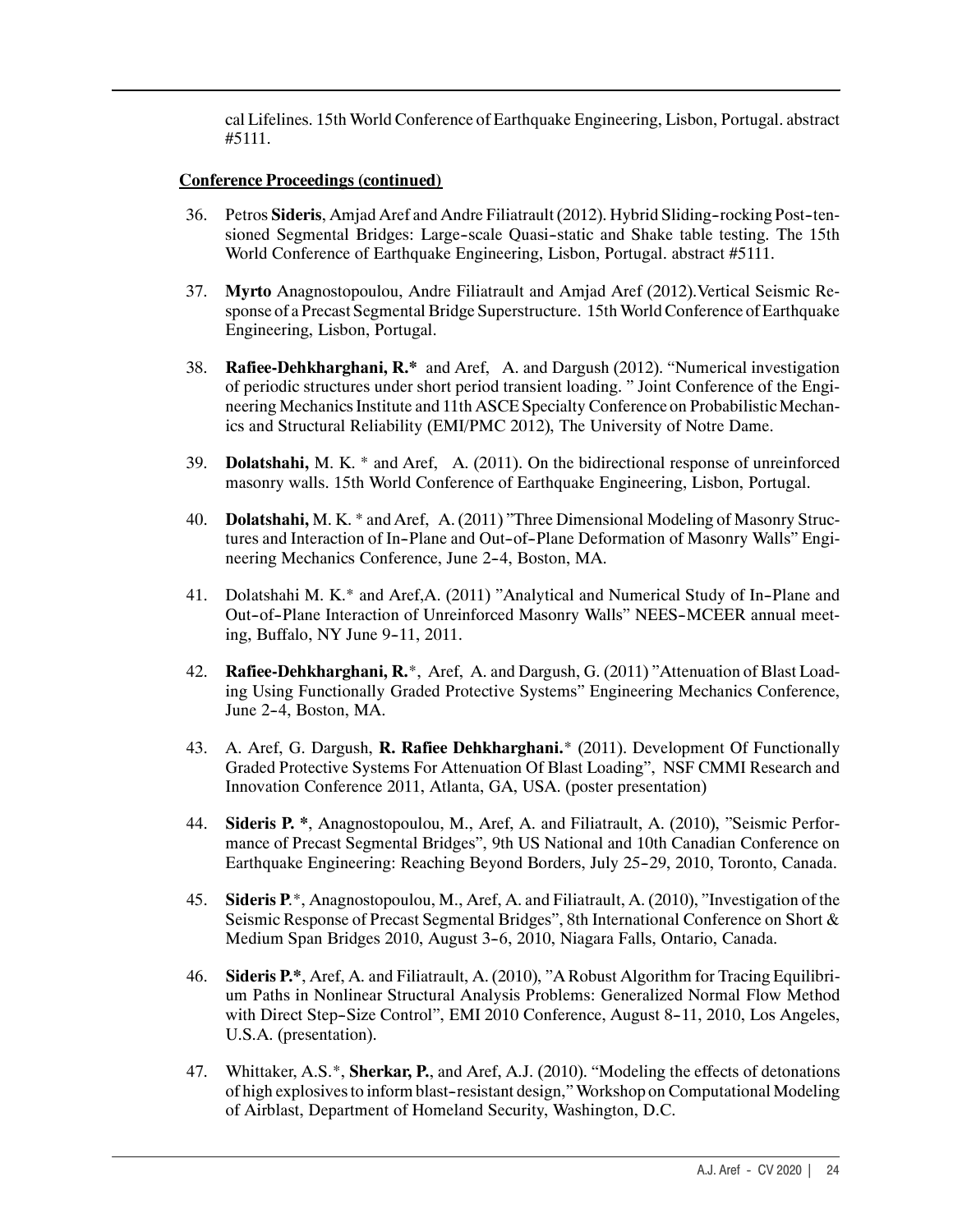- sity, NY July 21-23, 2009. 48. O'Connor, J.\* and Aref, A. (2009). "Bridge Vulnerabilities and the Practical Application of Advanced Composite Materials for Hardening, Strengthening, and Extending Service Life," Department of Homeland Security Aging Infrastructureworkshop, ColumbiaUniver-
- Bridges," Structures Congress, Orlando, FL May 12-14, 2010. 49.Petros Sideris, Myrto Anagnostopoulou, Amjad Aref \* and Andre Filiatrault (2010). "Experimental and Analytical Evaluation of Seismic Performance of Precast Segmental
- and Ultimate Capacity of a Hybrid FRP -Concrete Bridge Deck." Structures Congress, Orlando, FL May 12-14, 2010. 50. Gordon P. Warn and Amjad Aref (2010). "Experimental Study of the Fatigue Resistance
- Studies of Hybrid FRP-Concrete Bridge Systems." Fiber Reinforced Polymer (FRP) Composites For Infrastructure Applications Conference, San Francisco, November 4-6, 2009. 51. Gordon P. Warn\*, Wael Alnahhal, and Amjad Aref (2010). "Analytical and Experimental
- gal, September 1-4, 2009 52. Sideris, P. Aref, A.\*, Filiatrault A. (2009). "Invited lecture: Development of a Simplified Element for Seismic Analysis of Segmental Bridges. The Twelfth International Conference on Civil, Structural and Environmental Engineering Computing, Funchal, Madeira, Portu-
- Service Life." Stabilization of Buildings Workshop, DHS-Sponsored workshop, Viks-- burgh, Mississippi, August 25 -27, 2009. 53. Amjad Aref and Jerome S. O'Connor. (2009). "Bridge Vulnerabilities and the Practical Application of Advanced Composite Materials for Hardening, Strengthening, and Extending
- tigue Resistance of a Hybrid FRP-Concrete Bridge Deck." SAMPE conference, Long Beach, CA, May 18-22, 2008. 54. Aref, A. and Warn, G. (2008). "Experimental Investigation of the Creep behavior and Fa-
- 55. Aref, A.J.\*, Warn, G.P., Sideris, P. and Filiatrault, A. (2008), "Pre-Fabricated Bridge Superstructures", The 6th National Conference on Bridges & Highways, July 27 - 30, 2008, Charleston, South Carolina, U.S.A.
- FRP-Concrete Bridge Deck System." The fifth International Conference on Advanced Composite materials in Bridges and Structures (ACMBS - V), Winnipeg, Manitoba, Canada, September 22-24, 2008. 56. Alnahhal, W.\*, and Aref, A. (2008). "Experimental and Analytical Evaluation of Hybrid
- tute (EM08) Conference, May 18-21, 2008 at University of Minnesota, in Minneapolis, 57. Aref\*, Luo, and Dargush, (2008). "Optimal Analysis of Layered Elastic Stress Wave Attenuator Subjected to Arbitrary Transient Loading." Inaugural International Mechanics Insti-Minnesota.
- cast-Prestressed Segmental Bridge Superstructure." Sixth National Seismic Conference on Bridges and highways, Charleston, SC. July 27-30, 2008. 58. Aref, A.\*, Filiatrault, A., Warn, G. and Sideris, P. (2008). "Seismic Performance of Pre-
- Effective Flange Width of Steel-Concrete Composite Girders: NCHRP12-58 vs. Korean 59. Chen, S., Aref, A., Ahn, I-S\*, and Chiewanchakorn, M., (2008). "Comparative Study of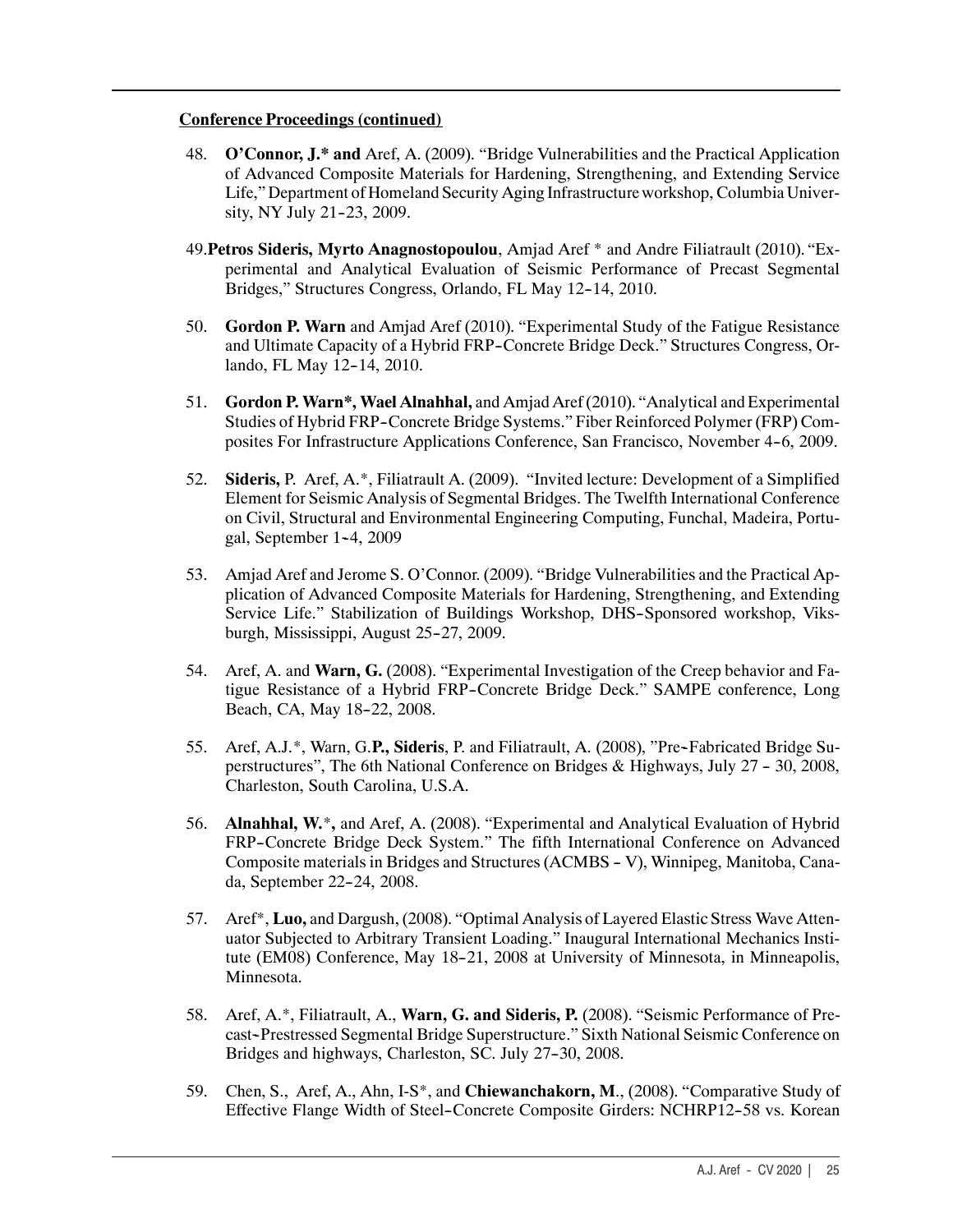Seoul, South Korea, July 13-17, 2008. Provisions." The International Association for Bridge Maintenance and Safety (IABMAS),

- System," SAMPE '07 in Baltimore, Maryland, June 3-7, 2007. 60. Aref, A. and Alnahhal, W.\* (2007). "Development of Hybrid FRP-Concrete Bridge Deck
- Deck and Superstructure System." FRPRCS-8 Symposium, Patras, Greece, July 16-18, 61. Aref, A.\* and Alnahhal, W. (2007). "Nonlinear Behavior of Hybrid-FRP-Concrete bridge 2007.
- ference of the American Society of Civil Engineers. June 3-6, 2007. 62. Luo, X.\*, Aref, A., and Dargush, G. (2007). "Analytical Solutions of Layered Elastic Stress Wave Attenuators Subjected to Impulse Loading." Engineering Mechanics Division Con-
- Wave Attenuator Subjected to Blast Loading." Compdyn 2007, June 13-15, 2007, Crete 63. Luo, X., Aref, A., and Dargush, G. (2007). "Optimal Analysis of Layered Elastic Stress Greece.
- tion of Concrete Material Models Under Dynamic and Quasi-Static Loading." Workshop on Modeling Concrete Under High-Impulsive Loadings, 20-21 March 2007, Austin, Texas. 64. Graeme Ballantyne, Amjad Aref, Gary Dargush, and Andrew Whittaker. (2007). "Evalua-
- ers" ASNT 16th Annual Research Symposium Program Dates: March 27-29, 2007. 65. Alnahhal, Aref\*, and Alampalli. (2007). "Composite Action of FRP decks on Steel Gird-
- Construction) No. 4089, Page 45 -462. 66. Yen, W. P. and A. Aref . (2007). "Development of Accelerated Bridge Construction Detail for Seismic Regions", Public Research Works Institute Document (Japanese Ministry of
- 67. Ou, Y-C, Chiewanichakorn, M.\*, Aref, A. Lee, G. (2006). "Nonlinear response time-history analysis of segmental precast concrete bridge columns for seismic regions." PCI conference on accelerated construction: getting in and getting out fast. Grapevine, TX, October 2006.
- May18-21, 2006. 68. Luo X.\* and Aref, A., (2006) "Fiber Reinforced Polymer Panels for Attenuating Floor Accelerations in a Hospital Structure." Structures Congress, ASCE, St. Louis, Missouri,
- Missouri, May18-21, 2006. 69. Chiewanichakorn, M.\*, and Aref, A. (2006). "Finite Element Simulations of Seismic Response of Precast Concrete Segmental Columns." Structures Congress, ASCE, St. Louis,
- naria, Spain 12-15 September 2006. 70. Alnahhal, W., Chiewanichakorn, M., Alampalli, S. and Aref, A.\* (2006). "Simulations of Fire Temporal Thermal Behavior of Fibre Reinforced Polymer Bridge Decks" The Eighth InternationalConference onComputational Structures Technology, Las Palmas de GranCa-
- Meeting of the Society of Engineering Science, Penn. State University, August 13-16, 2006. 71. Wael I. Alnahhal\*, Amjad J. Aref, and Sreenivas Alampalli. (2006). Experimental Evaluation of a Hybrid FRP-Concrete Bridge Deck on Steel Girders." The 43rd Annual Technical
- Society of Engineering Science, Penn. State University, August 13-16, 2006. 72. Chiewanichakorn, M.\*, and Aref, A.(2006). "Load-Induced Fatigue Simulations of Truss Bridge with Fiber Reinforced Polymer Decks." The 43rd Annual Technical Meeting of the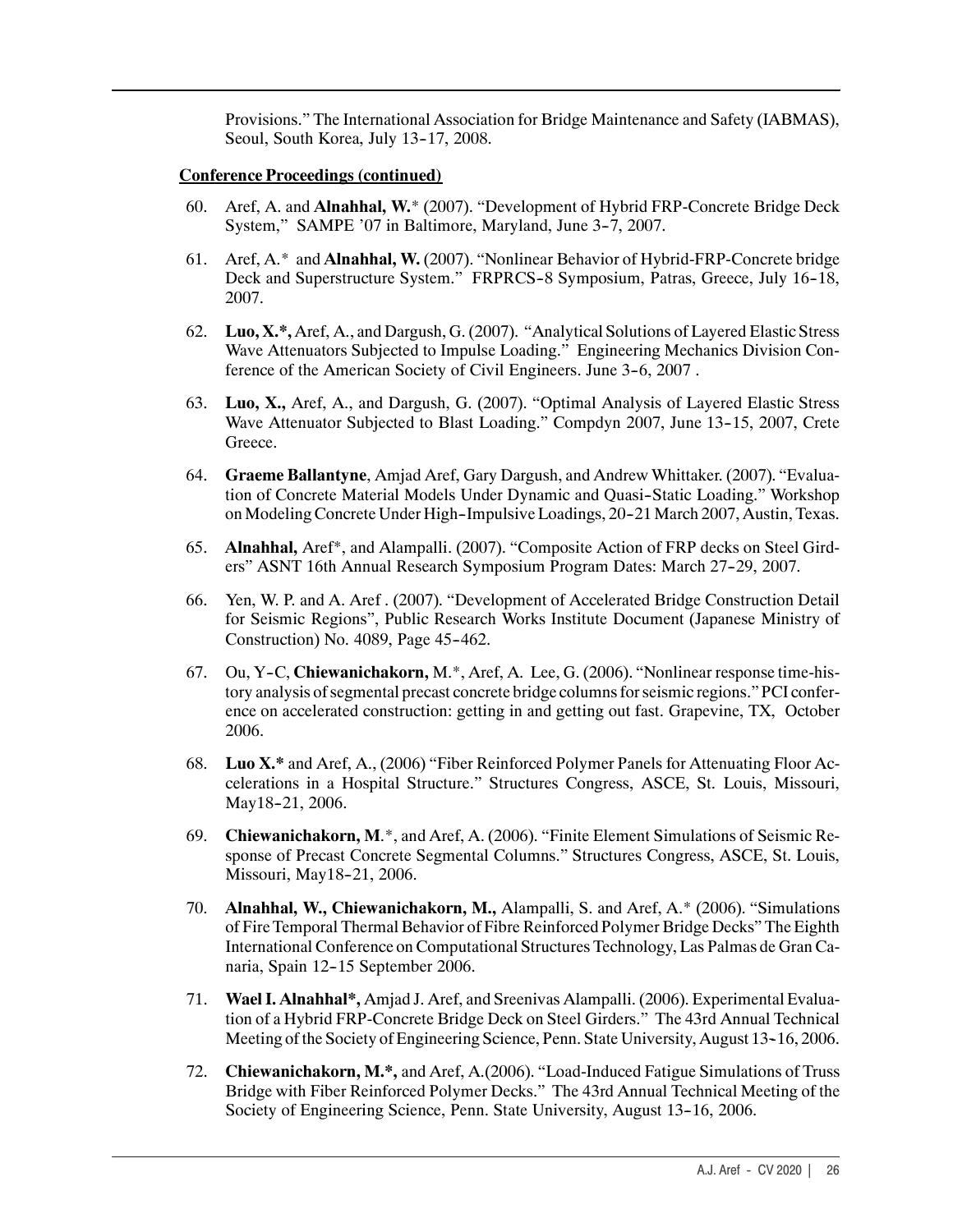- Systems, Earth and Space 2006 Conference. Houston TX, March 5-8, 2006. 73. Aref, A., Jung, W. and Luo X\*. (2006) "Polymer Matrix Composite Panels for Seismic and Vibration Mitigation" part of the session on Analysis and Design of Innovative FRP
- 74. I-S Ahn, A. Aref\*, S. Chen, M. Chiewanichakorn, G. C. Lee and Y. Ou. (2005). "Acceler-Construction Conference, San Diego, CA, Dec. 15-16, 2005. ated Modular Construction: Seismic Considerations". 2005 FHWA Accelerated Bridge
- 75. Ou, Y-C, Chiewanichakorn, M.\*, Ahn, I-S, Aref, A, Chen, S, Filiatrault, A, Lee, G., Liang, Z, O'Connor, J. (2005). "Modeling of the Precast Unbonded Post-tensioned Segmental bridge Column Under Lateral Load." NBC 2005.
- A., and Whittaker, A. (2005). 11th ATC US -Japan Workshop on Improvement of Structural 76. Filiatrault, A. Aref, A., Bruneau, M., Constantinou, M., Lee, G., Mosqueda, G., Reinhorn, Design and Construction.
- ASME/SES Conference on Mechanics and Materials, Baton Rouge, Louisiana, June 1-3, 77. Barham, W.S., Aref, A.J., and Dargush, G.F.\* (2005). "Large Increment Method for Elastic Perfectly Plastic Analysis of Plane Frames Under Cyclic Loading." The 2005 Joint ACSE/ 2005.
- 78. Barham, W.S., Aref, A.J., and Dargush, G.F.\* (2005). "A Finite-Element Based Large Inence on Civil and structural Engineering Computing. Rome Italy, August 30-September crement Method for Nonlinear Structural Dynamic Analysis." 10th International Confer-2, 2005.
- 79. S.S. Chen\*, A.J. Aref, I.-S. Ahn, and M. Chiewanichakorn, 2005. "Effective Flange Width Provisions for Composite Steel Bridges." International Bridge Conference (Pittsburgh, USA). June 2005.
- 80. Chiewanichakorn, M., Aref, A.J., Chen, S.\*, Ahn, I-S., and Carpenter, J.A. (2005), "Effective Flange Width of Composite Girders in Negative Moment Region", International Bridge Engineering Conference (IBEC), Boston, MA, July 2005.
- diction of Hybrid FRP-Concrete Structures." Nonlinear Finite Element Analysis for Failure Prediction of Hybrid FRP-Concrete Structures, Austin, TX, April 18-21, 2005. 81. Aref, A. and Kitane, Yasuo.\* (2005). "Nonlinear Finite Element Analysis for Failure Pre-
- dria, Egypt, May 20-23. 82. Aref, A.\*, Chiewanichakorn, M., Alampalli, S. Alnahhal, W., and Kitane, Y. (2005). "On the Temporal Thermal Behavior of Fiber Reinforced Polymer Bridge Decks", Alexan-
- 83. Chiewanichakorn, M.\*, Aref, A., Chen, S. and Ahn, I. (2005). "Methodologies for Evaluation of Effective Slab Width." Submitted to Transportation Research Board 82 Annual Meeting, Washington, D.C.
- 84. Ahn, I., Nottis, A., Chiewanichakorn, M., Carpenter, J., Chen, S.\* and Aref, A. (2005)."Experimental Study of the Ultimate Behavior at the Negative Moment Regions of Composite Bridge." Transportation Research Board 82 Annual Meeting, Washington, D.C. January 2005.
- Computational Structures Technology, Lisbon, Portugal, September 7-9, 2004. 85. Barham, W.S., Dargush, G.F., and Aref, A.J.\* (2004). "On the Flexibility-based Solutions for Beam Elements with Bi-linear Material Model." The 7th International Conference on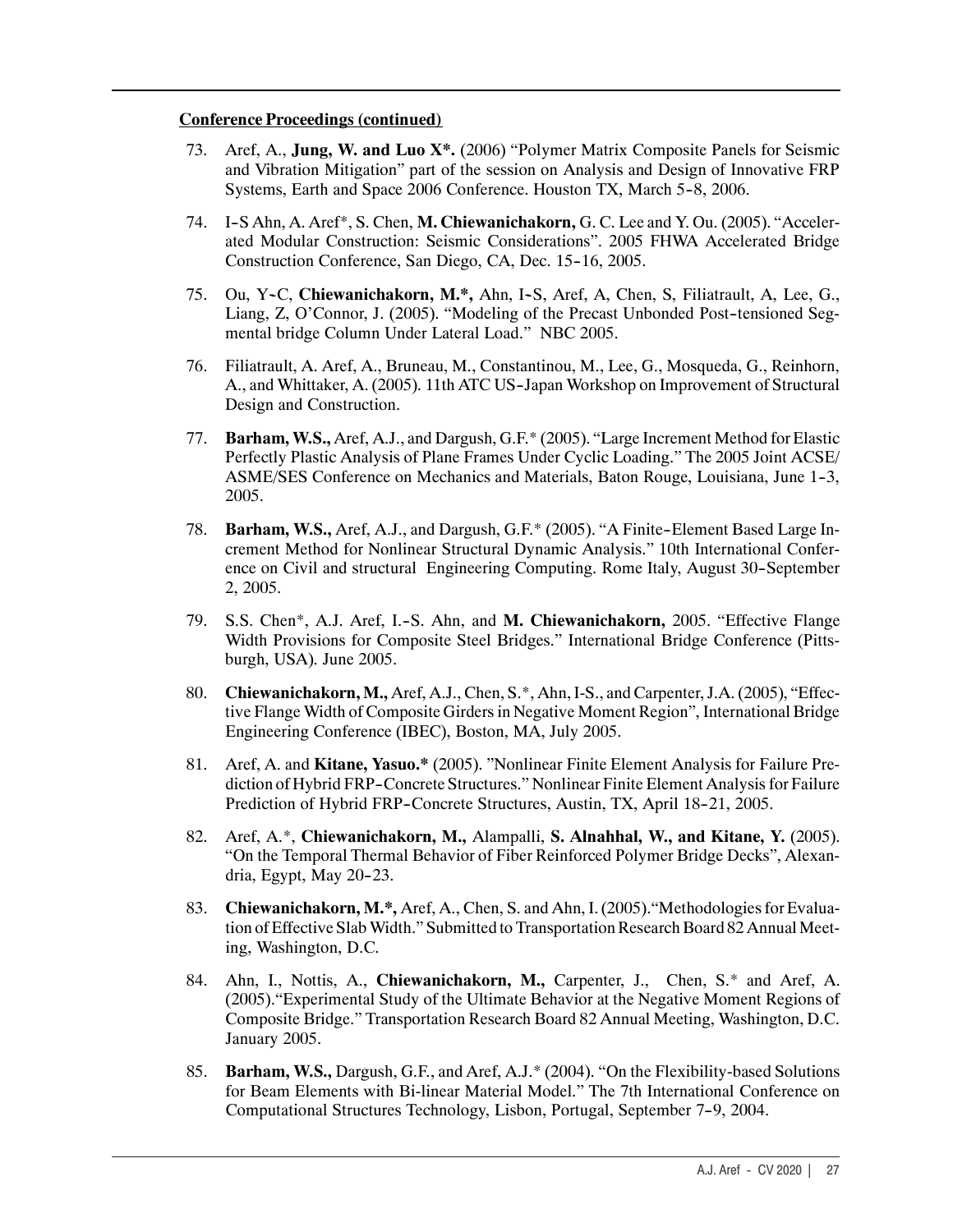- Vancouver, B.C., Canada, August 1-6, 2004. 86. Aref, A.\* and Jung , W. (2004). "Analytical and Experimental Studies of Polymer Matrix Composite (PMC) Infill Panels." The 13th World Conference on Earthquake Engineering,
- 87. Kitane, Y., Aref, A.\* (2004) "Hybrid FRP-Concrete Bridge Deck and Superstructure." Ad-- 20 -23, 2004. vanced Composite materialsin Bridges and Structures(ACMBS IV), Calgary, Alberta,July
- gineering Mechanics Conference, Newark, Delaware, June 13-16, 2004. 88. Barham, W.S.\*, Aref, A.J., and Dargush, G.F. (2004). Large Increment Method for Elastic Perfectly Plastic Analysis of Plane Frames Under Monotonic Loading." The 17th ASCE En-
- vised Effective Slab Width Criteria for Steel-Concrete Composite Bridges." Structures Congress, ASCE, Nashville, May 26-29, 2004. 89. Chiewanichakorn, M.\*, Ahn, I., Chen, S., and Aref, A. (2004). "The development of Re-
- 90. Jung, W., and Aref, A.\* (2004). "A Study of Advanced Composite Multi-Infill Panels for Seismic Retrofitting" Structures Congress, ASCE, Nashville, May 26-29, 2004.
- 91. Kitane, Y., Aref, A.\*, and Lee, G. (2004). "Static Behavior of Hybrid FRP-Concrete Multi-Cell Bridge Superstructure" Structures Congress, ASCE, Nashville, May 26-29, 2004.
- er. (2004). "Recent Progress Towards the Seismic Control of Structural and Non-Structural - 17 -22, 2004, Gaithersburg, MD. 92. A. Filiatrault, G. Lee, A. Aref, M. Bruneau, M. Constantinou, A. Reinhorn and A. Whittak-Systems in Hospitals" 36th Technical Meeting on Panel on wind and Seismic Effects, May
- 93. Chen, S.\*, Ahn, I., Nottis, A., Chiewanichakorn, M., and Aref, A. (2004). "Continuous Composite Bridge Experiments: Behavior at Service & Ultimate Loads" TRB, Washington DC. January 2004.
- bility -based Large Increment Method for Solving Nonlinear Structural problems. Proceed-Egmond-aan-Zee, The Netherlands, September 2-4, 2003. 94. Barham, W., Aref, A.\* and Dargush, G. (2003). "Derivation and Implementation of Flexiings of the Ninth International Conference on Civil and Structural Engineering Computing,
- 95. Aref, A.\* and Kitane, Y. (2003). "The Concept of Hybrid FRP-Concrete Multi-cell Bridge Superstructure", FHWA conference, Syracuse University, August, 7-8, 2003.
- ting," Structures Congress, ASCE, May 29-31, 2003, Seattle, Washington, (on CD-ROM. 96. Aref, A. J.\*, and **Jung, W.** (2003). "Conceptual Infill Panel Designs for Seismic Retrofit-
- FRP-Concrete Bridge Superstructure" 16th ASCE Engineering Mechanics Conference, Seattle, Washington, July 16-17, 2003, (on CD-ROM). 97. Kitane, Y., Aref, A.\*, and Lee, G. (2003). "Nonlinear Finite Element Analysis of Hybrid
- January 12-16, Washington, D.C., (on CD-ROM). 98. Aref, A. J.\* and Chiewanichakorn, M. (2003). "A Comparative Study of Field Testing and FE Analysis of FRP Bridge Systems." Transportation Research Board 82 Annual Meeting,
- July 21-25, Boston, MA, (on CD-ROM). 99. Aref, A. J.\*, and **Jung, W.** (2002). "Retrofit of Semi-rigidly Connected Steel Frames with FRP composite Panels," Seventh U.S. National Conference on Earthquake Engineering,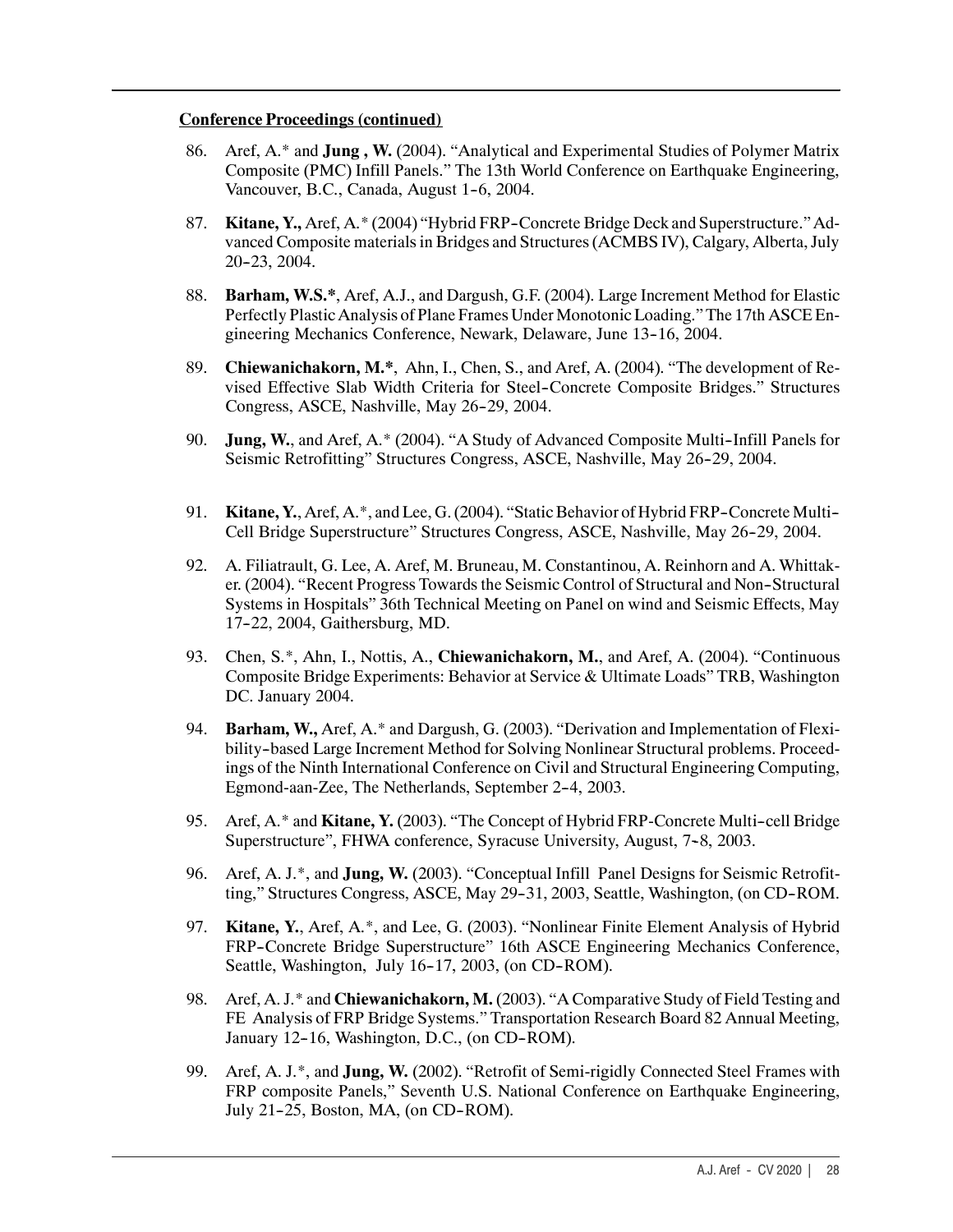- Applications in Construction (ACIC-2002), April 15-17, Southampton, U.K., 329-336. 100. Chiewanichakorn, M., Aref, A.J., and Alampalli, S.\* (2002). "Analytical Study of FRP Deck on a Bridge," Conference Proceedings, Advanced Polymer Composites for Structural
- 101. Chen, S.S.\*, Aref, A. J., Ahn, I-S., Chiewanichakorn, M. (2002). "Comparative Study ceedings, International Bridge Conference, June 10-12, 2002, Pittsburgh, Pennsylvania. of Effective Flange Width Specifications for Composite Steel Bridges," Conference Pro-
- 2 -5, Columbia University, New York. 102. Chiewanichakorn, M., Aref, A.J.\*, and Alampalli, S. (2002). " International Bridge Conference," Conference Proceedings, Engineering Mechanics Conference (EM 2002), June
- 12-15, Hong Kong, China, 1127-1134. 103. Aref, A. J.\*, and Jung, W. (2001). "Energy Dissipating Composite Infill Walls for Seismic Retrofit," International Conference on FRP Composites in Civil Engineering, December
- Conference, June 27-29, San Diego, CA. 104. Aref, A. J.\* and He, Y. (2001). "A Genetic Algorithm-Based Approach for Design Optimization of Fiber Reinforced Polymer Structural Components," Mechanics and Materials
- Using Vibration Characteristics," Mechanics and Materials Conference, June 27-29, San 105. Aref, A. J.\*, and Alampalli, S. (2001). "Health Monitoring of FRP Bridge Superstructure Diego, CA.
- rofit," Structures Congress, ASCE, May 21-23, Washington, DC, (on CD-ROM). 106. Aref, A.J.\*, and **Jung, W.** (2001). "Polymer Matrix Composite Infill Walls for Seismic Ret-
- 107. Alampalli, S.\*, Hag-Elsafi, O., O'Connor, J., Conway, T., and Aref, A. (2001). "Use of gress, ASCE, May 21-23, Washington, DC, (on CD-ROM). FRPs for Bridge Components and Methods of Performance Evaluation," Structures Con-
- 108. Aref, A.J.\* and Alampalli, S. (2000). "Dynamic Behavior and Damage Detection of a Fiber Reinforced Plastic Bridge Superstructure." Proceedings of the Structures Congress 2000, Philadelphia, PA, (on CD-ROM).
- 109. Aref, A.J.\* and Alampalli, S. (2000). "Vibration Characteristics of a Fiber Reinforced plastic Bridge Superstructure." ASME International Congress, Orlando FL.
- Conference, Chicago, IL, 581-591. 110. Aref, A. J.\*, Parsons, I. D., and White, S. (1999). "Manufacture, Design and Performance of a Modular Fiber Reinforced Composite Bridge." 31st International SAMPE Technical
- 111. Aref, A. J.\*, Alampalli, S., and He, Y. (2000). "Performance of A Skewed Fiber Reinforced Plastic Bridge." 7th International Conference on Composites Engineering, Denver, Colorado, p33.
- 112. Aref, A.J.\* (1999). "Hybrid Concrete-FRP structural components and Systems." The Sixth International Conference on Composites Engineering. Orlando, Florida.
- 113. Bisantz, A.\*, Cartwright, A. and Aref, A. J. (1999). "Introducing Students to Engineering Using a Case Study Approach." The ASEE Annual Conference and Exposition.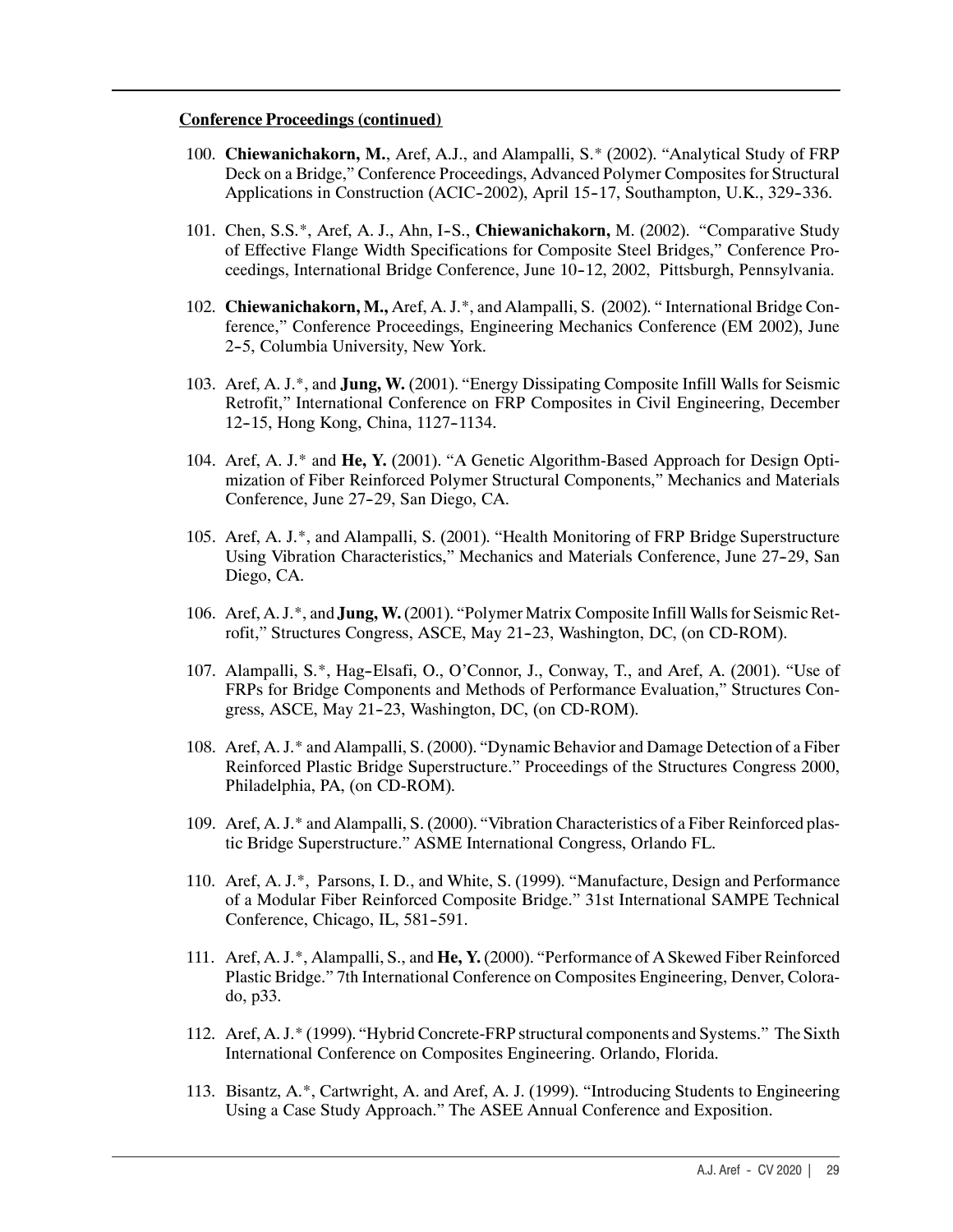- tures, M. El-Badry, editor, Montreal, Canada, 743-750. 114. Aref, A. J.\* and Parsons, I. D. (1996). "Design and Analysis Procedures for a Novel Fiber Reinforced Plastic Bridge Deck." Advanced Composite Materials in Bridges and Struc-
- 609 -620. 115. Aref, A. J. and Parsons, I. D.\* (1996). "Design and Analysis Procedures for a Novel Fiber Reinforced Plastic Bridge Deck." Proceedings of the First International Conference on Compositesin Infrastructure, H. Saadatmanesh and M.R. Ehsani, editors, Tuscon, Arizona,
- 116. Aref, A. J.\* and Parsons, I.D. (1996). "An Integral Composite Bridge Superstructure."Third InternationalConference onComposites Engineering, David Hui, editor, New Orleans, LA, p79.
- 117. Aref, A. J. and Parsons, I.D.\*(1996). "A Novel Fiber Reinforced Plastic Bridge Deck." The Fourth Annual Wilson Forum, Existing & Potential applications of Composite Materials in the Infrastructure, San Francisco, CA.

# Workshops and other Publications

- 1. International Workshop on Protection of Critical Infrastructure against Close -by and Attached Explosives--State of Practice, Knowledge Gaps and Roadmap for Risk-Based Protection of Critical Infrastructure. Ottawa, March 28-29, 2019.
- 2. Enrique Morales, Andre Filiatrault\*, Amjad Aref. (2016). "Sustainable and Low Cost Seismic Isolation for Essential Care Units of Hospitals in Developing Countries." Seismic Performance of Non-Structural Elements Workshop, NZ Society for Earthquake Engineering.
- 3. NIST/CIB Fire Resistant Structure Workshop, May 21, 2014, NIST, Gaithersburg, MD.
- tional Workshop on Seismic Connection Details for Segmental Bridge Construction Technical Report MCEER-09-0012, July 22-24, 2009, Seattle, Washington, U.S.A. 4. Sideris P., Anagnostopoulou, M., Aref, A. and Filiatrault, A. (2009), "Analytical and Experimental Investigation of Precast Bridge Systems", Proceedings of the Special Interna-
- 5. Aref, A. (2008). "Cable supported Bridges," ASCE/SEI Bridge Workshop Enhancing Bridge Performance. Reston, VA, February 21-22, 2008.
- 6. Aref, A. (2006). "Prefabricated Bridge Pier Structures in Seismic Zones," 2nd US-Taiwan Bridge Engineering Workshop, San Mateo, CA, September 21-22, 2006.
- 7. Aref A. (2005) "Development of Visco -elastic Composite panels for Increasing Damping (OSHPD)-MCEER Seminar. Sacramento, CA February 24, 2005. in Hospital Buildings" California Office of State-wide Health Planning & Development
- Workshop held at University of Alaska-Fairbanks and organized by Hong Liang and Judy Liu. Moderated a session on failure Mechanisms. Fairbanks, Alaska, August 10-12, 2005. 8. Aref, A. (2004). "Temporal Thermal Simulation of FRP Decks." Workshop on the Performance and Design of Fiber Reinforced Polymer Composites at Very Cold Temperatures.
- 9. Research Progress and Accomplishments, MCEER. M. Bruneau, editor. Contributed paper "Advanced Composite Infills", May 2003.
- York City, NY, August 20-21, 2003. 10. Chiewanichakorn, Aref, A., and Alampalli, S. (2003). "Structural Behavior Study of an FRP Deck System Using FEA." Federal Highway Administration (FHWA) Workshop, New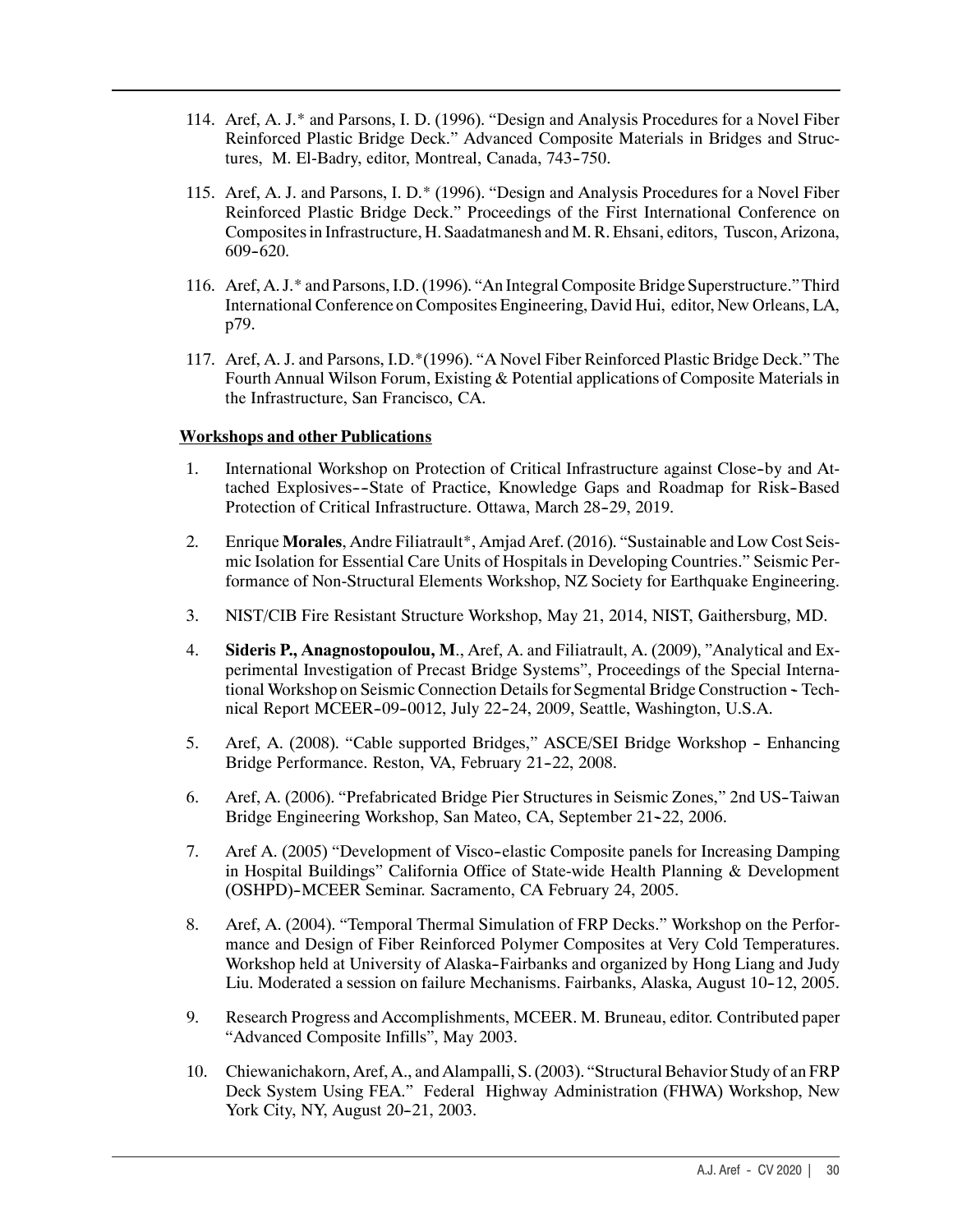- 11. Alampalli, S., Aref, A., Schongar, G., and Greenberg, H. (2003). "In -Service Performance and Analytical Investigations of an FRP Superstructure," Conference Proceedings, Fourth International Workshop on Structural Health Monitoring, Stanford, CA, p.239.
- University at Buffalo, June 1-5,1998. 12. Workshop that focused on using case-study approach toward engineering curricula. Held at
- 13. Two-day workshop cosponsored by NSF and ASEE, which focused on teaching and learning processes. Held at University at Buffalo, Spring 1998.

## Citations of Work in Newspapers and Magazines

"Quake tests new bridge construction", by Ellen Goldbaum, UB Reporter, May 19, 2010.

"Precast Bridge Segments Are Shaken and Stirred in Lab," by Jim Parsons, Engineering News Record (ENR), June 23, 2010.

"Pipe Liners Undergo Initial Seismic Test," by Kevin Wilcox, Civil Engineering Magazine, July 22, 2014.

- "Going through the motions" Trenchless World, October issue, Page 23-25.

# SELECTED SEMINARS AND PRESENTATIONS

Invited Lecture: "Hybrid Sliding-Rocking (HSR) Post-Tensioned Segmental Bridges for Seismic Regions" lecture given at FIGG's Designers Seminarseries. Exton PA, November 4, 2011.

Invited Lecture: "Seismic Performance of Segmental Bridge" Invited lecture at the meeting held by Association for Bridge Construction and Design, Buffalo, NY, November 12, 2010.

Invited Lecture: Seismic Performance of a Novel Precast Segmental Concrete Bridge, Emerging technologies in Bridge Engineering Class, UB. September 20, 2010.

Invited Lecture: "A study of Segmental Bridge Structures in Seismic Zones", Technion-Israel Institute of Technology, June 2, 2010.

Invited lecture: "Prefabricated Bridge Systems," New York State of Transportation Engineers (NYSATE) Annual Conference 69, Ellicottville, NY, June 3, 2009.

"Advanced Composite Material Applications in Structural Engineering--Advances and Challenges," Structural Engineering Lecture Series, Department of Civil, Structural and Environmental Engineering, University at Buffalo, October 18, 2008, and October 2009.

"Invited Lecture: Analysis and optimal Design of Multi-layer Structures Subjected to Impulse Computing, St. Julians, Malta, September 18-21, 2007. Loading." The 11<sup>th</sup> International Conference in Civil, structural and Environmental Engineering

"Seismic Performance of Precast Bridge Piers" second US-Taiwan Bridge Engineering Workshop, San Francisco, CA, September 22, 2006.

"Dynamic Considerations of rehabilitated Bridges with FRP Deck System", Institute of Engineering Mechanics(IEM), Harbin, China, May 29, 2006.

"Overview of CSEE Department", Tongji University, Shanghai, China, June 7, 2006.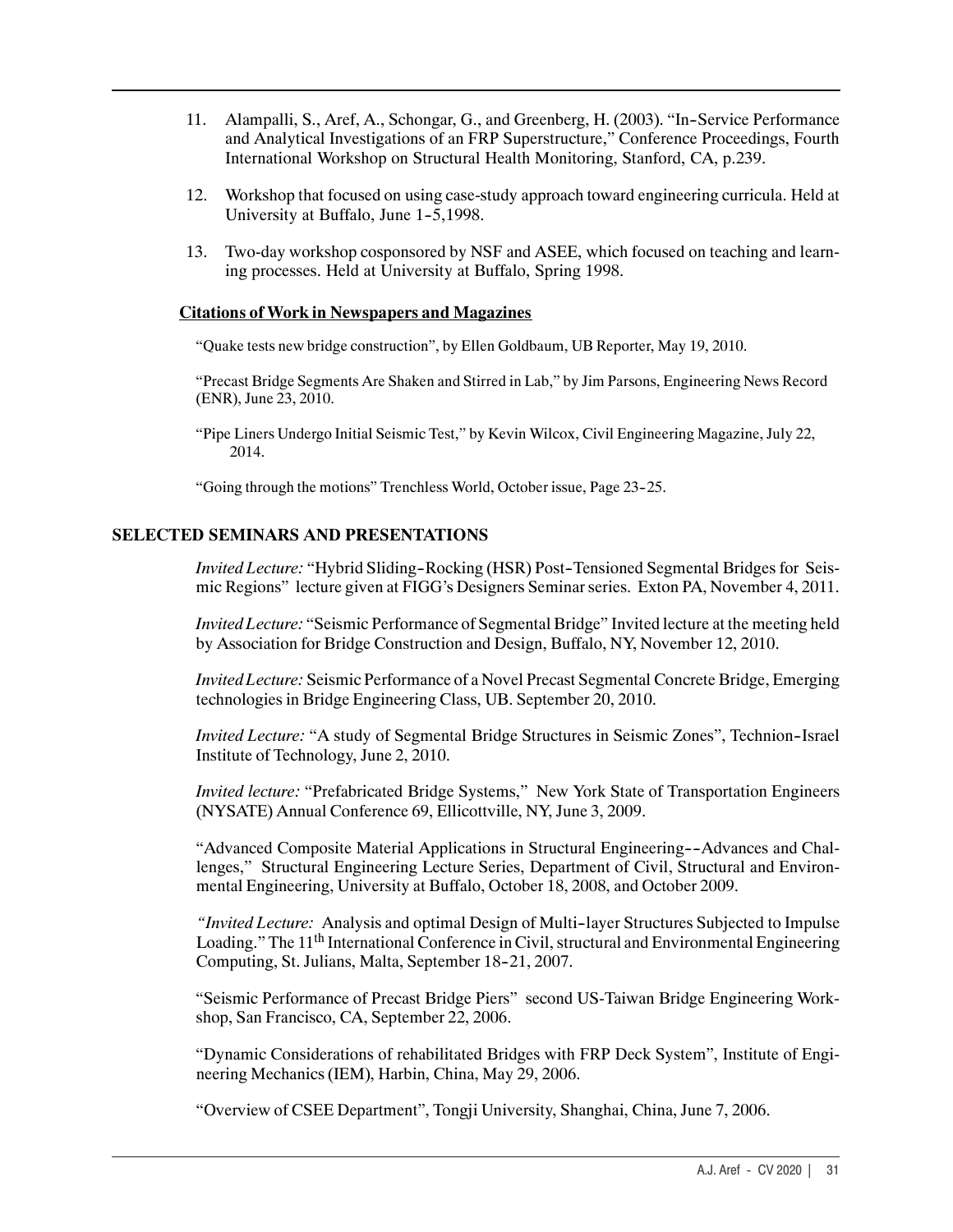"Hybrid FRP-Concrete Bridge Deck System" Seminar at Jordan University of Science and Technology, Irbid, Jordan, May 30, 2005.

"Development of Visco-elastic Composite Panels for Increasing Damping in Hospital Buildings" California Office of Statewide Health Planning & Development (OSHPD)-MCEER Seminar. Sacramento, CA February 24, 2005.

"Novel Polymer Matrix Composite Panels for Seismic Retrofitting," Department of Civil and Environmental Engineering, University of California, Los Angeles, February 21, 2002, Los Angeles, CA.

vanced Technologies (MEDAT-II), Workshop organized by MCEER, November 30-December "Advanced Composite Energy Dissipating panels, " Mitigation of Earthquake Disaster by Ad-1, 2000, Las Vegas, NV.

"Fiber Reinforced Polymer Bridge Concepts for Infrastructure Renewal," ASCE Buffalo Section Meeting, September 19, 2001, Amherst, NY.

"Fiber Reinforced Polymer Composites," project presentation at New York State Department of Transportation, March 9, 2001, Albany, NY.

"Manufacture, Design, and Performance of a Modular Fiber Reinforced Composite Bridge," 31st International SAMPE Technical Conference, October 29, 1999, Chicago, IL.

"Finite Element Modeling of FRP Bridges," Composite Materials Workshop sponsored by New York State Department of Transportation, Union College, August 24, 1999, Schenectady, NY.

Invited lecture: "Recent Advances in the Applications of FRP in the Infrastructure," Department of Civil Engineering, Technion, August, 9, 1999, Haifa, Israel.

"A Study of Structural Behavior of FRP Composite Bridges," Department of Civil, Structural and Environmental Engineering, University at Buffalo, January 30, 1998, Buffalo, NY.

#### ORGANIZATION OF TECHNICAL SESSIONS

Aref, Amjad and Baylot, James, "Session Title: Analysis Methods for Blast Loads."Sponsored by the Blast, Shock and Impact Committee. Structures Congress 2014, Boston MA.

and 10<sup>th</sup> Canadian Conference on Earthquake Engineering, July 25-29, 2010. Aref, A. and Lee, G. "Accelerated Bridge Construction in Seismic Regions." 9<sup>th</sup> US National

Mechanics Institute (EM08), Minneapolis, Minnesota, May 18-21, 2008. Amjad Aref and Ertugrul Taciroglu, "Advances in Simulation and Mitigation of Damage under Extreme Loads." Mini-Symposium at the Inaugural International Conference of the Engineering

- sium Program Dates: March 27 -29, 2007 Aref, A. and Alampalli, S. (2007). " FRP Composites" ASNT 16th Annual Research Sympo-

Houston TX, March 5-8, 2006. Aref, A. "Analysis and Design of Innovative FRP Systems" Earth and Space 2006 Conference.

- gies(SMT): NDE/NDT for Highways and Bridges. September 14 -17, 2004, Buffalo, NY. Aref, A. "NDT/NDE for Infrastructure III: FRP Applications" Structural Materials Technolo-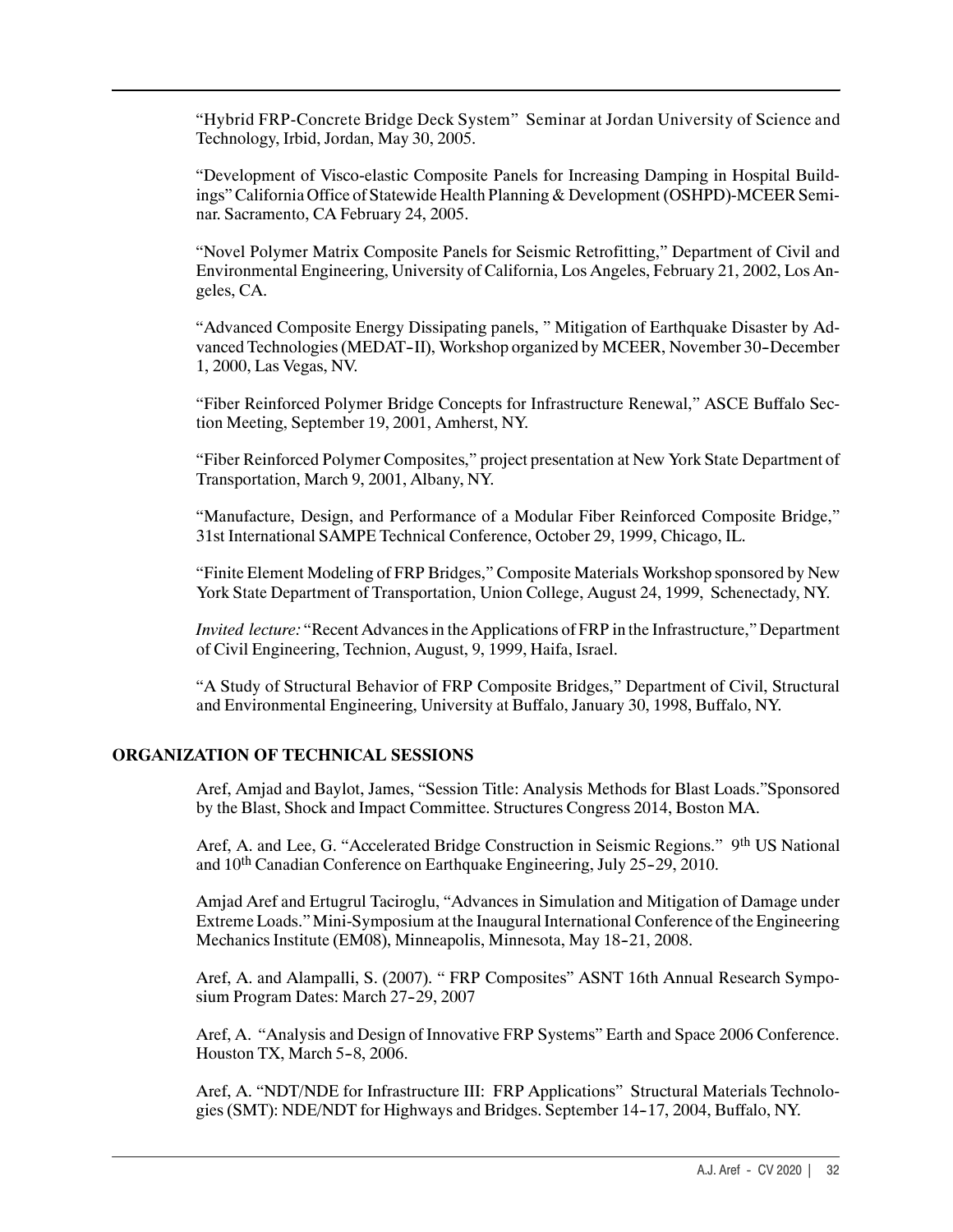versity of Delaware, June 13-16, 2004. Aref, A. "Composites Sessions(I & II)", 17th Engineering Mechanics Conference, ASCE, Uni-

Aref, A. "Structures ST-15: Fiber Composites for Seismic Strengthening," Seventh U.S. National Conference on Earthquake Engineering, Earthquake Engineering Research Institute (EERI), July 23, 2002, Boston, MA.

Aref, A. "Structural Identification and Monitoring: Session 3 Health Monitoring I." Mechanics and Materials Conference, ASCE, ASME, and Society of Engineering Science, June 27, 2001, San Diego, CA.

Aref, A. "Multi-Scale Modeling of Materials: VI", Mechanics and Materials Conference, ASCE, ASME, and Society of Engineering Science, June 29, 2001, San Diego, CA.

terials Technology: A Non-destructive Testing Conference, February 28-March 3, 2000, Atlan-Aref, A. "NDT/NDE Technologies for Fiber-Reinforced Polymer Composites," Structural Matic City, NJ.

### PROFESSIONAL SERVICE

#### Editorial Boards

Journal Editorila Boards:

Section (managing) Editor, ASCE Journal of Structural Engineering, 2018-present - Associate Editor, ASCE Journal of Structural Engineering, 2007 -2018 - Associate Editor, ASCE Journal of Bridge Engineering, 2016 -present

#### Conference Editorial Boards:

CIVIL-COMP 2019-The Sixteenth International Conference on Civil, Structural and - Environmental Engineering Computing; 16 -19 September 2019; Riva Del Garda Congress Centre, Lake Garda, Italy <http://www.bhvt.uk/c19/cc.html>

Member of the Advisory Committee for the (6th) International Conference on Protective Structures, May 2020, Auburn University.

Editorial Board, the Eighth International Conference on Computational Structures Technology, Las Palmas de Gran Canaria, Spain, 2006

Editorial Board, the Eleventh International Conference on Civil, Structural and Environmental Engineering Computing, St. Julians, Malta, 2007

Editorial Board, the 12th International Conference on Computational Structures Tech Naples, Italy

Technology, Athens, Greece, from 2-5 September 2008 Editorial Board, the Ninth International Conference on Computational Structures

- Engineering Computing, Funchal, Madeira, Portugal, 1 -4 September 2009 The Twelfth International Conference on Civil, Structural and Environmental

#### Professional Societies Membership and Affiliation

E.I.T., Illinois Member, American Society of Civil Engineers (ASCE)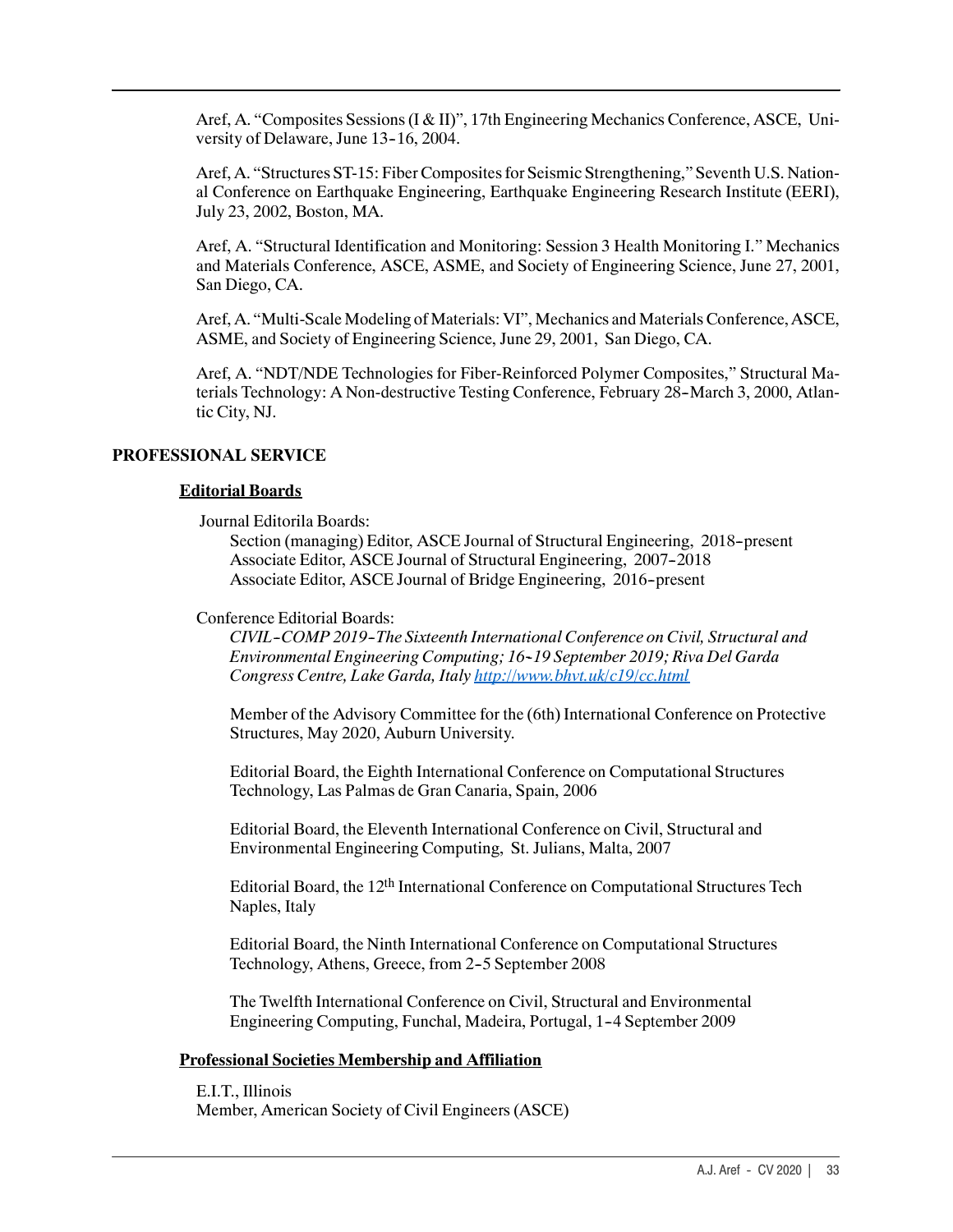Member, International Association of Computational Mechanics (IACM) Member, American Academy of Mechanics

## Technical Committees Membership

Chair, Blast, Shock and Impact Committee, ASCE 2016-2019

Vice-Chair, Blast, Shock and Impact Committee, ASCE 2013-2016

Member of the Blast, Shock and Impact Committee, ASCE 2011-2019

Member of the selection committee for the Ammann Fellowship, ASCE, 2016-2018

Member, ASCE/SEI Blast Protection of Buildings Standards Committee 2015

- Member of Methods of Analysis Committee, ASCE, 2001 -2007

- Member of Dynamics Committee, EMI , ASCE, 2014 -present

Member of Seismic Effects Committee, ASCE, 2004-2010

Member of Methods of Monitoring, ASCE, 2002-2008

Vice-chair of Advanced Materials and Structures, ASCE, (2004-2009)

Member of Blast Standards, ASCE, (2006-2010)

- NIST workshop on Fire May 21 -22, 2014

#### Technical Referee

Computer-Aided Civil and Infrastructure Engineering - An International Journal - CONICYT- Chile (funding agency), 2018 National Science Foundation - Panelist, Structural Systems Program, June 2000 National Science Foundation - Panelist, Analysis Methods Panel, July 2006. National Science Foundation - Panelist, CMMI-Hazard Mitigation and Structural Engineering, Journal of Engineering Mechanics, ASCE Journal of Structural Engineering, ASCE Journal of Composites for Construction, ASCE Mechanics of Materials Journal Computers and Structures Journal Composites Science and Technology International Journal of Solids and Structures Engineering Fracture MechanicsJournal Journal of Polymer Engineering Journal of Constructional Steel Research Journal of Earthquake Engineering and Structural Dynamics Swiss National Science Foundation (SNSF) Division of Mathematics, Physical and Engineering Sciences, reviewer, 2015. Reviewer for the Ralph E. Powe Junior Faculty Award, Oak Ridge Associated Universities May, 2009. Referee for several promotion and tenure cases Referee for the Marie Curie individual fellowship proposal, the European Commission.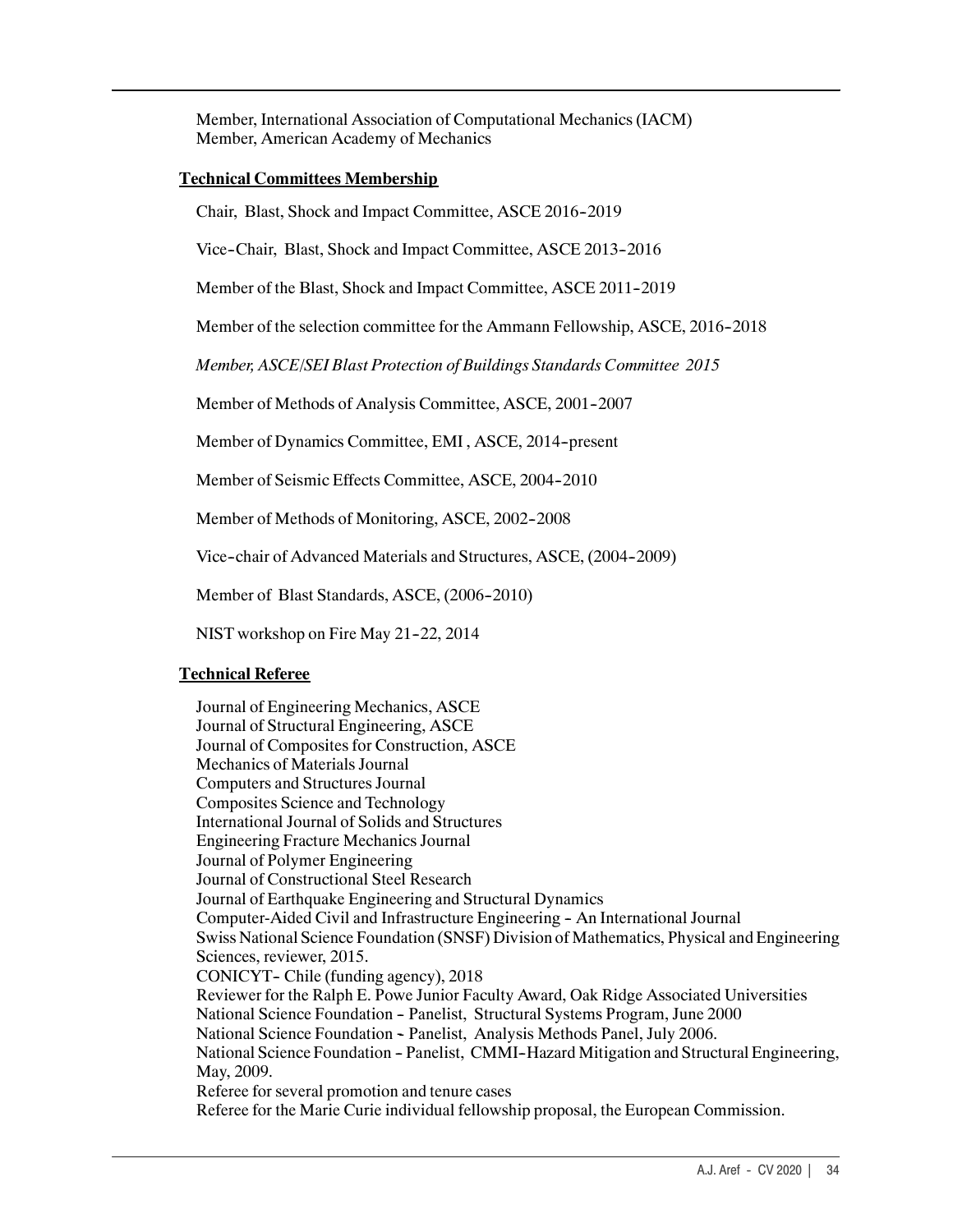## <u> Professional Service - Short Courses</u>

to engineers at New York State Department of Transportation, Albany, NY, July 26-27, 2001 "Finite Element Analysis of Structures," Short Course presented by A.J. Aref and G.F. Dargush

- working in local industries. Buffalo, NY, September 19 -22, 2005 "Finite Element Analysis" Short Course presented by A.J. Aref and G.F. Dargush to engineers

## UNIVERSITY SERVICE

- Director of CSEE Graduate Studies Committee, UB, 2018 -present

Member of SEAS Graduate Acadmic Programs Committee 2019-presnet

Member of the SEAS Promotion Commitee, 2019-present

Member of review panel, Graduate School Committee for Presidential and Schomburg Evaluation

Chair of the Structural/Materials Faculty Search Committee, 2016

Member of the Advisory Committee for Center - UB; 2014-present

Member of the Materials Faculty Search Committee, 2014

Member of the Laboratory Committee, 2013-present

Chair of the Structural and Materials Faculty Search Committee, 2016

Chair of the Structural and Geotechnical Engineering Faculty Search Committee, 2015

Chair of the Structural Engineering Faculty Search Committee, 2013

Mentor to newly-hired junior faculty, 2012-present

- 10/2012 -9/2013 Deputy Director, Structural Engineering and Earthquake simulations Laboratory,

- Department Computer Committee, Member, 2010 -2012

System Administrator of the Department Linux cluster, 2011-present.

- UB Engineering Tenure and Promotion Committee, member, 2007 -2010

UB Engineering Research Advisory Committee 2009-2010

UB faculty Senate Committee July 1, 2009 - June 30, 2011

- CSEE, Academic Integrity Ad -hoc Committee, member, Fall 2008

UB Graduate School Executive Committee, member, 2007-2010